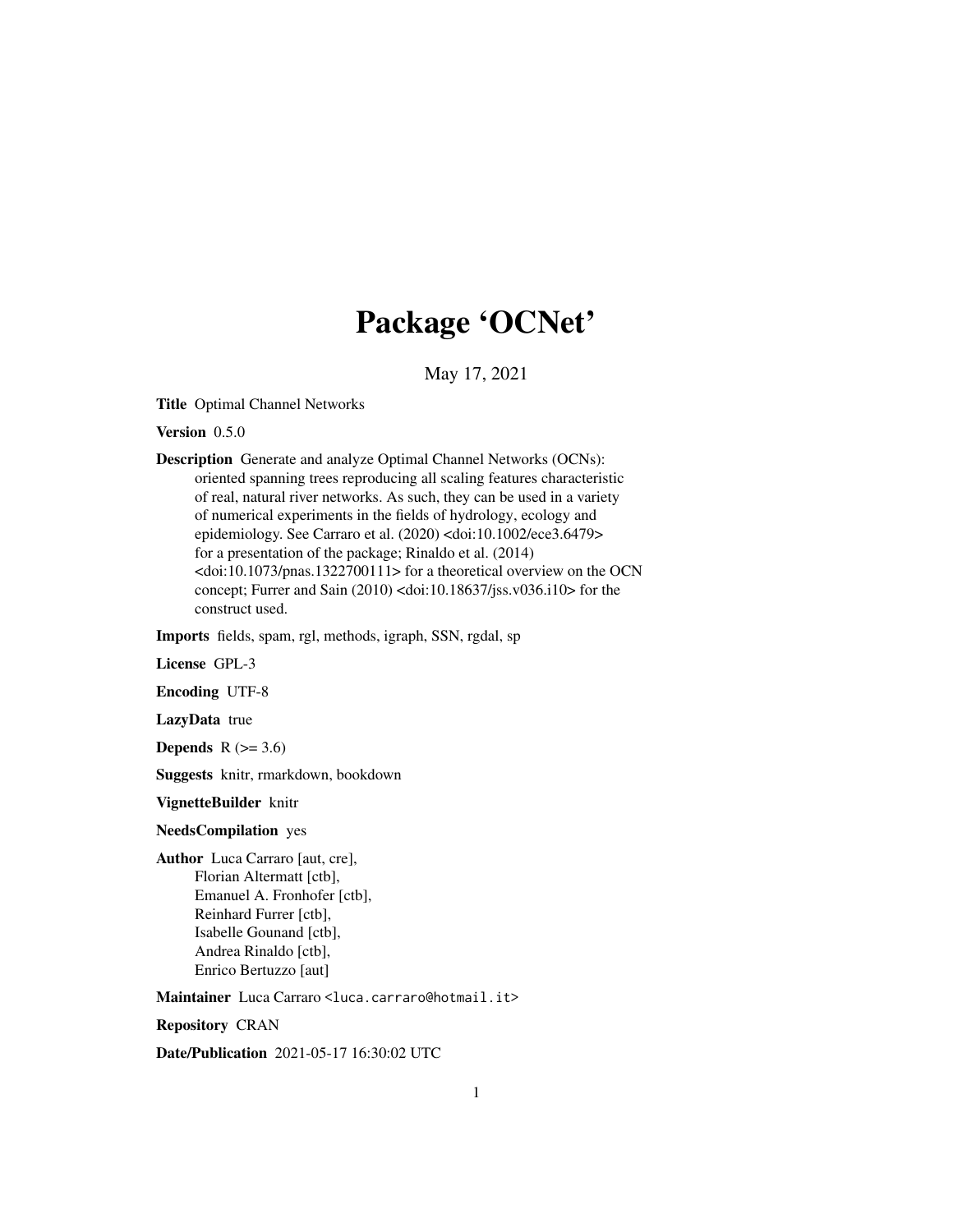# <span id="page-1-0"></span>R topics documented:

|       | $\overline{2}$ |
|-------|----------------|
|       | $\overline{3}$ |
|       | $\overline{7}$ |
|       |                |
|       | -13            |
|       |                |
|       | 16             |
|       |                |
|       |                |
|       |                |
|       |                |
|       |                |
|       |                |
|       |                |
|       |                |
|       |                |
|       |                |
|       |                |
|       |                |
|       |                |
|       |                |
|       |                |
|       |                |
|       |                |
|       |                |
| Index | 38             |

OCNet-package *Create and analyze Optimal Channel Networks.*

# Description

A package that allows the generation and analysis of synthetic river network analogues, called Optimal Channel Networks (OCNs).

#### References

Rinaldo, A., Rigon, R., Banavar, J. R., Maritan, A., & Rodriguez-Iturbe, I. (2014). Evolution and selection of river networks: Statics, dynamics, and complexity. Proceedings of the National Academy of Sciences of the United States of America, 111(7), 2417-2424. doi:10.1073/pnas.1322700111

Carraro et al.

#### Author(s)

Luca Carraro (<luca.carraro@hotmail.it>), Florian Altermatt, Emanuel A. Fronhofer, Reinhard Furrer, Isabelle Gounand, Andrea Rinaldo, Enrico Bertuzzo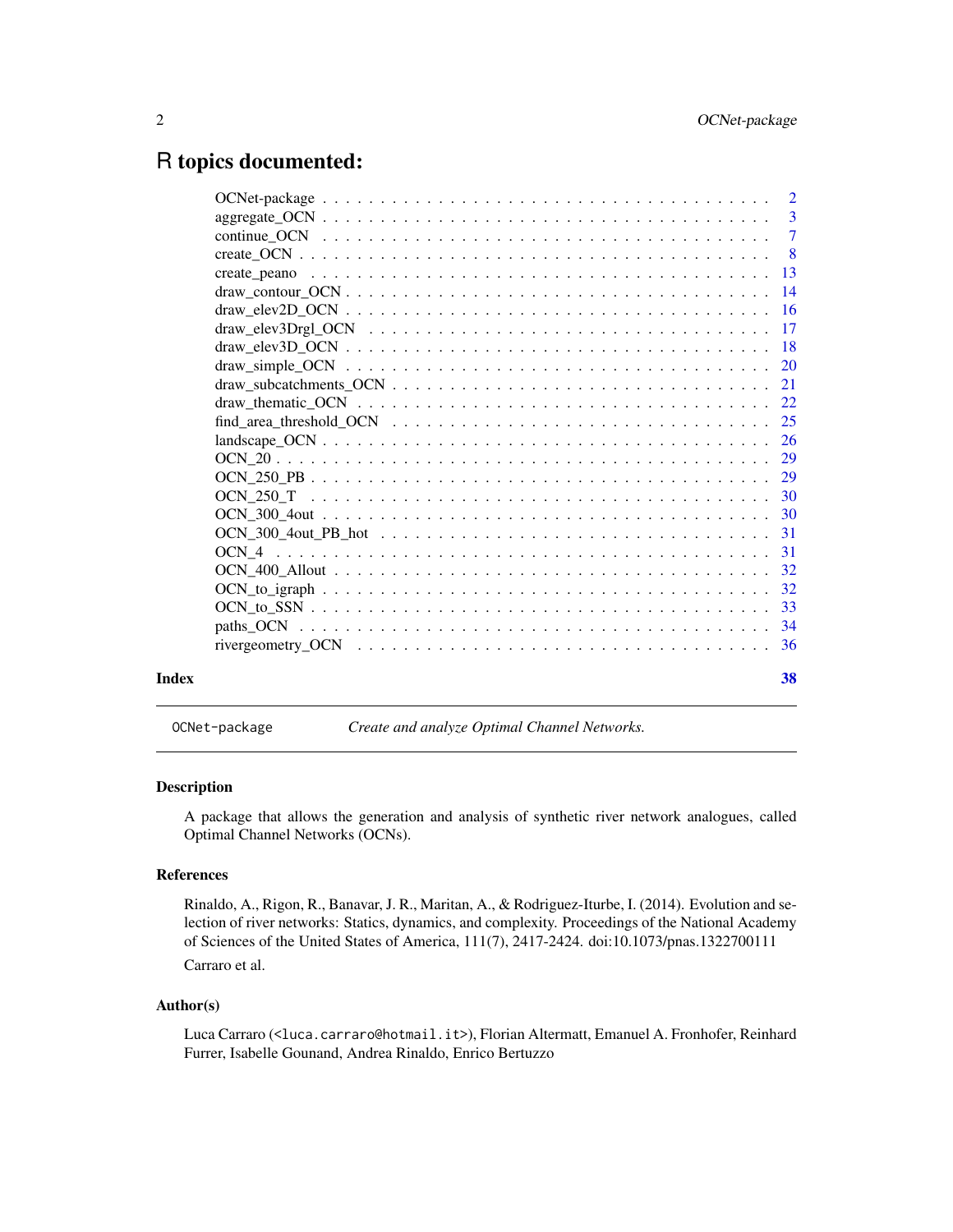# <span id="page-2-0"></span>aggregate\_OCN 3

# See Also

[vignette\("OCNet"\)](../doc/OCNet.html)

<span id="page-2-1"></span>aggregate\_OCN *Aggregate an Optimal Channel Network*

# Description

Function that, given an OCN, builds the network at the river network (RN), aggregated (AG), subcatchment (SC), and catchment (CM) levels.

#### Usage

```
aggregate_OCN(OCN, thrA = 0.002 \times OCN$dimX \times OCN$dimY \timesOCN$cellsize^2, streamOrderType = "Strahler", maxReachLength = Inf)
```
#### Arguments

| <b>OCN</b>      | List as produced by landscape_OCN.                                                                                                                                                                                                                                                                                                                                       |
|-----------------|--------------------------------------------------------------------------------------------------------------------------------------------------------------------------------------------------------------------------------------------------------------------------------------------------------------------------------------------------------------------------|
| thrA            | Threshold value on drainage area used to derive the aggregated network. If thra<br>$= 0$ , no aggregation is performed: every FD node is also a node at the RN and<br>AG levels. In this case, the function aggregate_OCN can still be used to compute<br>statistics such as OCN\$AG\$streamOrder.                                                                       |
| streamOrderType |                                                                                                                                                                                                                                                                                                                                                                          |
|                 | If "Strahler", Strahler stream order is computed; if "Shreve", Shreve stream<br>order is computed.                                                                                                                                                                                                                                                                       |
|                 | maxReachLength Maximum reach length allowed (in planar units). If the path length between a<br>channel head and the downstream confluence is higher than maxReachLength,<br>the reach starting from the channel head will have a length up to maxReachLength,<br>while the next downstream pixel is considered as a new channel head, from<br>which a new reach departs. |

#### Details

Note that each node (and the corresponding edge exiting from it, in the case of non-outlet nodes) at the AG level corresponds to a subcatchment at the SC level that shares the same index: for instance, SC\$toFD[i] contains all elements of AG\$toFD[i] (that is, the indices of pixels at FD level that constitute the edge departing from node i are also part of subcatchment i).

#### Value

A list that contains all objects contained in OCN, in addition to the objects listed below. New sublists RN, AG, SC, containing variables at the corresponding aggregation levels, are created. Refer to section 4.2 of the [vignette](../doc/OCNet.html) for a more detailed explanation on values OCN\$XX\$toYY, where XX and YY are two random aggregation levels.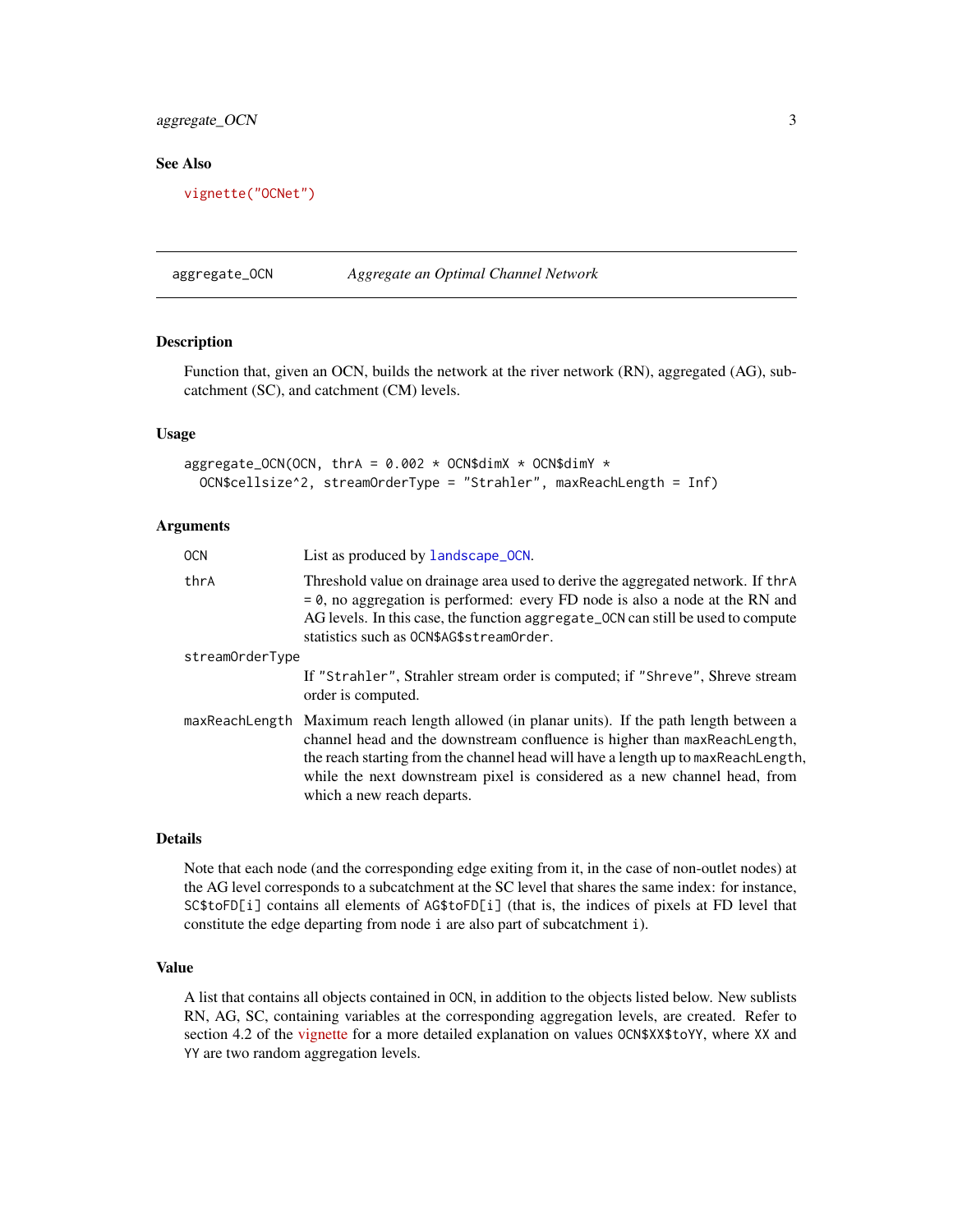<span id="page-3-0"></span>

| FD\$toRN            | Vector (of length OCN\$FD\$nNodes) whose values are equal to 0 if the FD node is<br>not a node at the RN level. If FD\$toRN[i] != 0, then FD\$toRN[i] is the index at<br>the RN level of the node whose index at the FD level is i. Thereby, FD\$toRN[i]<br>$=$ j implies RN\$toFD[j] = i.              |
|---------------------|---------------------------------------------------------------------------------------------------------------------------------------------------------------------------------------------------------------------------------------------------------------------------------------------------------|
| FD\$toSC            | Vector (of length OCN\$FD\$nNodes) of SC indices for all nodes at the FD level.<br>If OCN\$FD\$toSC[i] = j, then i %in% OCN\$SC\$toFD[[j]] = TRUE.                                                                                                                                                      |
| RN\$A               | Vector (of length RN\$nNodes) containing drainage area values for all RN nodes<br>(in square planar units).                                                                                                                                                                                             |
| RN\$W               | Adjacency matrix (RN\$nNodes by RN\$nNodes) at the RN level. It is a spam<br>object.                                                                                                                                                                                                                    |
| RN\$downNode        | Vector (of length RN\$nNodes) representing the adjacency matrix at RN level in<br>a vector form: if RN\$downNode[i] = j then RN\$W[i, j] = 1. If o is the outlet<br>node, then RN\$downNode[o] = $0$ .                                                                                                  |
| RN\$drainageDensity |                                                                                                                                                                                                                                                                                                         |
|                     | Drainage density of the river network, calculated as total length of the river<br>network divided by area of the lattice. It is expressed in planar units <sup><math>\wedge</math>(-1).</sup>                                                                                                           |
| RN\$leng            | Vector (of length RN\$nNodes) of lengths of edges departing from nodes at the<br>RN level. Its values are equal to either $\theta$ (if the corresponding node is an outlet),<br>OCN\$cellsize (if the corresponding flow direction is horizontal/vertical), or<br>sqrt(2)*OCN\$cellsize(diagonal flow). |
| RN\$nNodes          | Number of nodes at the RN level.                                                                                                                                                                                                                                                                        |
| RN\$nUpstream       | Vector (of length RN\$nNodes) providing the number of nodes upstream of each<br>node (the node itself is included).                                                                                                                                                                                     |
| RN\$outlet          | Vector (of length OCN\$FD\$nOutlet) indices of nodes at RN level corresponding<br>to outlets.                                                                                                                                                                                                           |
| RN\$Slope           | Vector (of length RN\$nNodes) of pixel slopes at RN level.                                                                                                                                                                                                                                              |
| RN\$toAG            | Vector (of length RN\$nNodes) whose values are equal to 0 if the RN node is not<br>a node at the AG level. If RN\$toAG[i] != 0, then RN\$toAG[i] is the index at the<br>AG level of the node whose index at the RN level is i. Thereby, RN\$toAG[i] =<br>$j$ implies AG\$toRN[ $j$ ] = i.               |
| RN\$toAGReach       | Vector (of length RN\$nNodes) identifying to which edge (reach) the RN nodes<br>belong. If RN\$toAGReach[i] = j, the RN node i belongs to the edge departing<br>from from the AG node j (which implies that it may correspond to the AG node<br>j itself.)                                              |
| RN\$toFD            | Vector (of length RN\$nNodes) with indices at FD level of nodes belonging to RN<br>$level. RN$toFD[i] = j implies OCN$FD$to RN[j] = i.$                                                                                                                                                                 |
| RN\$toCM            | Vector (of length RN\$nNodes) with catchment index values for each RN node.<br>Example: $RN$toCM[i] = j$ if node i drains into the outlet whose location is<br>defined by outletSide[j], outletPos[j].                                                                                                  |
| RN\$upstream        | List (of length RN\$nNodes) whose object i is a vector (of length RN\$nUpstream[i])<br>containing the indices of nodes upstream of a node i (including i).                                                                                                                                              |
| RN\$X, RN\$Y        | Vectors (of length RN\$nNodes) of X, Y coordinates of nodes at RN level.                                                                                                                                                                                                                                |
| RN\$Z               | Vector (of length RN\$nNodes) of Z coordinates of nodes at RN level.                                                                                                                                                                                                                                    |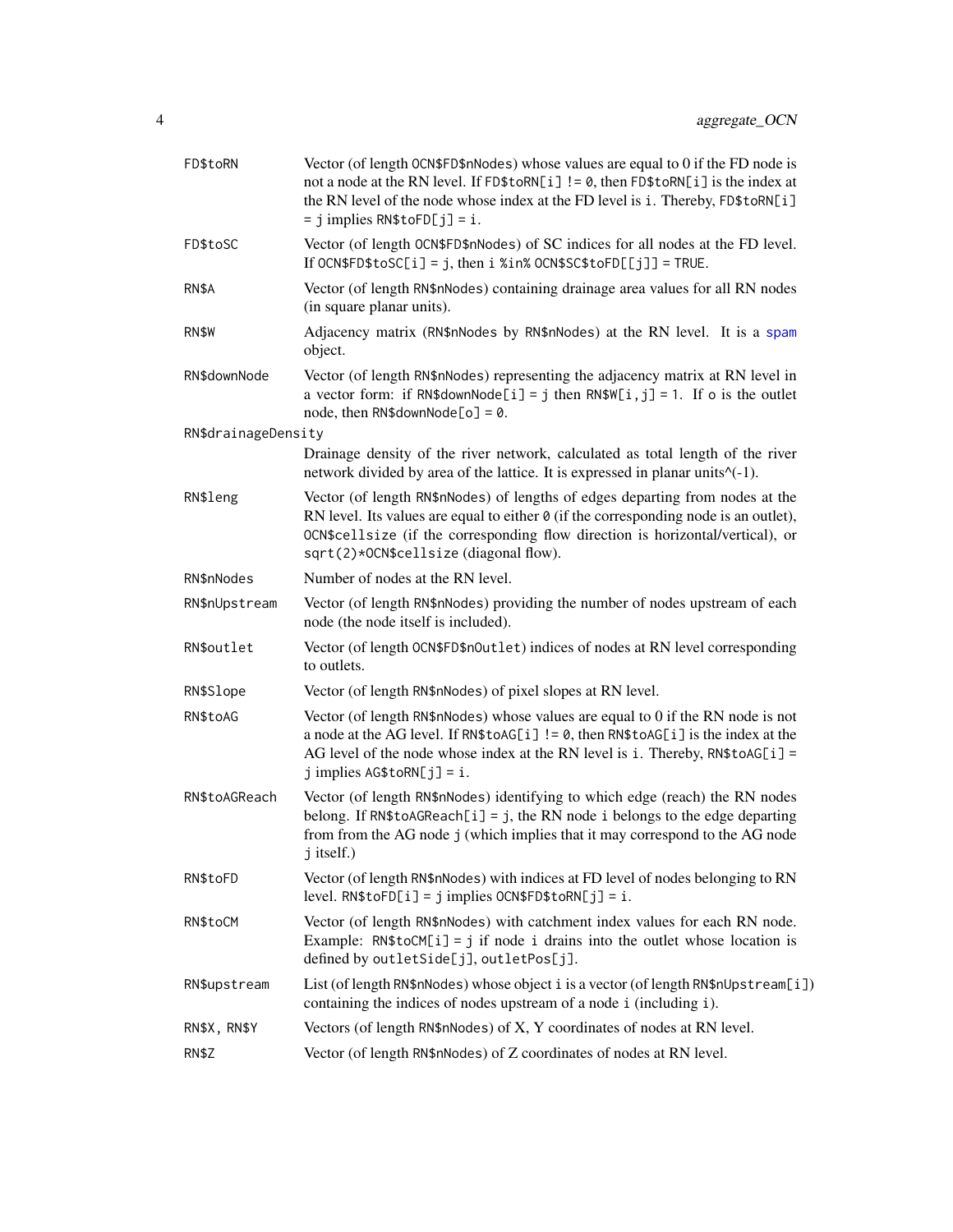| AG\$A           | Vector (of length AG\$nNodes) containing drainage area values for all nodes at<br>AG level. If i is a channel head, then AG\$A[RN\$toAG[i]] = RN\$A[i].                                                                                                                                                                                                     |
|-----------------|-------------------------------------------------------------------------------------------------------------------------------------------------------------------------------------------------------------------------------------------------------------------------------------------------------------------------------------------------------------|
| AG\$AReach      | Vector (of length AG\$nNodes) containing drainage area values computed by ac-<br>counting for the areas drained by edges departing from AG nodes. In other<br>words, AG\$AReach[i] is equal to the drainage area of the last downstream node<br>belonging to the reach that departs from $i$ (namely AG\$AReach[ $i$ ] = max (RN\$A[RN\$toAG<br>$== i$ ])). |
| AG\$W           | Adjacency matrix (AG\$nNodes by AG\$nNodes) at the AG level. It is a spam<br>object.                                                                                                                                                                                                                                                                        |
| AG\$downNode    | Vector (of length AG\$nNodes) representing the adjacency matrix at AG level in<br>a vector form: if AG\$downNode[i] = j then $AGSW[i, j] = 1$ . If o is the outlet<br>node, then AG\$downNode[o] = $0$ .                                                                                                                                                    |
| AG\$leng        | Vector (of length AG\$nNodes) of lengths of edges departing from nodes at AG<br>level. Note that $AG$length] = sum(RN$length5A6 == i].$ If o is an outlet<br>node (i.e. (o %in% AG\$outlet) = TRUE), then $AG$length] = 0$ .                                                                                                                                |
| AG\$nNodes      | Number of nodes resulting from the aggregation process.                                                                                                                                                                                                                                                                                                     |
| AG\$nUpstream   | Vector (of length AG\$nNodes) providing the number of nodes (at the AG level)<br>upstream of each node (the node itself is included).                                                                                                                                                                                                                       |
| AG\$outlet      | Vector (of length OCN\$FD\$nOutlet) with indices of outlet nodes, i.e. nodes<br>whose AG\$downNode value is 0.                                                                                                                                                                                                                                              |
| AG\$slope       | Vector (of length AG\$nNodes) of slopes at AG level. It represents the (weighted)<br>average slope of edges departing from nodes. If i is an outlet node (i.e. (i %in%)<br>$AG$outlet$ ) = TRUE), then $AG$slope[i] = NaN$ .                                                                                                                                |
| AG\$streamOrder | Vector (of length AG\$nNodes) of stream order values for each node. If streamOrderType<br>= "Strahler", Strahler stream order is computed. If streamOrderType = "Shreve",<br>Shreve stream order is computed.                                                                                                                                               |
| AG\$upstream    | List (of length AG\$nNodes) whose object i is a vector (of length AG\$nUpstream[i])<br>containing the indices of nodes (at the AG level) upstream of a node i (including<br>$i$ ).                                                                                                                                                                          |
| AG\$toFD        | Vector of length AG\$nNodes) with with indices at FD level of nodes belonging<br>to AG level. $AG$toFD[i] = j$ implies $OCN$FD$toAG[j] = i$ .                                                                                                                                                                                                               |
| AG\$ReachToFD   | List (of length AG\$nNodes) whose object i is a vector of indices of FD nodes<br>constituting the edge departing from node i.                                                                                                                                                                                                                               |
| AG\$toRN        | Vector of length AG\$nNodes) with with indices at RN level of nodes belonging<br>to AG level. $AG$toRN[i] = j$ implies $OCN$FD$toRN[j] = i$ .                                                                                                                                                                                                               |
| AG\$ReachToRN   | List (of length AG\$nNodes) whose object i is a vector of indices of RN nodes<br>constituting the edge departing from node i.                                                                                                                                                                                                                               |
| AG\$toCM        | Vector (of length AG\$nNodes) with catchment index values for each AG node.<br>Example: $AG$toCM[i] = j$ if node i drains into the outlet whose location is<br>defined by outletSide[j], outletPos[j].                                                                                                                                                      |
| AG\$X, AG\$Y    | Vectors (of length AG\$nNodes) of X, Y coordinates (in planar units) of nodes at<br>the AG level. These correspond to the X, Y coordinates of the nodes constituting<br>the upstream tips of the reaches. If i and j are such that $AG$X[i] == RN$X[j]$<br>and $AGSY[i] == RNSY[j],$ then $AGSA[i] = RNSA[j].$                                              |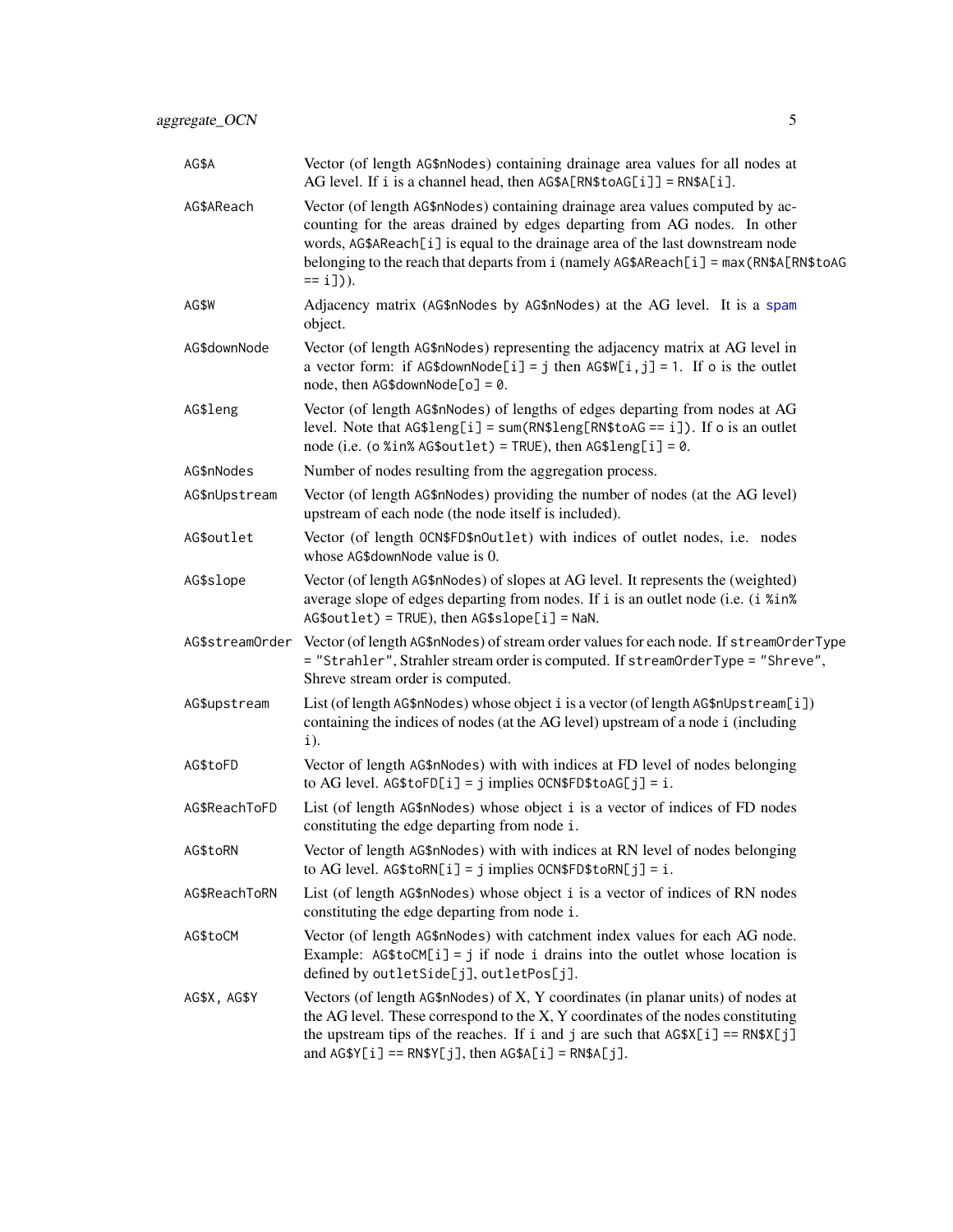#### <span id="page-5-0"></span>AG\$XReach, AG\$YReach

|              | Vector (of length $AG$nNodes$ ) of X, Y coordinates (in planar units) of the down-<br>stream tips of the reaches. If i and j are such that $AG$XReach[i] == RN$X[j]$<br>and $AG\$ YReach[i] == RN\$Y[j], then $AG\$ AReach[i] = RN\$A[j]. If o is an out-<br>let node, then AG\$XReach = NaN, AG\$YReach = NaN.                                                                                              |
|--------------|--------------------------------------------------------------------------------------------------------------------------------------------------------------------------------------------------------------------------------------------------------------------------------------------------------------------------------------------------------------------------------------------------------------|
| AG\$Z        | Vector (of length AG\$nNodes) of elevation values (in elevational units) of nodes<br>at the AG level. These correspond to the elevations of the nodes constituting the<br>upstream tips of the reaches.                                                                                                                                                                                                      |
| AG\$ZReach   | Vector (of length AG\$nNodes) of Z coordinates (in elevational units) of the down-<br>stream tips of the reaches. If o is an outlet node, then AG\$ZReach = NaN.                                                                                                                                                                                                                                             |
| SC\$ALocal   | Vector (of length SC\$nNodes) with values of subcatchment area, that is the num-<br>ber of FD pixels (multiplied by OCN\$FD\$cellsize^2) that constitutes a sub-<br>catchment. If o is an outlet node, then $\text{Alocal}[o] = \emptyset$ .                                                                                                                                                                 |
| <b>SCSW</b>  | Adjacency matrix (SC\$nNodes by SC\$nNodes) at the subcatchment level. Two<br>subcatchments are connected if they share a border. Note that this is not a flow<br>connection. Unlike the adjacency matrices at levels FD, RN, AG, this matrix<br>is symmetric. It is a spam object. If o is an outlet node, then SC\$W[o,] and<br>SC\$W[, o] only contain zeros (i.e., o is unconnected to the other nodes). |
| SC\$nNodes   | Number of subcatchments into which the lattice is partitioned. If notelet $= 1$ ,<br>then SC\$nNodes = AG\$nNodes. If multiple outlets are present, SC\$nNodes might<br>be greater than AG\$nNodes in the case when some catchments have drainage area<br>lower than thrA. In this case, the indices from AG\$nNodes + 1 to SC\$nNodes<br>identify subcatchment that do not have a corresponding AG node.    |
| SC\$toFD     | List (of length SC\$nNodes) whose object i is a vector of indices of FD pixels<br>constituting the subcatchment i.                                                                                                                                                                                                                                                                                           |
| SC\$X, SC\$Y | Vectors (of length SC\$nNodes) of X, Y coordinates (in planar units) of subcatch-<br>ment centroids.                                                                                                                                                                                                                                                                                                         |
| SC\$Z        | Vector (of length SC\$nNodes) of average subcatchment elevation (in elevational<br>units).                                                                                                                                                                                                                                                                                                                   |

Finally, thrA is added to the list.

# Examples

```
# 1) aggregate a 20x20 OCN by imposing thrA = 4
OCN <- aggregate_OCN(landscape_OCN(OCN_20), thrA = 4)
# 2) explore the effects of thrA and maxReachLength on a large OCN
```

```
OCN <- landscape_OCN(OCN_250_T) # it takes some seconds
OCN_a <- aggregate_OCN(OCN, thrA = 200) # it takes some seconds
OCN_b <- aggregate_OCN(OCN, thrA = 1000) # it takes some seconds
OCN_c <- aggregate_OCN(OCN, thrA = 1000, maxReachLength = 20) # it takes some seconds
old.par <- par(no.readonly = TRUE)
par(mfrow = c(1,3))
```

```
draw_subcatchments_OCN(OCN_a)
points(OCN_a$AG$X, OCN_a$AG$Y, pch = 19, col = "#0044bb")
```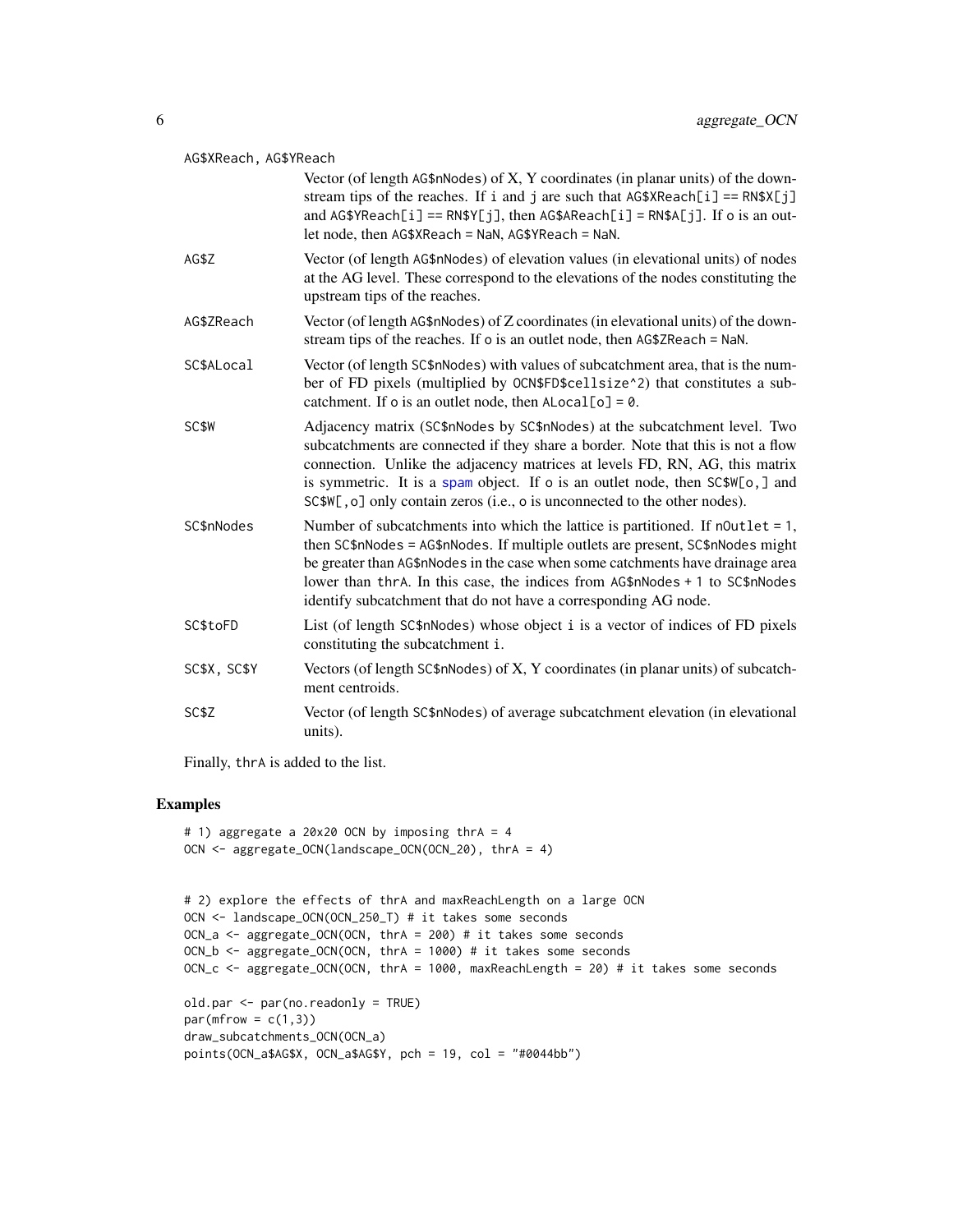# <span id="page-6-0"></span>continue\_OCN 7

```
title(paste("No. AG nodes = ", as.character(OCN_a$AG$nNodes),
sep=""))
draw_subcatchments_OCN(OCN_b)
points(OCN_b$AG$X, OCN_b$AG$Y, pch = 19, col = "#0044bb")
title(paste("No. AG nodes = ", as.character(OCN_b$AG$nNodes),
sep=""))
draw_subcatchments_OCN(OCN_c)
points(OCN_c$AG$X, OCN_c$AG$Y, pch = 19, col = "#0044bb")
title(paste("No. AG nodes = ", as.character(OCN_c$AG$nNodes),
sep=""))
par(old.par)
```
<span id="page-6-1"></span>continue\_OCN *Perform OCN Search Algorithm on an Existing OCN*

# Description

Function that performs the OCN search algorithm on an existing OCN.

#### Usage

```
continue_OCN(OCN,nNewIter, coolingRate=NULL, initialNoCoolingPhase=0,
displayUpdates=1, showIntermediatePlots=FALSE, thrADraw=NULL,
easyDraw=NULL, nUpdates=50)
```
### Arguments

| OCN.                  | Optimal Channel Network (as generated by create_0CN).                                                                                                                                                                                  |  |
|-----------------------|----------------------------------------------------------------------------------------------------------------------------------------------------------------------------------------------------------------------------------------|--|
| nNewIter              | Number of iterations that the OCN search algorithm performs.                                                                                                                                                                           |  |
| coolingRate           | Parameter of the function used to describe the temperature of the simulated an-<br>nealing algorithm. See create_OCN. If NULL, it is set equal to the last element<br>of OCN\$coolingRate.                                             |  |
| initialNoCoolingPhase |                                                                                                                                                                                                                                        |  |
|                       | Parameter of the function used to describe the temperature of the simulated an-<br>nealing algorithm. See create_OCN.                                                                                                                  |  |
| nUpdates              | Number of updates given during the OCN search process (only effective if<br>any(displayUpdates,showIntermediatePlots)=TRUE.).                                                                                                          |  |
| showIntermediatePlots |                                                                                                                                                                                                                                        |  |
|                       | If TRUE, the OCN plot is updated nUpdates times during the OCN search pro-<br>cess. Note that, for large lattices, showIntermediatePlots = TRUE might slow<br>down the search process considerably (especially when easyDraw = FALSE). |  |
| thrADraw              | Threshold drainage area value used to display the network (only effective when<br>$showIntermediatePlots = TRUE$ ).                                                                                                                    |  |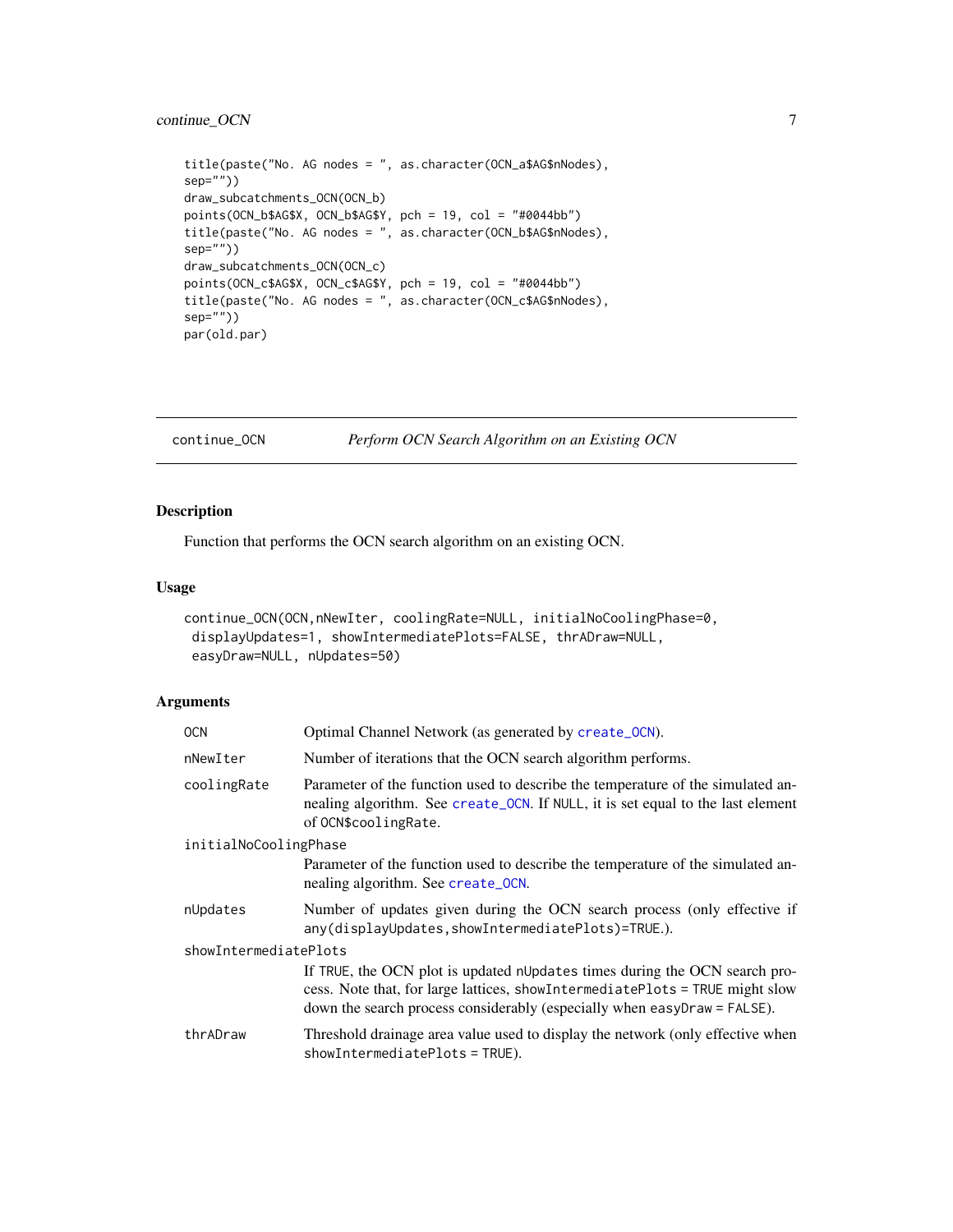<span id="page-7-0"></span>

| easyDraw | Logical. If TRUE, the whole network is displayed (when show Intermediate Plots<br>$=$ TRUE), and pixels with drainage area lower than thr AD raw are displayed in<br>light gray. If FALSE, only pixels with drainage area greater or equal to thrADraw<br>are displayed. Default is FALSE if $\dim x + \dim y \leq 40000$ , and TRUE otherwise.<br>Note that setting easyDraw = FALSE for large networks might slow down the<br>process considerably. |
|----------|-------------------------------------------------------------------------------------------------------------------------------------------------------------------------------------------------------------------------------------------------------------------------------------------------------------------------------------------------------------------------------------------------------------------------------------------------------|
|          | display Updates State if updates are printed on the console while the OCN search algorithm runs.                                                                                                                                                                                                                                                                                                                                                      |
|          | 0 No update is given.                                                                                                                                                                                                                                                                                                                                                                                                                                 |
|          | 1 An estimate of duration is given (only if dim X*dim Y > 1000, otherwise no<br>update is given).                                                                                                                                                                                                                                                                                                                                                     |
|          | 2 Progress updates are given. The number of these is controlled by nUpdates                                                                                                                                                                                                                                                                                                                                                                           |

# Value

A list analogous to the input OCN. Note that, unlike in [create\\_OCN](#page-7-1), OCN\$coolingRate and OCN\$initialNoCoolingPhase are now vectors (of length equal to the number of times [continue\\_OCN](#page-6-1) has been performed on the same OCN, plus one) that store the full sequence of coolingRate, initialNoCoolingPhase used to generate the OCN. Additionally, the vector OCN\$nIterSequence is provided, with entries equal to the number of iterations performed by each successive application of [create\\_OCN](#page-7-1) or [continue\\_OCN](#page-6-1). It is OCN\$nIter = sum(OCN\$nIterSequence).

#### Examples

```
set.seed(1)
OCN_a <- create_OCN(20, 20, nIter = 16000)
set.seed(1)
OCN_b <- create_OCN(20, 20, nIter = 8000)
OCN_b <- continue_OCN(OCN_b, nNewIter = 8000)
old.par <- par(no.readonly = TRUE)
par(mfrow=c(1,2))
draw_simple_OCN(OCN_a)
draw_simple_OCN(OCN_b) # the two OCNs are equal
par(old.par)
```
<span id="page-7-1"></span>create\_OCN *Create an Optimal Channel Network*

# Description

Function that performs the OCN search algorithm on a rectangular lattice and creates OCN at the flow direction (FD) level.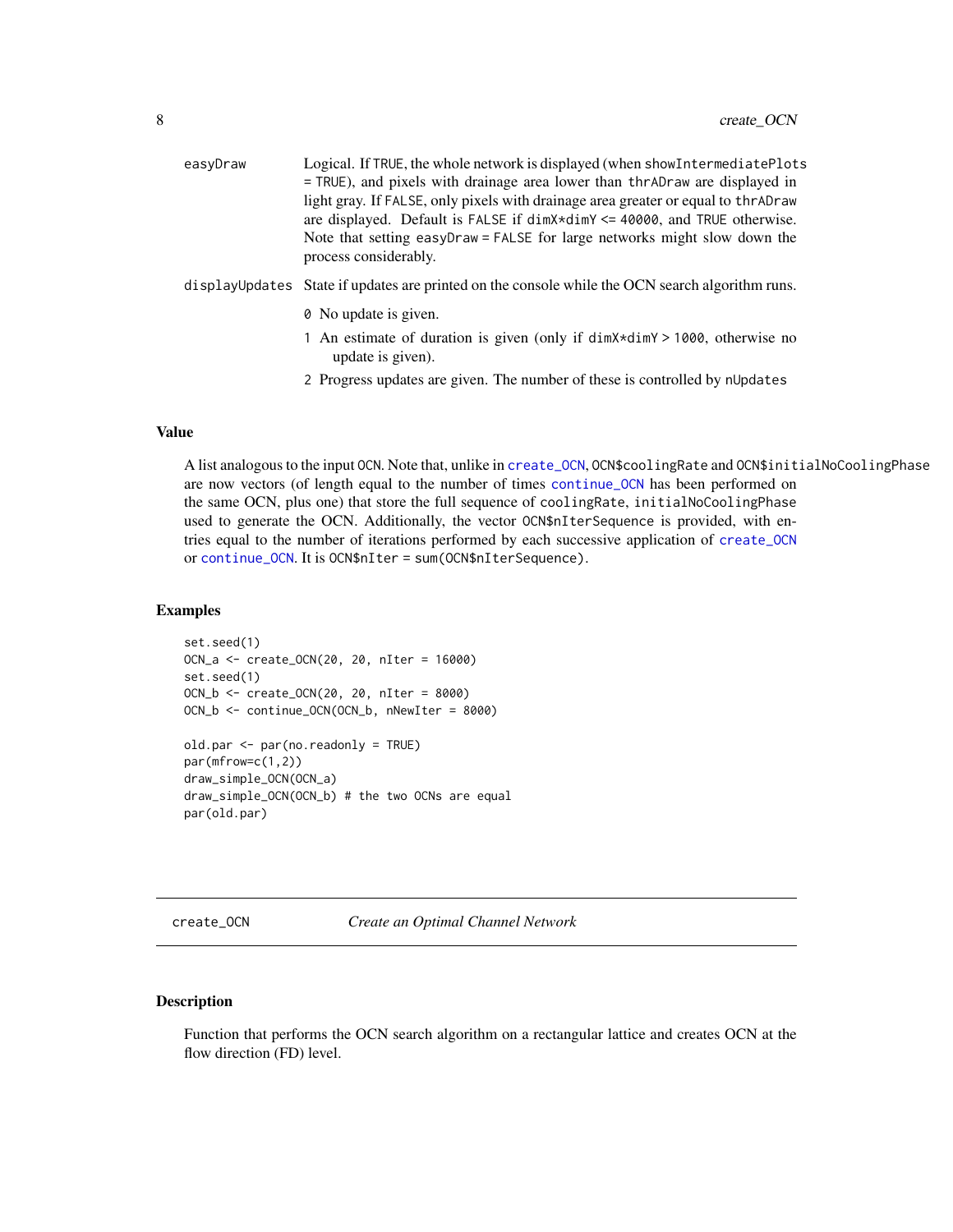# create\_OCN 9

# Usage

```
create_OCN(dimX, dimY, nOutlet = 1, outletSide = "S",
 outletPos = round(dimX/3), periodicBoundaries = FALSE,
  typeInitialState = NULL, flowDirStart = NULL, expEnergy = 0.5,
  cellsize = 1, xllcorner = 0.5 * cellsize, yllcorner = 0.5 *cellsize, nIter = 40 \times \text{dim}X \times \text{dim}Y, nUpdates = 50,
  initialNoCoolingPhase = 0, coolingRate = 1,
  showIntermediatePlots = FALSE, thrADraw = 0.002 \times \text{dim}X \times \text{dim}Y \timescellsize^2, easyDraw = NULL, saveEnergy = FALSE, saveExitFlag = FALSE,
  saveN8 = FALSE, saveN4 = FALSE, displayUpdates = 1)
```
# Arguments

| dim X              | Longitudinal dimension of the lattice (in number of pixels).                                                                                                                                                                                                                                                                                                                                                                                                                                   |
|--------------------|------------------------------------------------------------------------------------------------------------------------------------------------------------------------------------------------------------------------------------------------------------------------------------------------------------------------------------------------------------------------------------------------------------------------------------------------------------------------------------------------|
| dimY               | Latitudinal dimension of the lattice (in number of pixels).                                                                                                                                                                                                                                                                                                                                                                                                                                    |
| n0utlet            | Number of outlets. If noutlet = "All", all border pixels are set as outlets.                                                                                                                                                                                                                                                                                                                                                                                                                   |
| outletSide         | Side of the lattice where the outlet(s) is/are placed. It is a vector of characters,<br>whose allowed values are "N" (northern side), "E", "S", "W". Its length must be<br>equal to nOutlet.                                                                                                                                                                                                                                                                                                   |
| outletPos          | Vector of positions of outlets within the sides specified by outletSide. If<br>outletSide[i] = "N" or "S", then outletPos[i] must be a natural number<br>in the interval 1:dimX; if outletSide[i] = "W" or "E", then outletPos[i]<br>must be a natural number in the interval 1:dimY. If n0utlet > 1 is specified<br>by the user and outletSide, outletPos are not, a number of outlets equal to<br>noutlet is randomly drawn among the border pixels. Its length must be equal<br>to noutlet. |
| periodicBoundaries |                                                                                                                                                                                                                                                                                                                                                                                                                                                                                                |
|                    | If TRUE, periodic boundaries are applied. In this case, the lattice is the planar<br>equivalent of a torus.                                                                                                                                                                                                                                                                                                                                                                                    |
| typeInitialState   |                                                                                                                                                                                                                                                                                                                                                                                                                                                                                                |
|                    | Configuration of the initial state of the network. Possible values: "I" (represent-<br>ing a valley); "T" (T-shaped drainage pattern); "V" (V-shaped drainage pattern);<br>"H" (hip roof). Default value is set to "I", unless when n0utlet = "All", where<br>default is "H". See Details for explanation on initial network state in the multiple<br>outlet case.                                                                                                                             |
| flowDirStart       | Matrix (dimY by dimX) with custom initial flow directions. Possible entries to<br>flowDirStart are natural numbers between 1 and 8. Key is as follows (capital<br>letters indicate cardinal directions)                                                                                                                                                                                                                                                                                        |
|                    | $1 E (+1 column)$                                                                                                                                                                                                                                                                                                                                                                                                                                                                              |
|                    | $2 \text{ SE} (-1 \text{ row}, +1 \text{ column})$                                                                                                                                                                                                                                                                                                                                                                                                                                             |
|                    | $3 S (-1 row)$                                                                                                                                                                                                                                                                                                                                                                                                                                                                                 |
|                    | 4 SW $(-1$ row, $-1$ column)                                                                                                                                                                                                                                                                                                                                                                                                                                                                   |
|                    | $5 W (-1 column)$                                                                                                                                                                                                                                                                                                                                                                                                                                                                              |
|                    | 6 NW $(+1$ row, $-1$ column)                                                                                                                                                                                                                                                                                                                                                                                                                                                                   |
|                    | 7 $N (+1 row)$                                                                                                                                                                                                                                                                                                                                                                                                                                                                                 |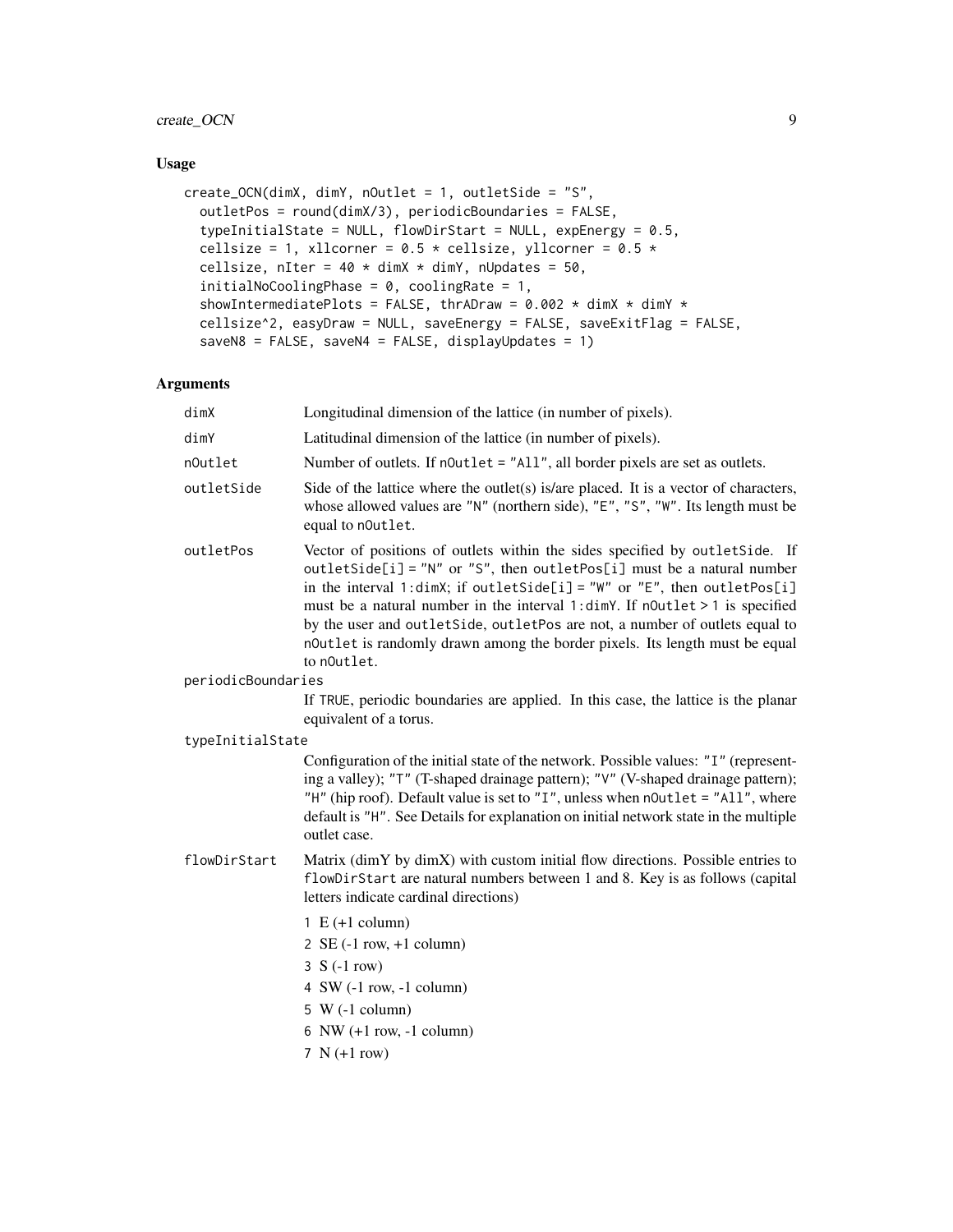|                       | 8 NE $(+1$ row, $+1$ column)                                                                                                                                                                                                                                                                                                                                                                                                         |
|-----------------------|--------------------------------------------------------------------------------------------------------------------------------------------------------------------------------------------------------------------------------------------------------------------------------------------------------------------------------------------------------------------------------------------------------------------------------------|
| expEnergy             | Exponent of the functional sum(A^expEnergy) that is minimized during the<br>OCN search algorithm.                                                                                                                                                                                                                                                                                                                                    |
| cellsize              | Size of a pixel in planar units.                                                                                                                                                                                                                                                                                                                                                                                                     |
| xllcorner             | Longitudinal coordinate of the lower-left pixel.                                                                                                                                                                                                                                                                                                                                                                                     |
| yllcorner             | Latitudinal coordinate of the lower-left pixel.                                                                                                                                                                                                                                                                                                                                                                                      |
| nIter                 | Number of iterations for the OCN search algorithm.                                                                                                                                                                                                                                                                                                                                                                                   |
| nUpdates              | Number of updates given during the OCN search process (only effective if<br>any(displayUpdates,showIntermediatePlots)=TRUE.).                                                                                                                                                                                                                                                                                                        |
|                       | initialNoCoolingPhase, coolingRate                                                                                                                                                                                                                                                                                                                                                                                                   |
|                       | Parameters of the function used to describe the temperature of the simulated<br>annealing algorithm. See details.                                                                                                                                                                                                                                                                                                                    |
| showIntermediatePlots |                                                                                                                                                                                                                                                                                                                                                                                                                                      |
|                       | If TRUE, the OCN plot is updated nUpdates times during the OCN search pro-<br>cess. Note that, for large lattices, showIntermediatePlots = TRUE might slow<br>down the search process considerably (especially when easyDraw = FALSE).                                                                                                                                                                                               |
| thrADraw              | Threshold drainage area value used to display the network (only effective when<br>showIntermediatePlots = TRUE).                                                                                                                                                                                                                                                                                                                     |
| easyDraw              | Logical. If TRUE, the whole network is displayed (when showIntermediatePlots<br>= TRUE), and pixels with drainage area lower than thrADraw are displayed in<br>light gray. If FALSE, only pixels with drainage area greater or equal to thrADraw<br>are displayed. Default is FALSE if dimX*dimY <= 40000, and TRUE otherwise.<br>Note that setting easyDraw = FALSE for large networks might slow down the<br>process considerably. |
| saveEnergy            | If TRUE, energy is saved (see Value for its definition).                                                                                                                                                                                                                                                                                                                                                                             |
| saveExitFlag          | If TRUE, exitElag is saved (see Value for its definition).                                                                                                                                                                                                                                                                                                                                                                           |
| saveN8                | If TRUE, the adjacency matrix relative to 8-nearest-neighbours connectivity is<br>saved.                                                                                                                                                                                                                                                                                                                                             |
| saveN4                | If TRUE, the adjacency matrix relative to 4-nearest-neighbours connectivity is<br>saved.                                                                                                                                                                                                                                                                                                                                             |
| displayUpdates        | State if updates are printed on the console while the OCN search algorithm runs.                                                                                                                                                                                                                                                                                                                                                     |
|                       | 0 No update is given.                                                                                                                                                                                                                                                                                                                                                                                                                |
|                       | 1 An estimate of duration is given (only if dimX*dimY > 1000, otherwise no<br>update is given).                                                                                                                                                                                                                                                                                                                                      |
|                       |                                                                                                                                                                                                                                                                                                                                                                                                                                      |

2 Progress updates are given. The number of these is controlled by nUpdates

# Details

*Simulated annealing temperature.* The function that expresses the temperature of the simulated annealing process is as follows:

if i <= initialNoCoolingPhase\*nIter: Temperature[i] = Energy[1]

if initialNoCoolingPhase\*nIter < i <= nIter: Temperature[i] = Energy[1]\*(-coolingRate\*(i -InitialNocoolingPhase\*nIter)/nNodes)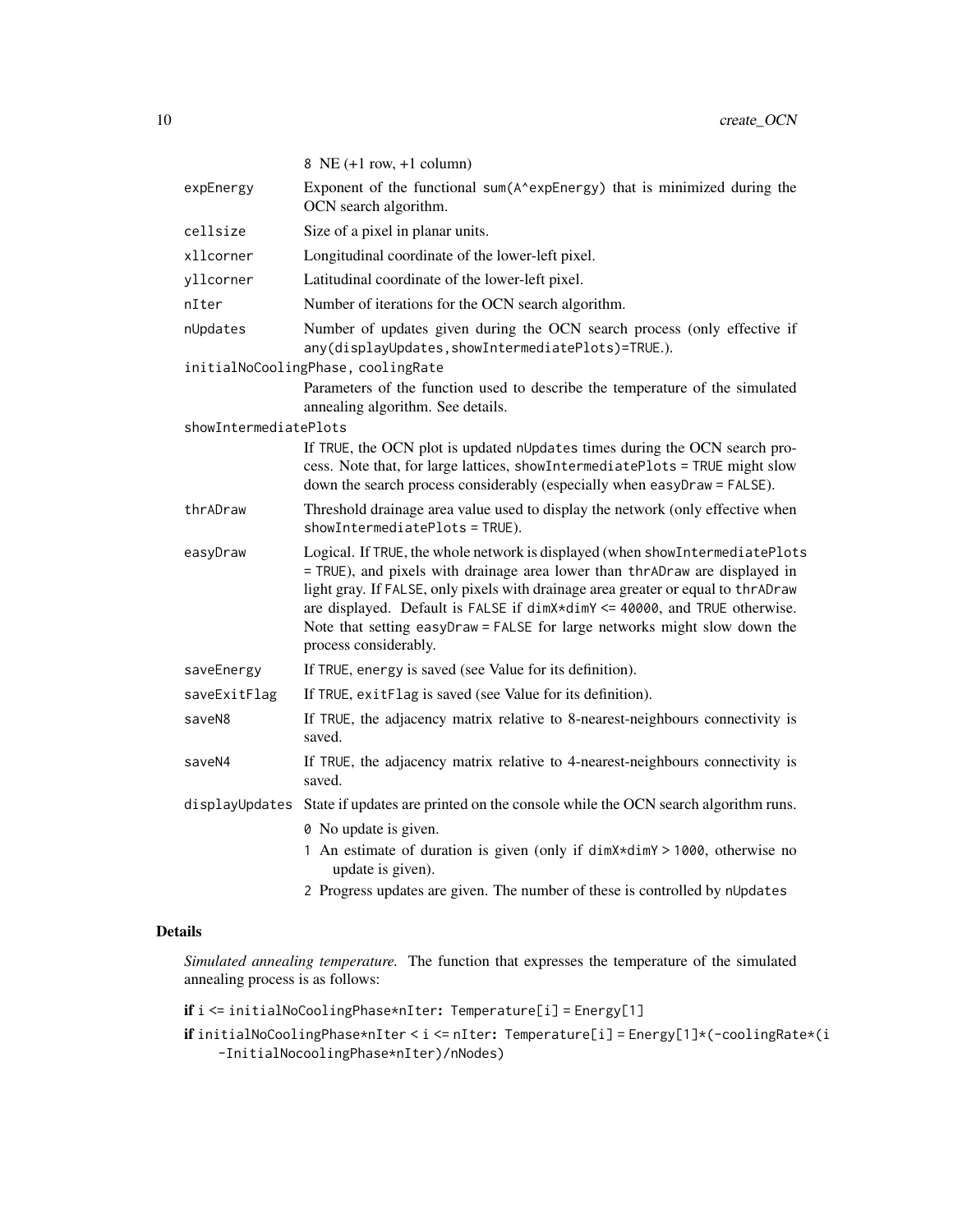#### <span id="page-10-0"></span>create\_OCN 11

where i is the index of the current iteration and  $Energy[1] = sum(A*expEnergy)$ , with A denoting the vector of drainage areas corresponding to the initial state of the network. According to the simulated annealing principle, a new network configuration obtained at iteration i is accepted with probability equal to exp((Energy[i] -Energy[i-1])/Temperature[i]) if Energy[i] < Energy[i-1]. To ensure convergence, it is recommended to use coolingRate values between 0.5 and 10 and initialNoCoolingPhase <= 0.3. Low coolingRate and high initialNoCoolingPhase values cause the network configuration to depart more significantly from the initial state. If coolingRate  $< 0.5$  and initialNoCoolingPhase  $> 0.1$  are used, it is suggested to increase nIter with respect

*Initial network state.* If noutlet  $> 1$ , the initial state is applied with regards to the outlet located at outletSide[1], outletPos[1]. Subsequently, for each of the other outlets, the drainage pattern is altered within a region of maximum size 0.5\*dimX by 0.25\*dimY for outlets located at the eastern and western borders of the lattice, and 0.25\*dimX by 0.5\*dimY for outlets located at the southern and northern borders of the lattice. The midpoint of the long size of the regions coincides with the outlet at stake. Within these regions, an "I"-type drainage pattern is produced if typeInitialState =  $T''$  or  $T''$ ; a  $T''$ -type drainage pattern is produced if typeInitialState = "V"; no action is performed if typeInitialState = "H". Note that typeInitialState = "H" is the recommended choice only for large nOutlet.

to the default value in order to guarantee convergence.

*Suggestions for creating "fancy" OCNs.* In order to generate networks spanning a realistic, nonrectangular catchment domain (in the "real-shape" view provided by [draw\\_contour\\_OCN](#page-13-1)), it is convenient to use the option periodicBoundaries = TRUE and impose at least a couple of diagonally adjacent outlets on two opposite sides, for example  $nOutputlet = 2$ , outletSide =  $c("S", "N")$ , outletPos =  $c(1,2)$ . See also  $OCN_300_4$ out\_PB\_hot. Note that, because the OCN search algorithm is a stochastic process, the successful generation of a "fancy" OCN is not guaranteed: indeed, it is possible that the final outcome is a network where most (if not all) pixels drain towards one of the two outlets, and hence such outlet is surrounded (in the "real-shape" view) by the pixels that it drains. Note that, in order to hinder such occurrence, the two pixels along the lattice perimeter next to each outlet are bound to drain towards such outlet.

In order to create a network spanning a "pear-shaped" catchment (namely where the width of the area spanned in the direction orthogonal to the main stem diminishes downstream, until it coincides with the river width at the outlet), it is convenient to use the option n0utlet = "All" (here the value of periodicBoundaries is irrelevant) and then pick a single catchment (presumably one with rather large catchment area, see value OCN\$CM\$A generated by [landscape\\_OCN](#page-25-1)) among the many generated. Note that it is not possible to predict the area spanned by such catchment *a priori*. To obtain a catchment whose size is rather large compared to the size of the lattice where the OCN was generated, it is convenient to set typeInitialState =  $"I"$  and then pick the catchment with largest area ([landscape\\_OCN](#page-25-1) must be run).

The default temperature schedule for the simulated annealing process is generally adequate for generating an OCN that does not resemble the initial network state if the size of the lattice is not too large (say, until dimX\*dimY <= 40000). When dimX\*dimY > 40000, it might be convenient to make use of a "warmer" temperature schedule (for example, by setting coolingRate = 0.5 and initialNoCoolingPhase = 0.1; see also the package vignette) and/or increase nIter with respect to its default value. Note that these suggestions only pertain to the aesthetics of the final OCN; the default temperature schedule and nIter are calibrated to ensure convergence of the OCN (i.e. achievement of a local minimum of Energy, save for a reasonable threshold) also for lattices larger than  $dimX*dimY = 40000$ .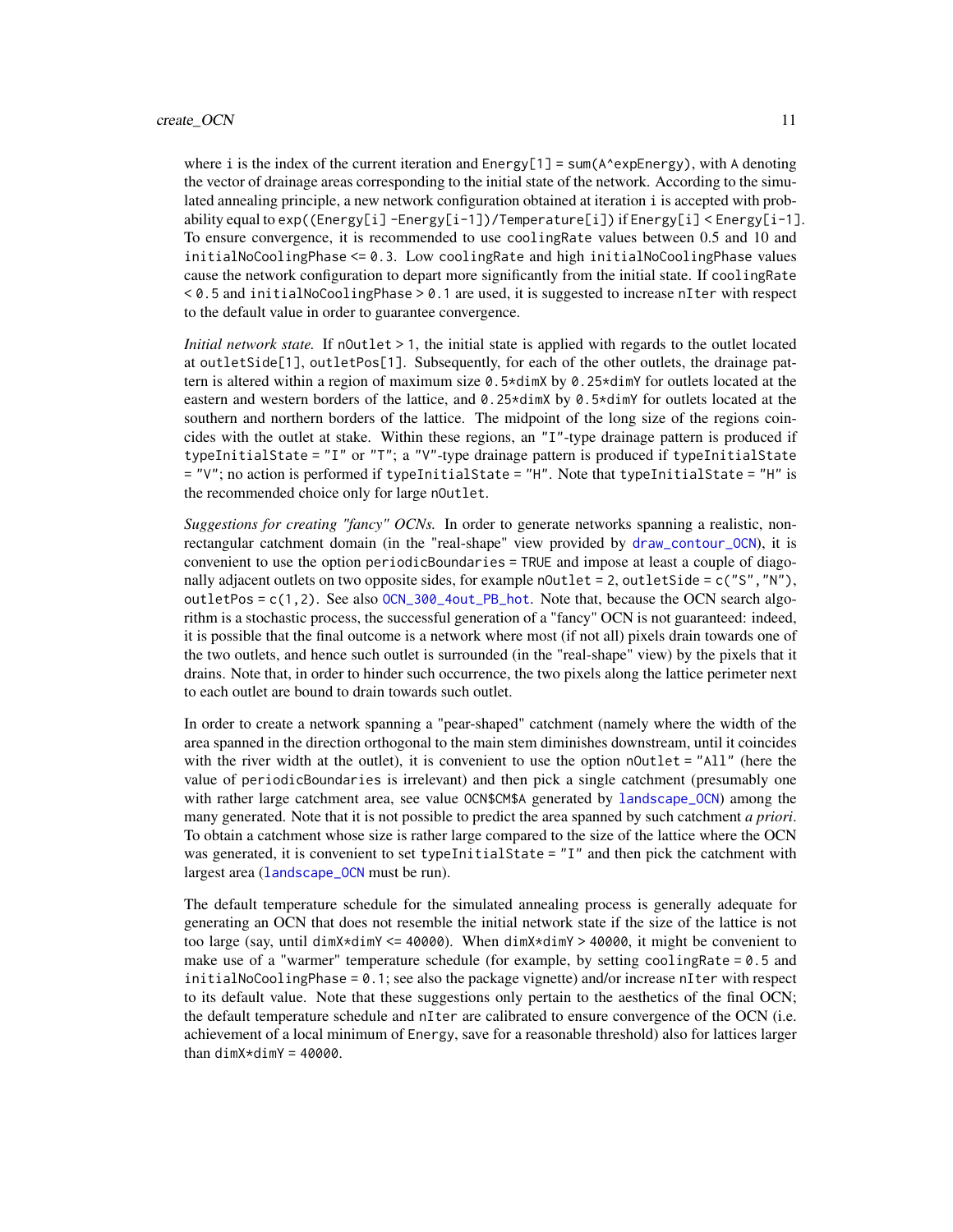# <span id="page-11-0"></span>Value

A list whose objects are listed below. Variables that define the network at the FD level are wrapped in the sublist FD. Adjacency matrices describing 4- or 8- nearest-neighbours connectivity among pixels are contained in lists N4 and N8, respectively.

| FD\$A         | Vector (of length dimX*dimY) containing drainage area values for all FD pixels<br>(in square planar units).                                                                                                                                                                                                                         |
|---------------|-------------------------------------------------------------------------------------------------------------------------------------------------------------------------------------------------------------------------------------------------------------------------------------------------------------------------------------|
| FD\$W         | Adjacency matrix (dimX*dimY by dimX*dimY) at the FD level. It is a spam<br>object.                                                                                                                                                                                                                                                  |
| FD\$downNode  | Vector (of length dimX*dimY) representing the adjacency matrix at FD level in<br>a vector form: if FD\$downNode[i] = j then FD\$W[i, j] = 1. If o is the outlet<br>pixel, then $FD\$ sdownNode $[o] = \emptyset$ .                                                                                                                  |
| FD\$X (FD\$Y) | Vector (of length dim $X \star$ dim $Y$ ) containing $X(Y)$ coordinate values for all FD<br>pixels.                                                                                                                                                                                                                                 |
| FD\$nNodes    | Number of nodes at FD level (equal to dimX*dimY).                                                                                                                                                                                                                                                                                   |
| FD\$outlet    | Vector (of length n0utlet) indices of pixels at FD level corresponding to outlets.                                                                                                                                                                                                                                                  |
| FD\$perm      | Vector (of length dimX*dimY) representing a permutation of the FD pixels: perm[(which(perm==i)<br>$-FD$A[i] + 1)$ : which(perm==i)] gives the indices of the pixels that drain into<br>pixel i.                                                                                                                                     |
| energyInit    | Initial energy value.                                                                                                                                                                                                                                                                                                               |
| energy        | Vector (of length nIter) of energy values for each stage of the OCN during the<br>search algorithm (only present if saveEnergy = TRUE).                                                                                                                                                                                             |
| exitFlag      | Vector (of length nIter) showing the outcome of the rewiring process (only<br>present if saveExitFlag = TRUE). Its entries can assume one of the following<br>values:                                                                                                                                                               |
|               | 0 Rewiring is accepted.                                                                                                                                                                                                                                                                                                             |
|               | 1 Rewiring is not accepted (because it does not lower energy or according to<br>the acceptance probability of the simulated annealing algorithm).                                                                                                                                                                                   |
|               | 2 Rewiring is invalid because a loop in the graph was generated, therefore the<br>network is no longer a direct acyclic graph.                                                                                                                                                                                                      |
|               | 3 Rewiring is invalid because of cross-flow. This means that, for example, in a<br>$2x2$ cluster of pixel, the southwestern (SW) corner drains into the NE one,<br>and SE drains into NW. Although this circumstance does not imply the<br>presence of a loop in the graph, it has no physical meaning and is thereby<br>forbidden. |
| N4\$W         | Adjacency matrix (dimX*dimY by dimX*dimY) that describes 4-nearest-neighbours<br>connectivity between pixels: $N4\$ W[i, j] = 1 if pixel j shares an edge with i, and<br>is null otherwise. It is saved only if saveN4 = TRUE.                                                                                                      |
| <b>N8\$W</b>  | Adjacency matrix (dimX*dimY by dimX*dimY) that describes 8-nearest-neighbours<br>connectivity between pixels: $N8\$ W[i, j] = 1 if pixel j shares an edge or a vertex<br>with $i$ , and is null otherwise. It is saved only if save $N8 = TRUE$ .                                                                                   |
|               |                                                                                                                                                                                                                                                                                                                                     |

Finally, dimX, dimY, cellsize, nOutlet, periodicBoundaries, expEnergy, coolingRate, typeInitialState, nIter are passed to the list as they were included in the input (except nOutlet = "All" which is converted to  $2*(\text{dim}X + \text{dim}Y - 2)$ .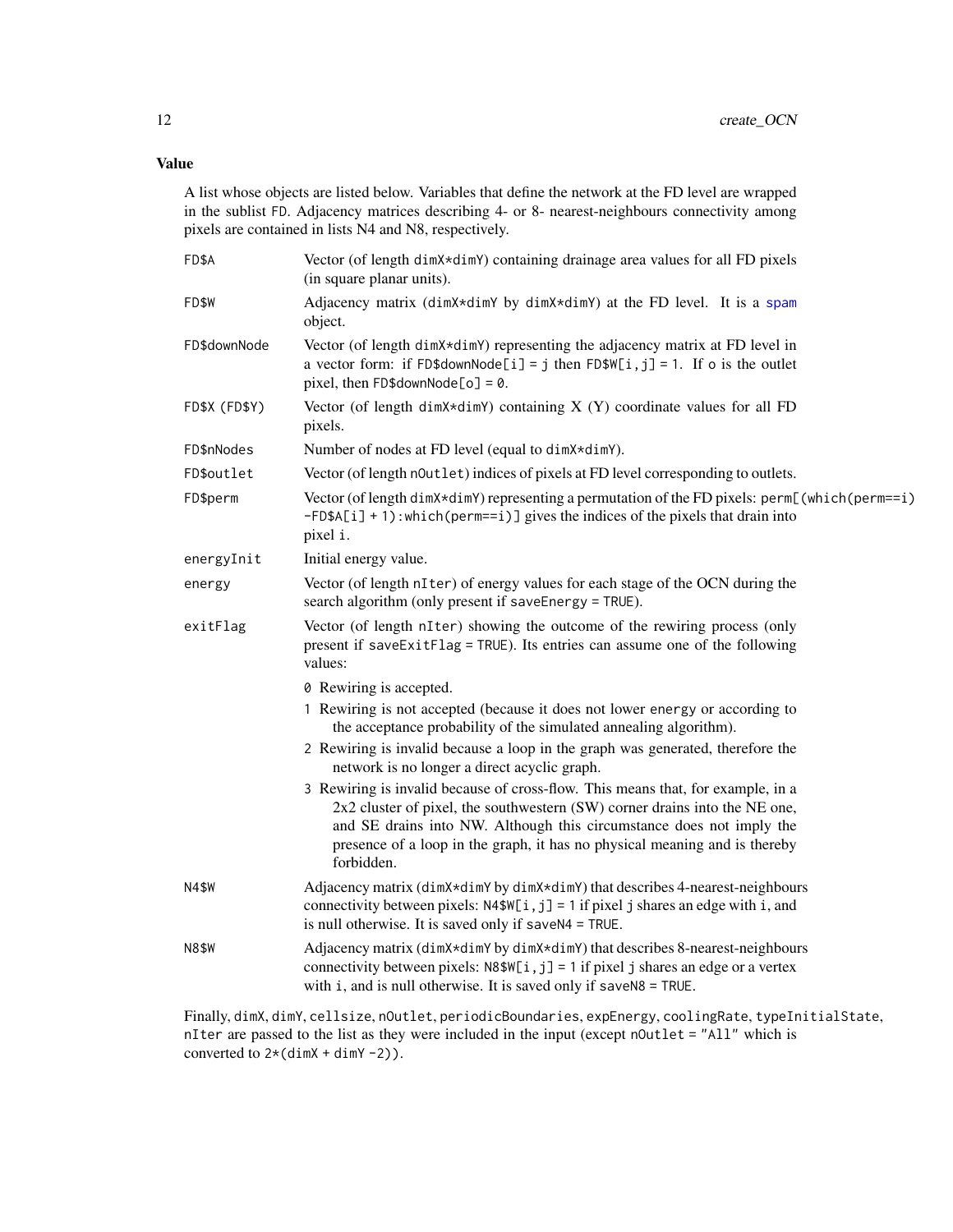# <span id="page-12-0"></span>create\_peano 13

#### Examples

```
# 1) creates and displays a single outlet 20x20 OCN with default options
set.seed(1)
OCN_a <- create_OCN(20, 20)
draw_simple_OCN(OCN_a)
# 2) creates and displays a 2-outlet OCNs with manually set outlet location,
# and a 4-outlet OCNs with random outlet position.
set.seed(1)
old.par <- par(no.readonly = TRUE)
par(mfrow=c(1,2))
OCN_b1 <- create_OCN(30, 30, nOutlet = 2, outletSide = c("N", "W"), outletPos = c(15, 12))
OCN_b2 \leq create_OCN(30, 30, nOutlet = 4)
draw_simple_OCN(OCN_b1)
title("2-outlet OCN")
draw_simple_OCN(OCN_b2)
title("4-outlet OCN")
par(old.par)
## Not run:
# 3) generate 3 single-outlet OCNs on the same (100x100) domain starting from different
# initial states, and show 20 intermediate plots and console updates.
set.seed(1)
OCN_V <- create_OCN(100, 100, typeInitialState = "V", showIntermediatePlots = TRUE,
nUpdates = 20, displayUpdates = 2)
OCN_T <- create_OCN(100, 100, typeInitialState = "T", showIntermediatePlots = TRUE,
nUpdates = 20, displayUpdates = 2)
OCN_I <- create_OCN(100, 100, typeInitialState = "I", showIntermediatePlots = TRUE,
nUpdates = 20, displayUpdates = 2)
## End(Not run)
## Not run:
# 4) generate a 2-outlet OCN and show intermediate plots. Note that different colors are used
# to identify the two networks (all pixels are colored because thrADraw = 0).
set.seed(1)
OCN \le create_OCN(150, 70, nOutlet = 2, outletPos = c(1, 150), outletSide = c("S", "N"),
typeInitialState = "V", periodicBoundaries = TRUE,
showIntermediatePlots = TRUE, thrADraw = 0)# The resulting networks have an irregular contour, and their outlets are located on the contour:
draw_contour_OCN(landscape_OCN(OCN))
## End(Not run)
```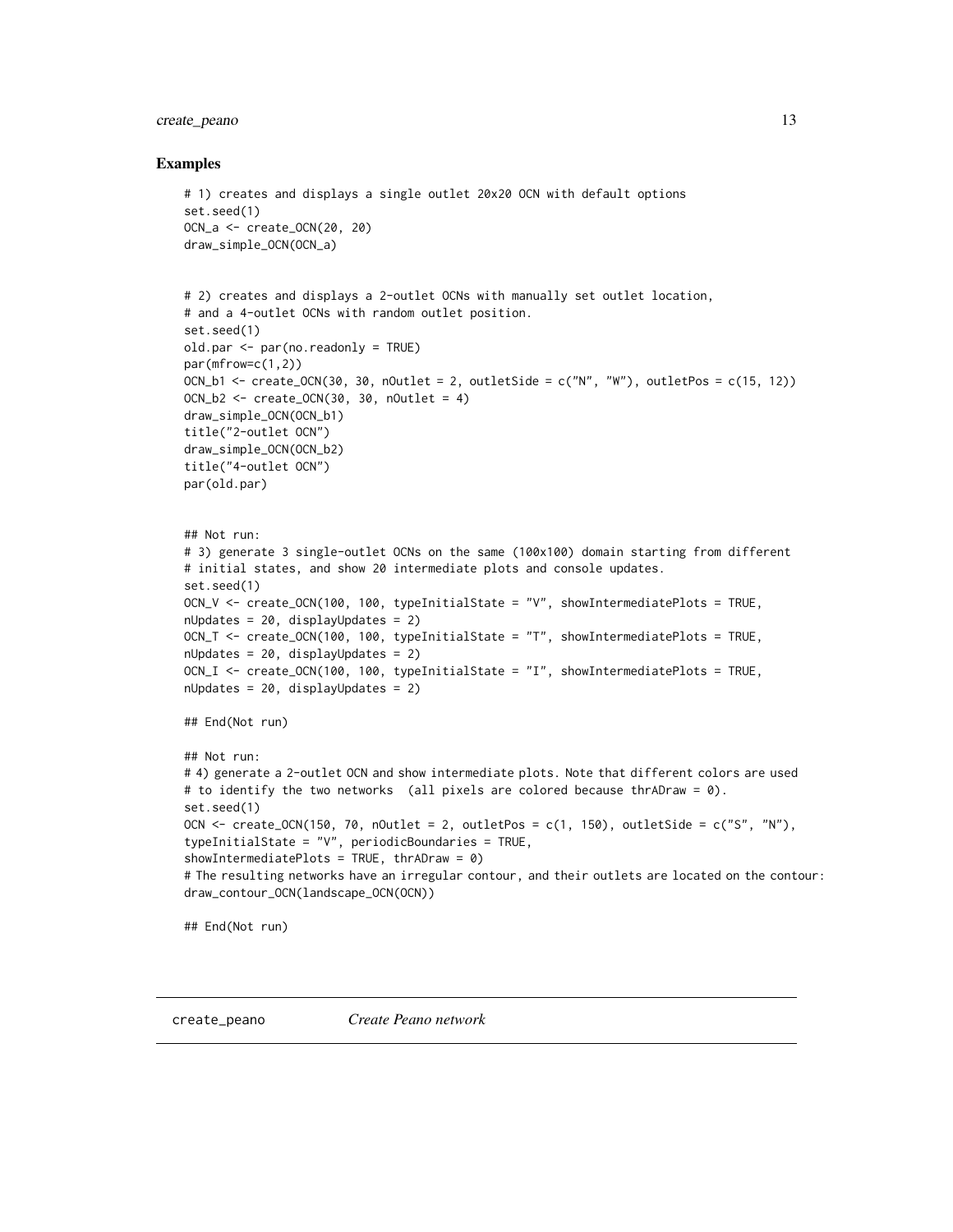#### <span id="page-13-0"></span>Description

Function that creates Peano networks on a square lattice.

#### Usage

```
create_peano(nIterPeano, outletPos = "NE", xllcorner = 1,
 yllcorner = 1, cellsize = 1)
```
# Arguments

| nIterPeano | Number of iteration of the Peano scheme. The resulting network will span a<br>domain of size $2^{\wedge}$ (nIterPeano + 1) by $2^{\wedge}$ (nIterPeano + 1). |
|------------|--------------------------------------------------------------------------------------------------------------------------------------------------------------|
| outletPos  | Corner where the outlet is located, expressed as intercardinal direction. Possible<br>values are "NE", "SE", "SW", "NW".                                     |
| xllcorner  | X coordinate of the lower-left pixel (expressed in planar units).                                                                                            |
| vllcorner  | Y coordinate of the lower-left pixel (expressed in planar units).                                                                                            |
| cellsize   | Size of a pixel (expressed in planar units).                                                                                                                 |
|            |                                                                                                                                                              |

### Value

A list that contains the same objects as those produced by [create\\_OCN](#page-7-1). As such, it can be used as input for all other complementary functions of the package.

#### Examples

```
# 1) create a peano network in a 32x32 square,
# use landscape_OCN, aggregate_OCN functions,
# and display subcatchment map and map of drainage area
peano <- create_peano(4)
peano <- aggregate_OCN(landscape_OCN(peano), thrA = 4)
old.par <- par(no.readonly = TRUE)
par(mfrow=c(1,3))
draw_simple_OCN(peano)
title("Peano network")
draw_subcatchments_OCN(peano)
title("Subcatchments")
draw_thematic_OCN(peano$RN$A, peano)
title("Drainage area at RN level")
par(old.par)
```
<span id="page-13-1"></span>draw\_contour\_OCN *Draw Optimal Channel Network with catchment contours*

#### Description

Function that plots real-shaped OCN and catchment contours.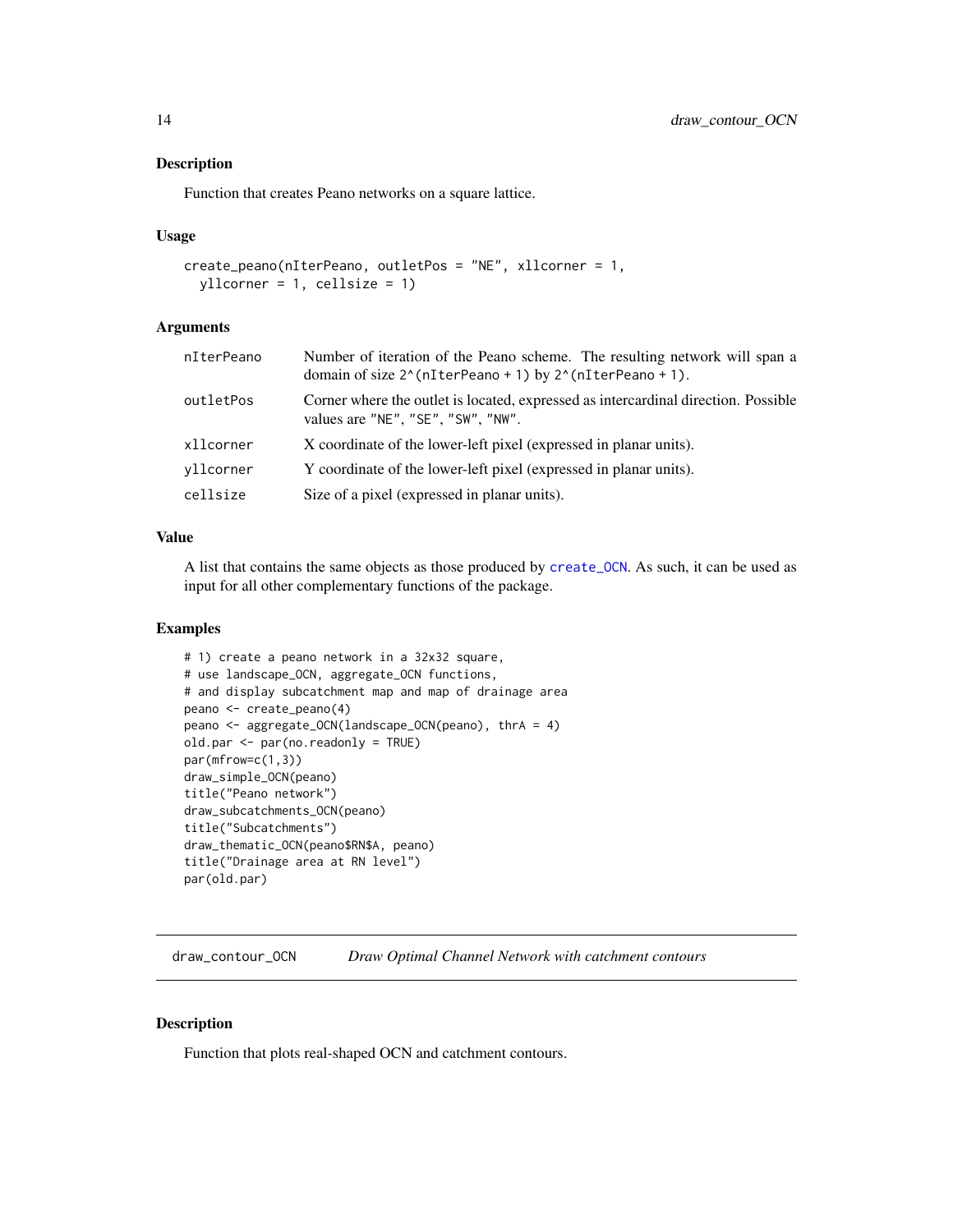#### <span id="page-14-0"></span>Usage

```
draw_contour_OCN(OCN, thrADraw = 0.002 \times OCN$dimX \times OCN$dimY \timesOCN$cellsize^2, exactDraw = TRUE, drawContours = TRUE, colPalRiver = NULL,
  colPalCont = "#000000", drawOutlets = 0, pch = 15, colPalOut = "#000000")
```
#### Arguments

| <b>OCN</b>   | List as produced by landscape_OCN.                                                                                                                                                                                                                                                                                                                                              |
|--------------|---------------------------------------------------------------------------------------------------------------------------------------------------------------------------------------------------------------------------------------------------------------------------------------------------------------------------------------------------------------------------------|
| thrADraw     | Threshold drainage area value used to display the network.                                                                                                                                                                                                                                                                                                                      |
| exactDraw    | If TRUE, the real shape of OCNs is plotted. If flow crosses a boundary, the pixel<br>that is not contiguous to its outlet is flipped. It is only effective if OCN\$PeriodicBoundaries<br>$=$ TRUE                                                                                                                                                                               |
| drawContours | If TRUE, plot catchment(s) contours.                                                                                                                                                                                                                                                                                                                                            |
| colPalRiver  | Color palette used to plot the river network(s). Default is a rearranged version of<br>theme "Dark 3" (see hcl.pals). colPalRiver accepts both functions creating<br>color palettes and vectors of colors (of which the first OCN\$nOutlet elements<br>are used). If a single color value is provided and $OCN$nOutput$ 1, all river<br>networks are drawn with the same color. |
| colPalCont   | Color palette used to plot the catchment contour(s). Details as in colPalRiver.<br>Additionally, if $colPalCont = \emptyset$ , the palette specified in $colPalRiver$ is copied.                                                                                                                                                                                                |
| drawOutlets  | If equal to 1, black squares are drawn at the outlets' locations behind the river;<br>if 2 they are plotted on top of the river.                                                                                                                                                                                                                                                |
| pch          | Shape of the outlet points (if draw0utlets = TRUE). See points for legend.                                                                                                                                                                                                                                                                                                      |
| colPalOut    | Color palette used to plot the outlet points (if drawOutlets = TRUE). Details<br>as in colPalRiver. Additionally, if colPalOut = $\theta$ , the palette specified in<br>colPalRiver is copied.                                                                                                                                                                                  |
|              |                                                                                                                                                                                                                                                                                                                                                                                 |

# Details

For not too large networks (i.e. if OCN\$FD\$nNodes <= 40000, corresponding to a 200x200 lattice), pixels whose drainage area OCN\$FD\$A is lower than thrADraw are drawn with a light grey stroke. If OCN\$FD\$nNodes > 40000, in order to speed up the execution of this function, only the network constituted by pixels such that OCN\$FD\$A > thrADraw is drawn.

### Value

No output is returned.

#### Examples

```
# 1) draw contour of a 20x20 single-outlet OCN
# (for single-outlet OCNs without periodic boundaries, the output
# of draw_contour_OCN is very similar to that of draw_simple_OCN)
draw_contour_OCN(landscape_OCN(OCN_20), thrADraw = 4)
```
#### ## Not run:

```
# 2a) plot real shape of multiple-outlet OCN created with periodic boundaries
```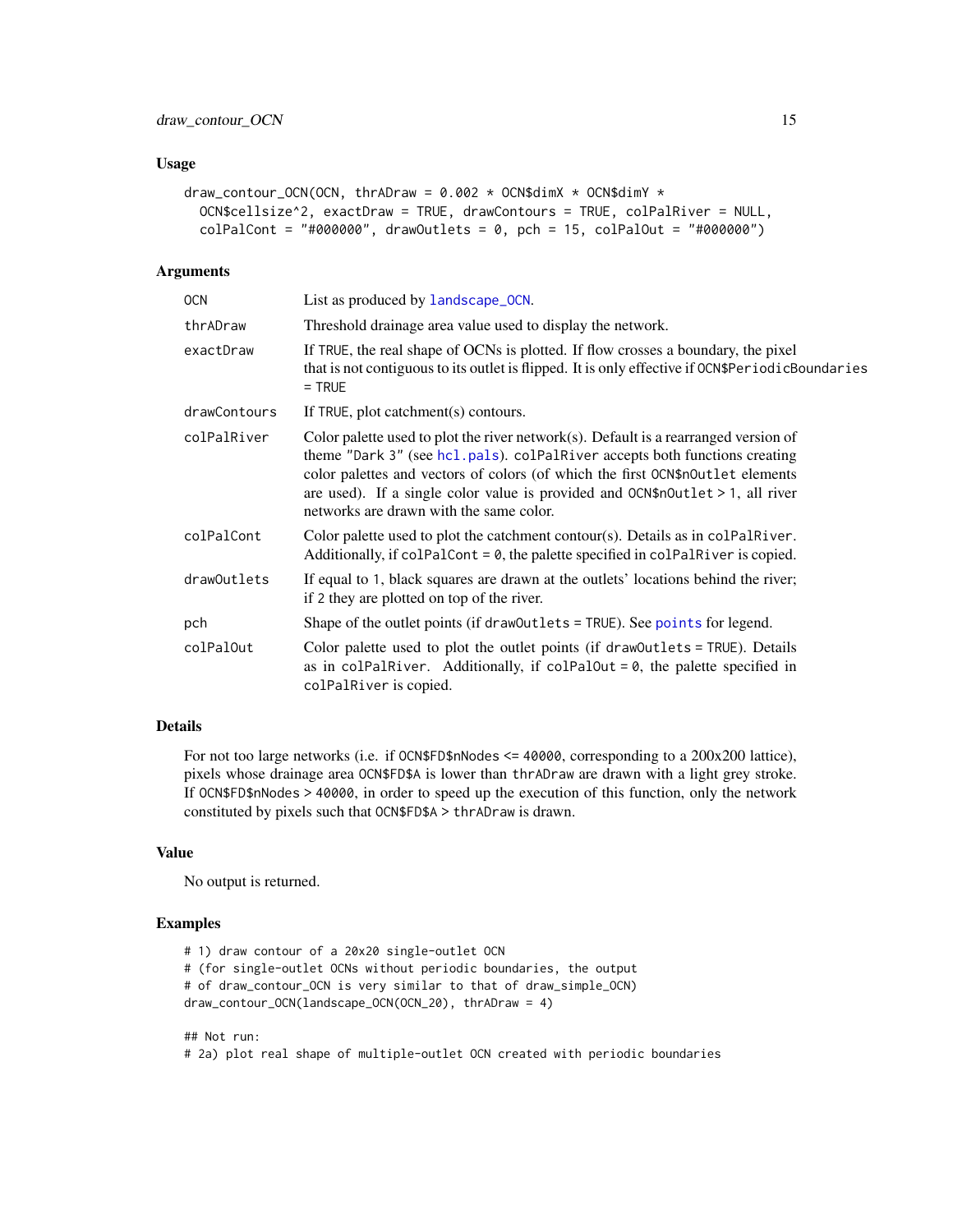```
# add outlets on top of the rivers
OCN <- landscape_OCN(OCN_300_4out_PB_hot, displayUpdates = 2) # it takes around one minute
draw_contour_OCN(OCN, drawOutlets = 2)
# 2b) same as before, but use same color palette for rivers and contours
draw_contour_OCN(OCN, colPalCont = 0)
# 2c) draw contours of catchments obtained from an OCN with nOutlet = "All"
OCN <- landscape_OCN(OCN_400_Allout, displayUpdates = 2) # it takes some minutes
draw_contour_OCN(OCN)
# 2d) same as above, but do not plot contours, and plot outlets
# with same color palette as rivers
draw_contour_OCN(OCN, drawContours = FALSE, drawOutlets = TRUE,
colPalOut = 0)## End(Not run)
```
draw\_elev2D\_OCN *Plot 2D map of elevation generated by an OCN*

#### Description

Function that plots the 2D elevation map generated by an OCN.

#### Usage

```
draw_elev2D_OCN(OCN, colPalette = terrain.colors(1000, alpha = 1),
addLegend=TRUE)
```
#### **Arguments**

| 0CN        | List as produced by landscape_OCN.                                                                                                                                                                  |
|------------|-----------------------------------------------------------------------------------------------------------------------------------------------------------------------------------------------------|
| colPalette | Color palette used for the plot.                                                                                                                                                                    |
| addLegend  | Logical. If TRUE, image plot is used to display the legend; as a result, elements<br>(e.g. node coordinates) subsequently plotted of on top of the 2D elevation map<br>might be wrongly positioned. |

#### Value

No output is returned.

# Examples

```
# 1) draw 2D map of a 20x20 OCN with default settings
draw_elev2D_OCN(landscape_OCN(OCN_20))
```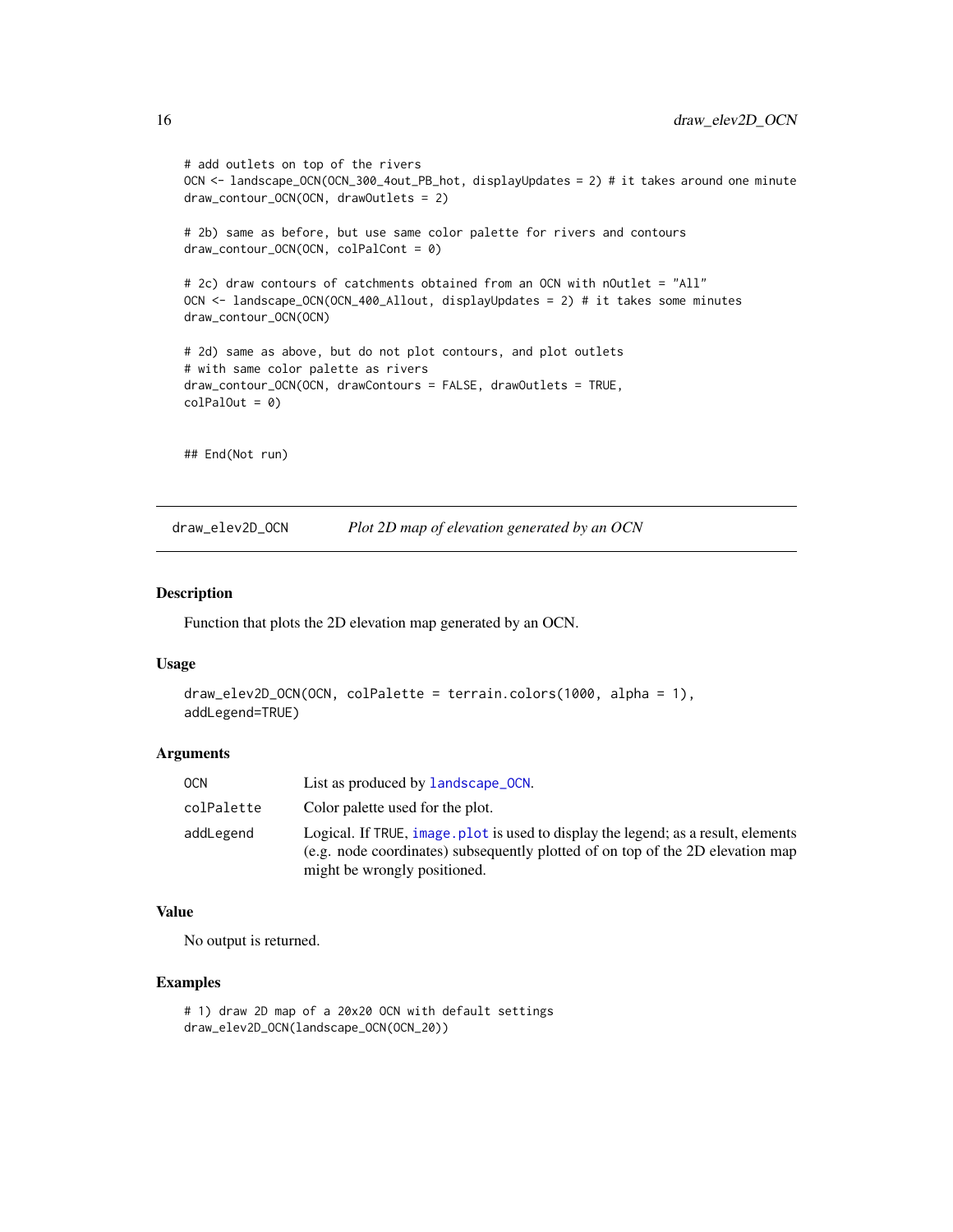<span id="page-16-0"></span>draw\_elev3Drgl\_OCN *Plot 3D map of elevation generated by an OCN via rgl rendering*

#### Description

Function that plots the 3D elevation map generated by an OCN.

# Usage

```
draw_elev3Drgl_OCN(OCN, coarseGrain = c(1, 1), chooseCM = FALSE,
 addColorbar = FALSE, drawRiver = FALSE, thrADraw = 0.002 *
 OCN$dimX * OCN$dimY * OCN$cellsize^2, riverColor = "#00CCFF", ...)
```
# Arguments

| <b>OCN</b>  | List as produced by landscape_OCN.                                                                                                                                                                                                                                                                                                                                                                                                                                                                                                                                                              |
|-------------|-------------------------------------------------------------------------------------------------------------------------------------------------------------------------------------------------------------------------------------------------------------------------------------------------------------------------------------------------------------------------------------------------------------------------------------------------------------------------------------------------------------------------------------------------------------------------------------------------|
| coarseGrain | $2x1$ vector (only effective if chooseCM = FALSE). For aesthetic purposes, the<br>elevation map can be coarse-grained into a OCN\$dimX/coarseGrain[1]-by-<br>OCN\$dimX/coarseGrain[2] domain, where each cell's elevation is the average<br>of elevations of the corresponding coarseGrain[1]-by-coarseGrain[2] cells<br>of the original elevation field. coarseGrain[1] and coarseGrain[2] must be<br>divisors of OCN\$dimX and OCN\$dimY, respectively. coarseGrain = $c(2, 2)$ is of-<br>ten sufficient to achieve a good graphical results for large (i.e. at least 100x100<br>nodes) OCNs. |
| chooseCM    | Index of catchment to display (only effective if $OCN$nOutlet > 1$ ). It can be<br>a logical, or a scalar within 1: length (OCN\$nOutlet). If TRUE, the catchment<br>with largest area is displayed. Note that, if the size of the chosen catchment<br>is too small (e.g. OCN\$CM\$A[chooseCM] < 5*OCN\$cellsize^2), an error might<br>occur due to failure in triangulation.                                                                                                                                                                                                                   |
| addColorbar | If TRUE, add colorbar to the plot.                                                                                                                                                                                                                                                                                                                                                                                                                                                                                                                                                              |
| drawRiver   | If TRUE, draw the OCN on top of the elevation field.                                                                                                                                                                                                                                                                                                                                                                                                                                                                                                                                            |
| thrADraw    | Threshold drainage area value used to display the network.                                                                                                                                                                                                                                                                                                                                                                                                                                                                                                                                      |
| riverColor  | Color used to plot the river.                                                                                                                                                                                                                                                                                                                                                                                                                                                                                                                                                                   |
|             | Further parameters passed to function persp3d. The default value for aspect is<br>c(OCN\$dimX/sqrt(OCN\$dimX*OCN\$dimY,OCN\$dimY/sqrt(OCN\$dimX*OCN\$dimY,1)).                                                                                                                                                                                                                                                                                                                                                                                                                                  |

#### Details

This function makes use of the [rgl](#page-0-0) rendering system. To export the figure in raster format, use [rgl.snapshot](#page-0-0). To export in vectorial format, use [rgl.postscript](#page-0-0) (but note that this might produce rendering issues, see rg1 for details). The function will attempt at drawing a contour of the plotted entity (i.e. the lattice or a catchment, depending on chooseCM) at null elevation, and drawing polygons connecting this contour with the lattice/catchment contour at the real elevation. If chooseCM != FALSE, this might result in errors owing to failure of [polygon3d](#page-0-0) in triangulating the polygons.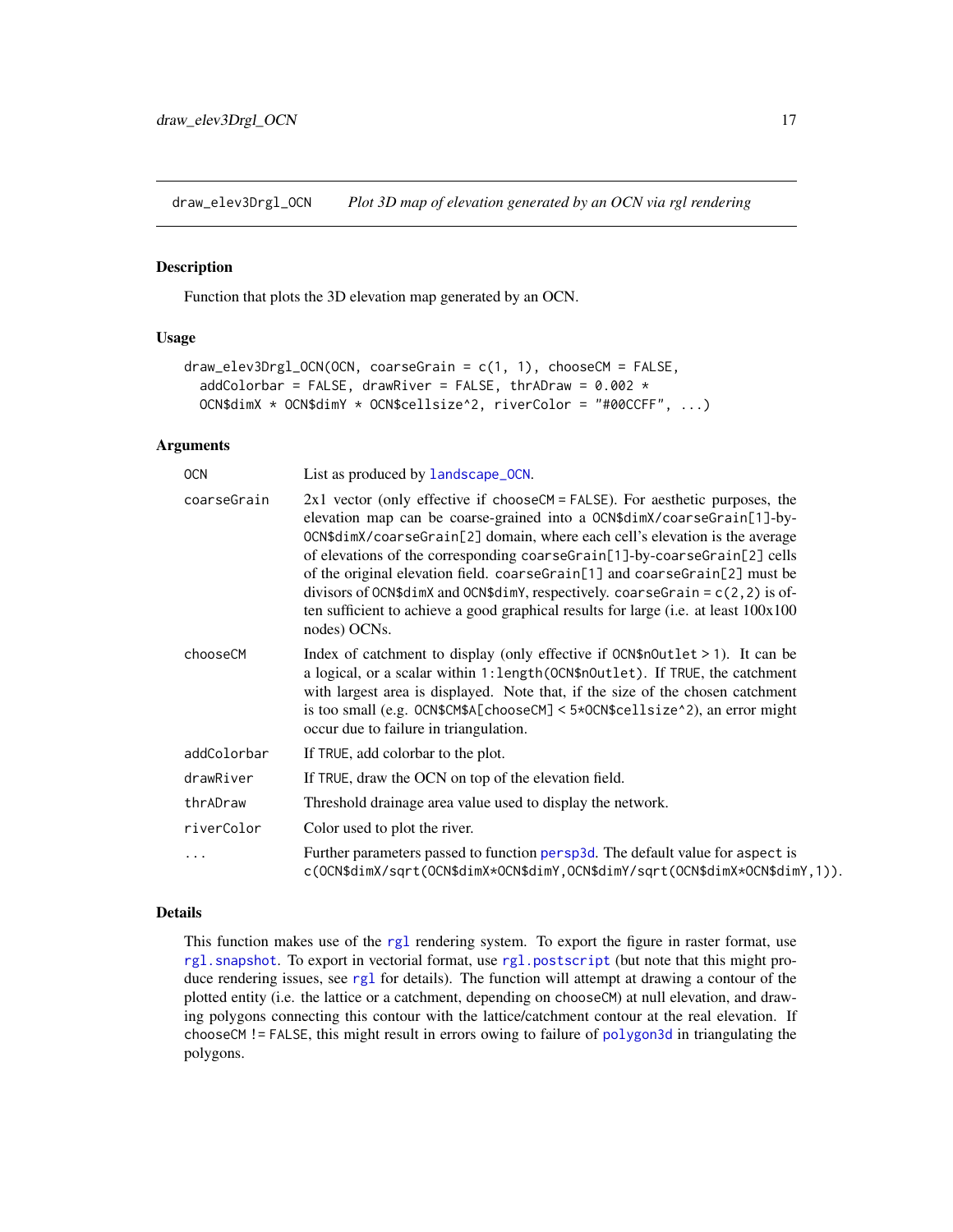#### Value

No output is returned.

#### Examples

```
## Not run:
draw_elev3Drgl_OCN(landscape_OCN(OCN_20))
```
## End(Not run)

```
## Not run:
# 1a) draw the 3D representation of a single catchment within an OCN
# generated with nOutlet = "All" and add draw the river on top of it
OCN <- landscape_OCN(OCN_400_Allout, displayUpdates = 2) # this takes some minutes
draw_elev3Drgl_OCN(OCN, chooseCM = 983, drawRiver = TRUE)
```

```
# 1b) draw the 3D representation of the largest catchment within the OCN
# (here polygon3d may fail at plotting the polygon at zero elevation)
draw_elev3Drgl_OCN(OCN, chooseCM = TRUE)
```

```
# 1c) draw the 3D representation of the whole OCN
# and enhance the aspect ratio of Z coordinates
# with respect to the default value (the final result will be ugly):
draw_elev3Drgl_0CN(0CN, aspect = c(1, 1, 0.2))
```

```
# 1d) same as above, but operate coarse graining for better aesthetics:
draw\_elev3Drgl_0CN(0CN, coarseGrain = c(5,5), aspect = c(1, 1, 0.2))
```

```
# 2) draw the 3D representation of a single catchment of an OCN generated
# with periodicBoundaries = TRUE
# (note that the real shape of the catchment is drawn)
OCN <- landscape_OCN(OCN_300_4out_PB, displayUpdates = 2) # this takes some minutes
draw_elev3Drgl_OCN(OCN, chooseCM = TRUE)
```
## End(Not run)

draw\_elev3D\_OCN *Plot 3D map of elevation generated by an OCN*

# Description

Function that plots the 3D elevation map generated by an OCN.

#### Usage

```
draw_elev3D_0CN(0CN, coarseGrain = c(1,1), colPalette = terrain.colors(1000, alpha = 1),addColorbar = TRUE, drawRiver = TRUE, thrADraw = 0.002 \timesOCN$dimX * OCN$dimY * OCN$cellsize^2, riverColor = "#00CCFF",
  theta = -20, phi = 30, expand = 0.05, shade = 0.5)
```
<span id="page-17-0"></span>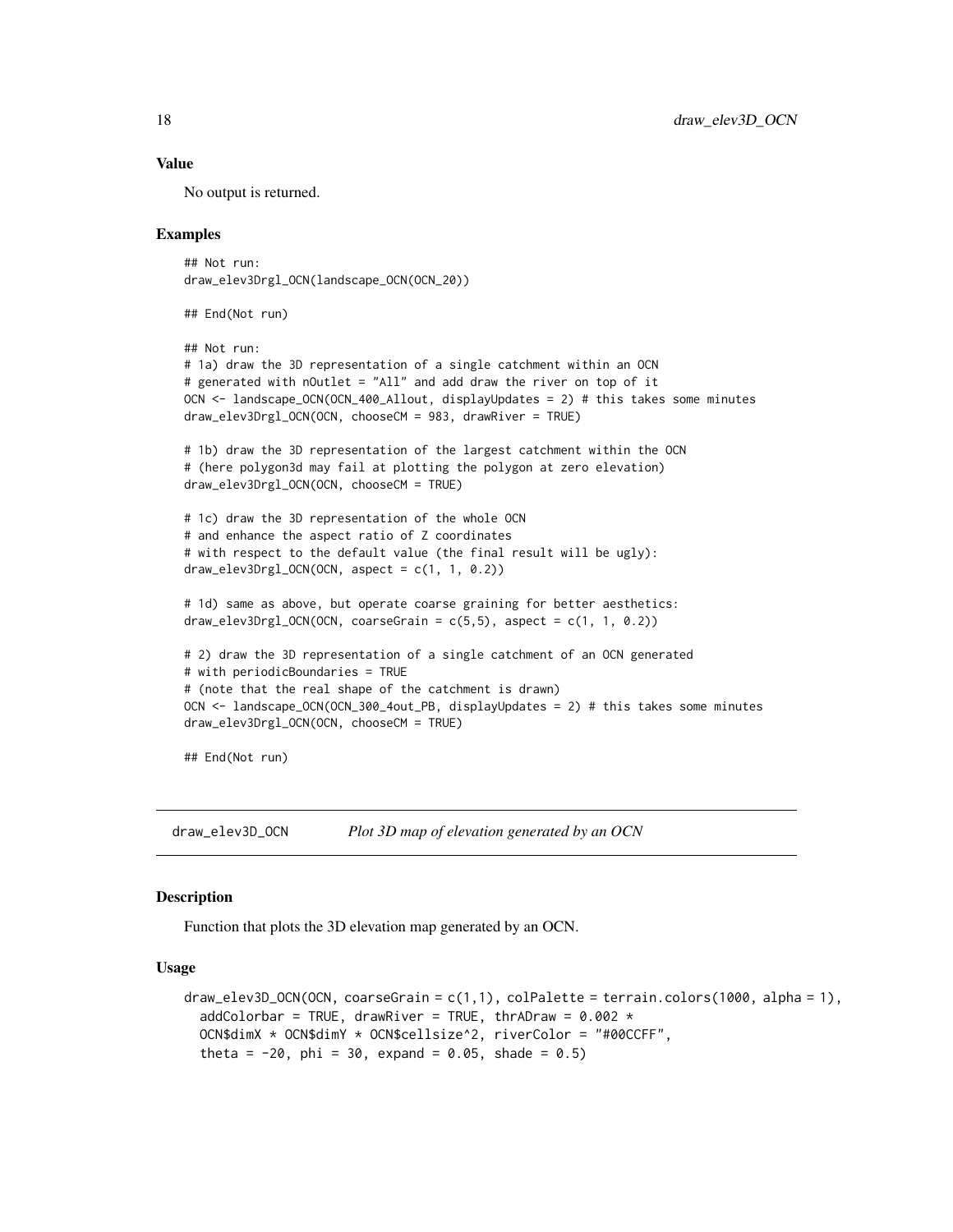#### <span id="page-18-0"></span>Arguments

| <b>OCN</b>                | List as produced by landscape_OCN.                                                                                                                                                                                                                                                                                                                                                                                                                                                                                                                                                                  |
|---------------------------|-----------------------------------------------------------------------------------------------------------------------------------------------------------------------------------------------------------------------------------------------------------------------------------------------------------------------------------------------------------------------------------------------------------------------------------------------------------------------------------------------------------------------------------------------------------------------------------------------------|
| coarseGrain               | $2x1$ vector (only effective if chooseCM = FALSE). For aesthetic purposes, the<br>elevation map can be coarse-grained into a OCN\$dimX/coarseGrain[1]-by-<br>OCN\$dimX/coarseGrain[2] domain, where each cell's elevation is the average<br>of elevations of the corresponding coarseGrain[1]-by-coarseGrain[2] cells<br>of the original elevation field. coarse Grain [1] and coarse Grain [2] must be<br>divisors of OCN\$dimX and OCN\$dimY, respectively. coarseGrain = $c(2, 2)$ is of-<br>ten sufficient to achieve a good graphical results for large (i.e. at least 100x100<br>nodes) OCNs. |
| colPalette                | Color palette used for the plot.                                                                                                                                                                                                                                                                                                                                                                                                                                                                                                                                                                    |
| addColorbar               | If TRUE, add colorbar to the plot.                                                                                                                                                                                                                                                                                                                                                                                                                                                                                                                                                                  |
| drawRiver                 | If TRUE, draw the OCN on top of the elevation field.                                                                                                                                                                                                                                                                                                                                                                                                                                                                                                                                                |
| thrADraw                  | Threshold drainage area value used to display the network.                                                                                                                                                                                                                                                                                                                                                                                                                                                                                                                                          |
| riverColor                | Color used to plot the river.                                                                                                                                                                                                                                                                                                                                                                                                                                                                                                                                                                       |
| theta, phi, expand, shade |                                                                                                                                                                                                                                                                                                                                                                                                                                                                                                                                                                                                     |
|                           | Additional parameters passed to the perspective plotting function persp. theta<br>expresses azimuthal direction; phi gives colatitude; expand is the expansion<br>factor for the Z coordinates; shade controls the shade at a surface facet.                                                                                                                                                                                                                                                                                                                                                        |

#### Value

No output is returned.

# Examples

```
# draw 3D representation of a 20x20 OCN with default options
draw_elev3D_OCN(landscape_OCN(OCN_20))
## Not run:
# 1a) draw the 3D representation of the OCN (without displaying the river
# and the colorbar) and enhance the aspect ratio of Z coordinates
# with respect to the default value (the final result will be ugly):
OCN <- landscape_OCN(OCN_400_Allout, displayUpdates = 2) # this takes some minutes
draw_elev3D_OCN(OCN, expand = 0.2, addColorbar = FALSE, drawRiver = FALSE)
# 1b) same as above, but operate coarse graining and modify shade for better aesthetics:
```

```
draw_elev3D_OCN(OCN, coarseGrain = c(5,5), expand = 0.2,
shade = 0.25, addColorbar = FALSE, drawRiver = FALSE)
```
## End(Not run)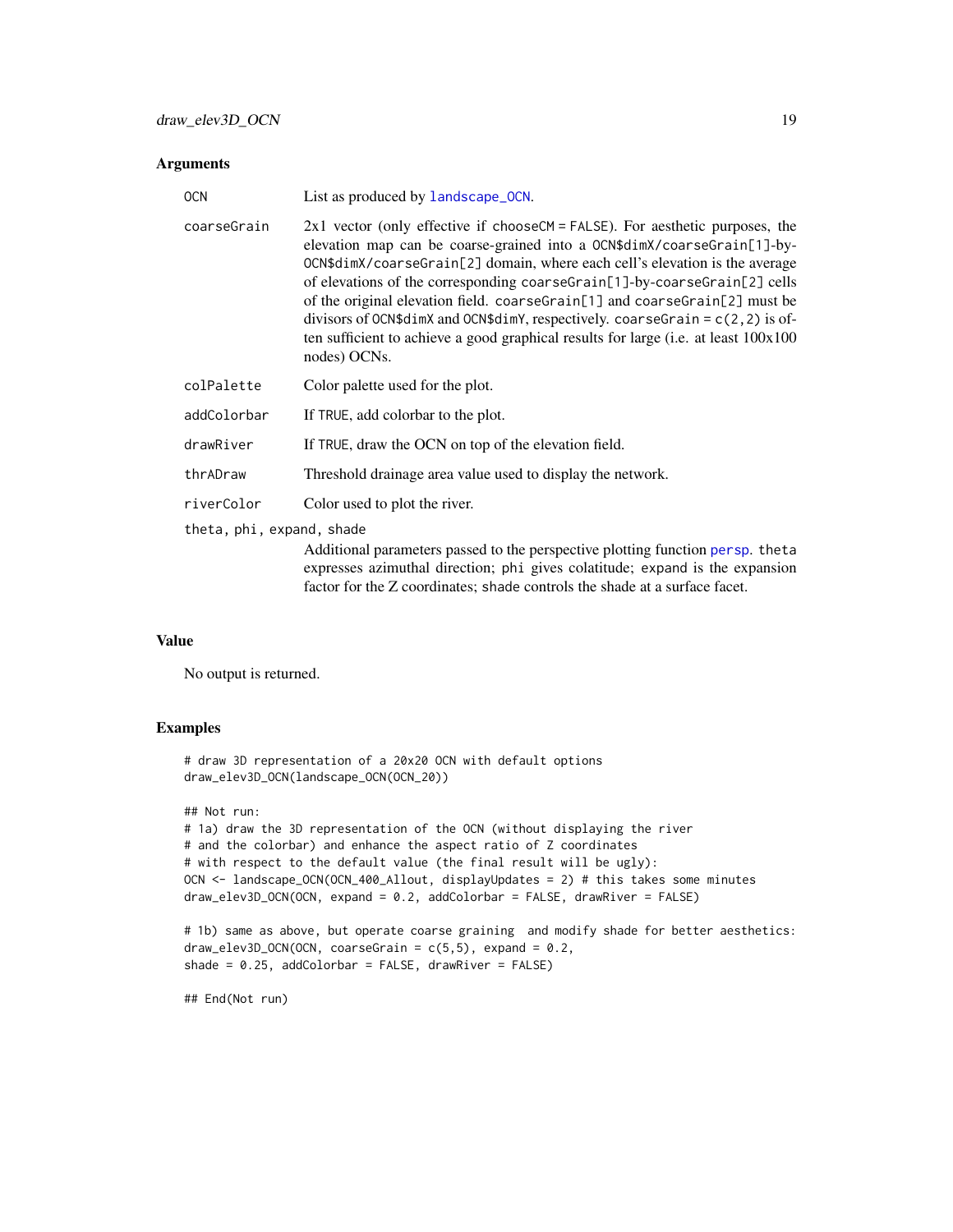<span id="page-19-0"></span>

#### Description

Function that plots the non-aggregated OCN as calculated by create\_OCN.

### Usage

```
draw_simple_OCN(OCN, thrADraw = 0.002 \times OCN$dimX \times OCN$dimY \timesOCN$cellsize^2, riverColor = "#0066FF", easyDraw = NULL)
```
# Arguments

| 0CN        | List as produced by create_OCN.                                                                                                                                                                                                                                                                                                                                                                         |
|------------|---------------------------------------------------------------------------------------------------------------------------------------------------------------------------------------------------------------------------------------------------------------------------------------------------------------------------------------------------------------------------------------------------------|
| thrADraw   | Threshold drainage area value used to display the network.                                                                                                                                                                                                                                                                                                                                              |
| riverColor | Color used to plot the river.                                                                                                                                                                                                                                                                                                                                                                           |
| easyDraw   | Logical. If TRUE, the whole network is displayed, and pixels with drainage area<br>lower than thr AD raw are displayed in light gray. If FALSE, only pixels with<br>drainage area greater or equal to thr AD raw are displayed. Default is FALSE<br>if OCN\$nNodes $\leq$ 40000, and TRUE otherwise. Note that setting easyDraw =<br>FALSE for large networks might slow down the process considerably. |

# Value

No output is returned.

# Examples

```
# 1a) draw OCN with default settings
draw_simple_OCN(OCN_250_T)
# 1b) same as above, but with decreased thrADraw
draw_simple_OCN(OCN_250_T, thrADraw = 0.001 * OCN_250_T$dimX * OCN_250_T$dimY)
# 1c) same as the first example, but include the portion of network
# with drainage area lower than thrADraw
draw_simple_OCN(OCN_250_T, easyDraw = FALSE) # this will take some seconds
```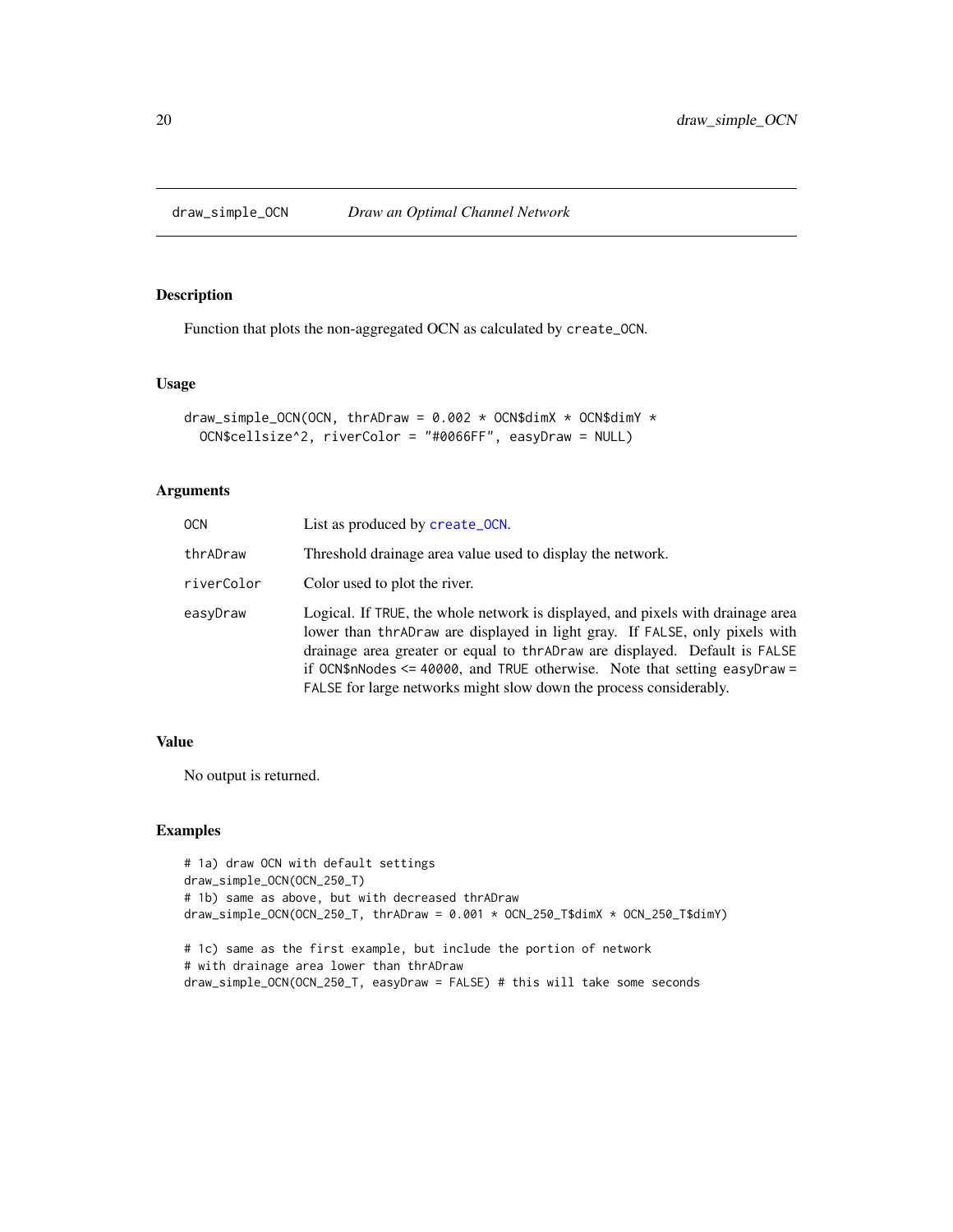<span id="page-20-0"></span>draw\_subcatchments\_OCN

*Draw subcatchment map from an Optimal Channel Network*

# Description

Function that draws a map of subcatchments generated by the aggregation process on the OCN.

#### Usage

```
draw_subcatchments_OCN(OCN, drawRiver = TRUE, colPalette = NULL)
```
#### Arguments

| 0CN        | List as produced by aggregate_OCN.                                                                                                                                                                                                                                                                                                                                                                                                                                                         |
|------------|--------------------------------------------------------------------------------------------------------------------------------------------------------------------------------------------------------------------------------------------------------------------------------------------------------------------------------------------------------------------------------------------------------------------------------------------------------------------------------------------|
| drawRiver  | if TRUE, draw the OCN on top of the subcatchment map.                                                                                                                                                                                                                                                                                                                                                                                                                                      |
| colPalette | Color palette used. Default is c("#009900","#FFFF00","#FF9900","#FF0000","#FF00FF","#9900CC<br>Only the first n colors are used, where n is the number of different colors needed<br>(calculated via a greedy coloring algorithm). colPalette accepts both func-<br>tions creating color palettes and vectors of colors (see examples); in the latter<br>case, the length of the vector cannot be lower than n (n cannot be predicted a<br>priori, but generally 6 colors should suffice). |

# Value

No output is returned.

#### Examples

```
# 1a) aggregate a 20x20 OCN , use thrA = 5 pixels
# and draw subcatchments with default color palette
OCN <- aggregate_OCN(landscape_OCN(OCN_20), thrA = 5)
draw_subcatchments_OCN(OCN, drawRiver = TRUE)
```

```
# 1b) same as above, but define color palette with a function
draw_subcatchments_OCN(OCN, drawRiver = TRUE, colPalette = rainbow)
```
# 1c) same as above, but define color palette with a vector of colors draw\_subcatchments\_OCN(OCN, drawRiver = TRUE, colPalette = hcl.colors(6, "Dark 3"))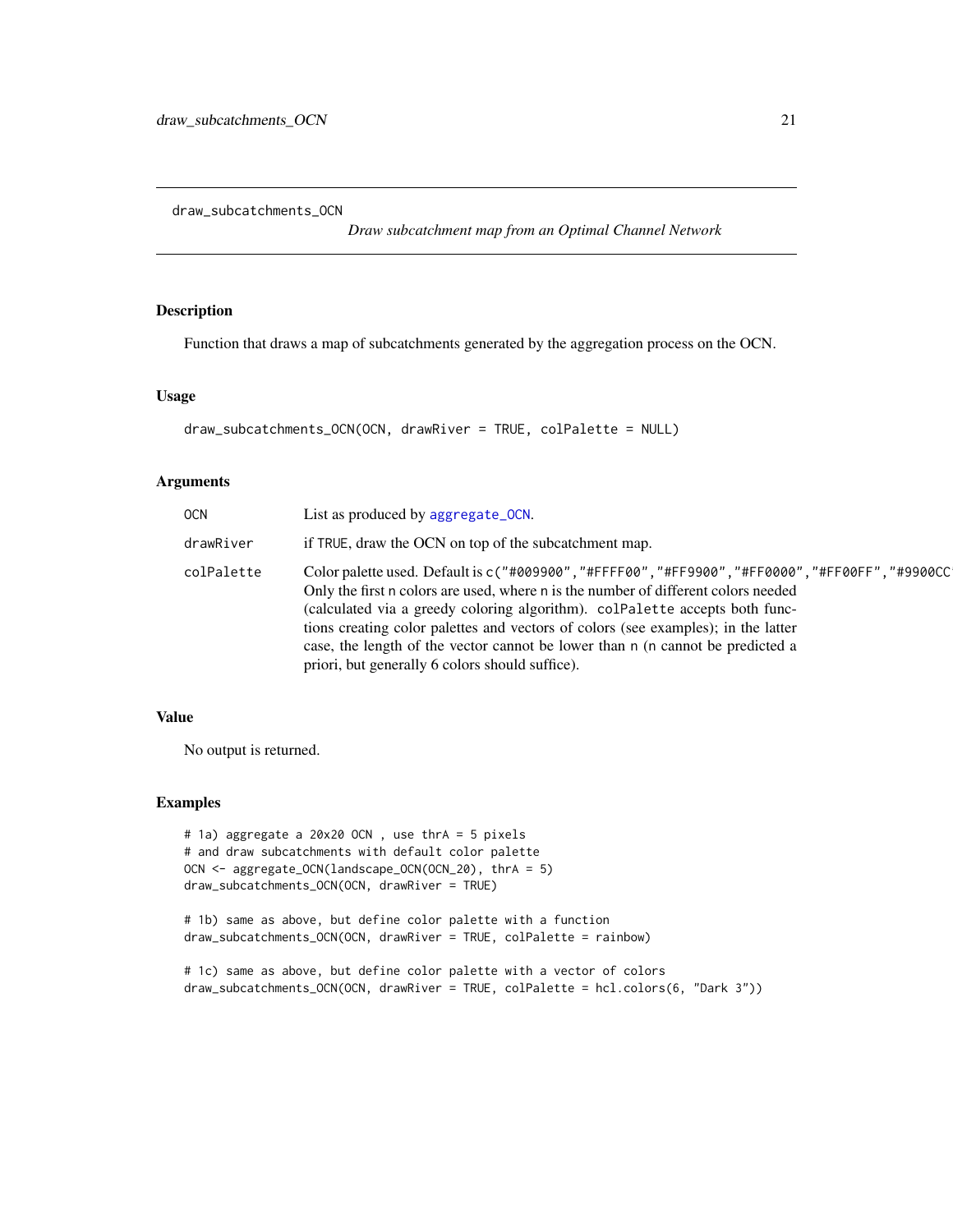<span id="page-21-1"></span><span id="page-21-0"></span>draw\_thematic\_OCN *Draw thematic map on an Optimal Channel Network*

#### Description

Function that draws OCNs with color of RN or AG nodes depending on an arbitrary theme.

#### Usage

```
draw_thematic_OCN(theme, OCN,
 chooseAggregation = NULL,
 discreteLevels = FALSE,
 colLevels = NULL, cutoff = FALSE,
 colPalette = colorRampPalette(c("yellow","red","black")),
 exactDraw = FALSE, chooseCM = FALSE, drawNodes = FALSE,
 nodeType = "upstream", cex = 2, pch = 21, nanColor = "#0099FF",riverColor = "#0099FF", backgroundColor = "#999999",
 addLegend = TRUE)
```
# Arguments

| theme             | Vector (of length OCN\$AG\$Nnodes or OCN\$RN\$Nnodes) expressing the spatial<br>field of interest. The vector can contain NA and NaN values to identify RN or<br>AG nodes where the theme is not defined.                                                                                                                                                                                                                                                                                                                                                                                                                                                                                                    |
|-------------------|--------------------------------------------------------------------------------------------------------------------------------------------------------------------------------------------------------------------------------------------------------------------------------------------------------------------------------------------------------------------------------------------------------------------------------------------------------------------------------------------------------------------------------------------------------------------------------------------------------------------------------------------------------------------------------------------------------------|
| <b>OCN</b>        | List as produced by aggregate_OCN.                                                                                                                                                                                                                                                                                                                                                                                                                                                                                                                                                                                                                                                                           |
| chooseAggregation |                                                                                                                                                                                                                                                                                                                                                                                                                                                                                                                                                                                                                                                                                                              |
|                   | Only effective if $OCN$RN$nNodes = OCN$AG$nNodes$ . In such case, it must be<br>equal to either "RN" or "AG"; as a result, theme will be interpreted as a spatial<br>field in the corresponding aggregation level.                                                                                                                                                                                                                                                                                                                                                                                                                                                                                           |
|                   | discreteLevels Logical. If FALSE, a continuous color scheme is used. If TRUE, discrete color<br>levels are applied. See also collevels and examples.                                                                                                                                                                                                                                                                                                                                                                                                                                                                                                                                                         |
| colLevels         | Number of colors in the palette. If discreteLevels == FALSE, collevels<br>must be a vector of the form c(minval, maxval, N_levels). The vector of<br>breakpoints used to attribute theme values to a given color is then defined as<br>seq(minval,maxval, N_levels). Default is minval = min(theme[!(is.nan(theme))]),<br>$maxval = max(theme[] (is.nan(theme))]), N_{levels} = 1000.$ If discrete Levels<br>== TRUE and is.null(collevels) == TRUE, each unique value of theme is at-<br>tributed a different color. If discreteLevels == TRUE and collevels is a vec-<br>tor, collevels is used as vector of breakpoints. In this case, the number of<br>discrete colors is equal to length(collevels) -1. |
| cutoff            | Logical. If FALSE, nodes whose theme value is beyond the range established by<br>the vector of breakpoints are attributed the color corresponding to the lowest (or<br>highest) value in the color scheme. If TRUE, such nodes are attributed the color<br>NaNcolor.                                                                                                                                                                                                                                                                                                                                                                                                                                         |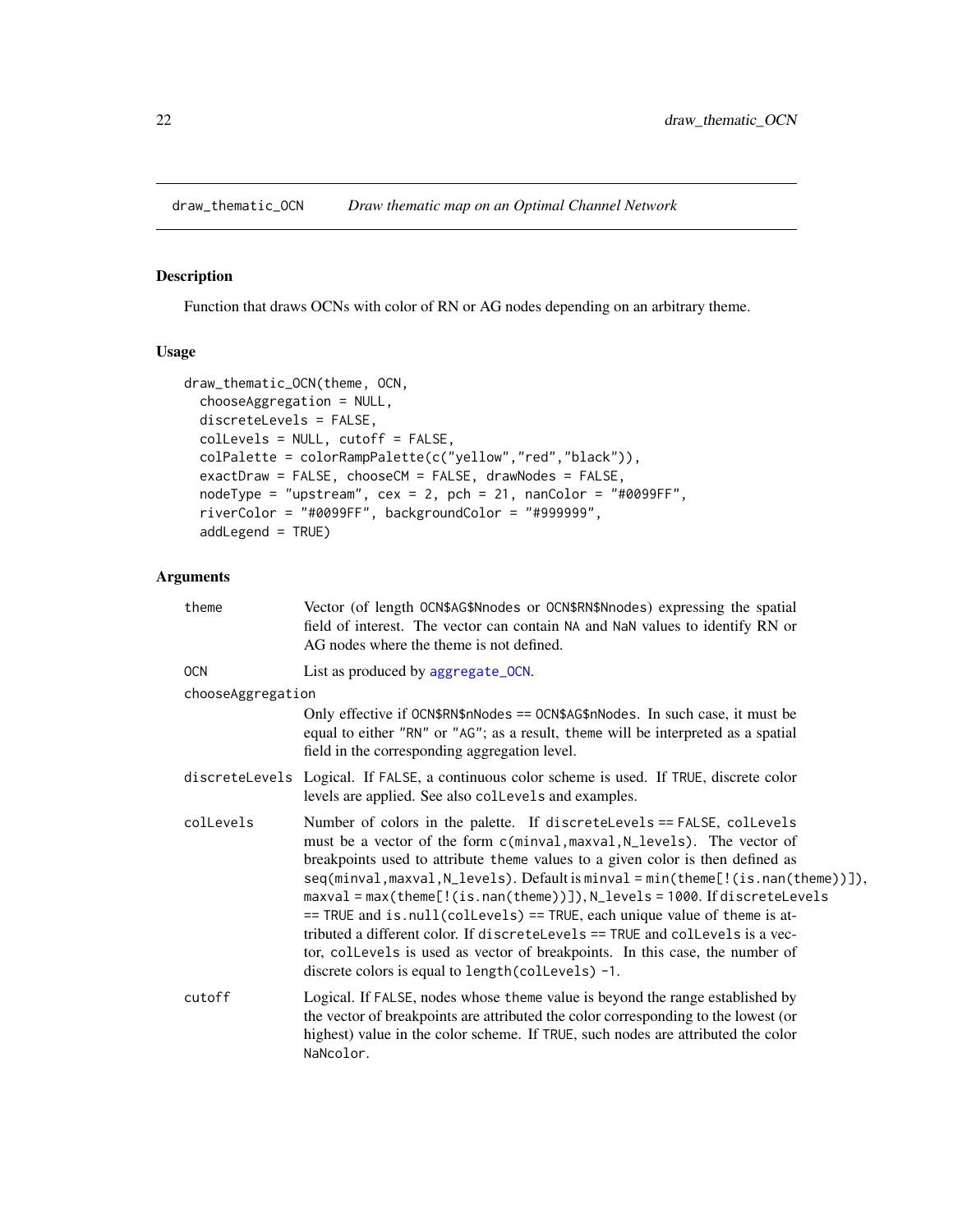<span id="page-22-0"></span>

| colPalette                    | Color palette used to display theme values. colPalette accepts both functions<br>creating color palettes and vectors of colors. In the latter case, length (colPalette)<br>must be greater than the number of color levels. See examples below and<br>hcl.colors.                                                                                                                                                                                                |
|-------------------------------|------------------------------------------------------------------------------------------------------------------------------------------------------------------------------------------------------------------------------------------------------------------------------------------------------------------------------------------------------------------------------------------------------------------------------------------------------------------|
| chooseCM                      | Index of catchment to display (only effective if OCN\$nOutlet > 1). It can be a<br>logical or a numeric vector. If FALSE, all catchments are displayed. If TRUE,<br>the catchment with largest area is displayed. If chooseCM is a subset of vec-<br>tor 1: length (OCN\$nOutlet), only the catchment(s) identified by the indices in<br>chooseCM are displayed.                                                                                                 |
| exactDraw                     | Logical. If TRUE, the real shape of OCNs is plotted. If flow crosses a boundary,<br>the pixel that is not contiguous to its outlet is flipped.                                                                                                                                                                                                                                                                                                                   |
| drawNodes                     | Logical. If FALSE, the theme is directly displayed on the river network. In this<br>case, the edge departing from a given node is displayed with the color attributed<br>to the node. If TRUE, the theme is displayed via markers at the locations of the<br>nodes at the RN or AG level (depending on the length of theme). In this case,<br>nancolor can be used to define the color of the river network.                                                     |
| nodeType                      | Only effective if drawNodes == TRUE and length(theme) == OCN\$RN\$nNodes.<br>Can assume values "upstream" or "downstream". If "upstream", nodes are<br>drawn at the upstream ends of the corresponding edges (i.e. at the coordi-<br>nates defined by OCN\$AG\$X, OCN\$AG\$Y). If "downstream", nodes are drawn at<br>the downstream ends of the corresponding edges (i.e. at the coordinates defined<br>by OCN\$AG\$XReach, OCN\$AG\$YReach).                   |
| cex                           | Only effective if drawNodes == TRUE. It sets the dimension of the markers (equiv-<br>alent to parameter cex of function points). It can be a scalar or a vector of<br>length length(theme).                                                                                                                                                                                                                                                                      |
| pch                           | Only effective if drawNodes == TRUE. It sets the type of the markers (equivalent<br>to parameter pch of function points). It can be a scalar or a vector of length<br>length(theme).                                                                                                                                                                                                                                                                             |
| nanColor                      | Color attributed to RN or AG nodes whose theme value is NA or NaN.                                                                                                                                                                                                                                                                                                                                                                                               |
| riverColor<br>backgroundColor | Only effective if drawNodes == TRUE. Color used to display the OCN below the<br>nodes.                                                                                                                                                                                                                                                                                                                                                                           |
|                               | Color used in the background of the figure. It can be either a single value, or a<br>vector with number of components equal to length(chooseCM). If length(backgroundColor)<br>== length(chooseCM), each color is used to identify a different catchment se-<br>lected in chooseCM (corresponding to the respective outlet). If instead length (chooseCM)<br>> 1 and length (backgroundColor) == 1, all catchments are colored with the<br>same backgroundColor. |
| addLegend                     | Logical. If TRUE, add legend to the plot. If also discreteLevels = FALSE,<br>image.plot is used to display the legend, which appears as a colorbar; as a<br>result, elements (e.g. node coordinates) subsequently plotted of on top of the<br>2D elevation map might be wrongly positioned.                                                                                                                                                                      |

# Details

This function can be used to show how a certain spatial field varies along the river network.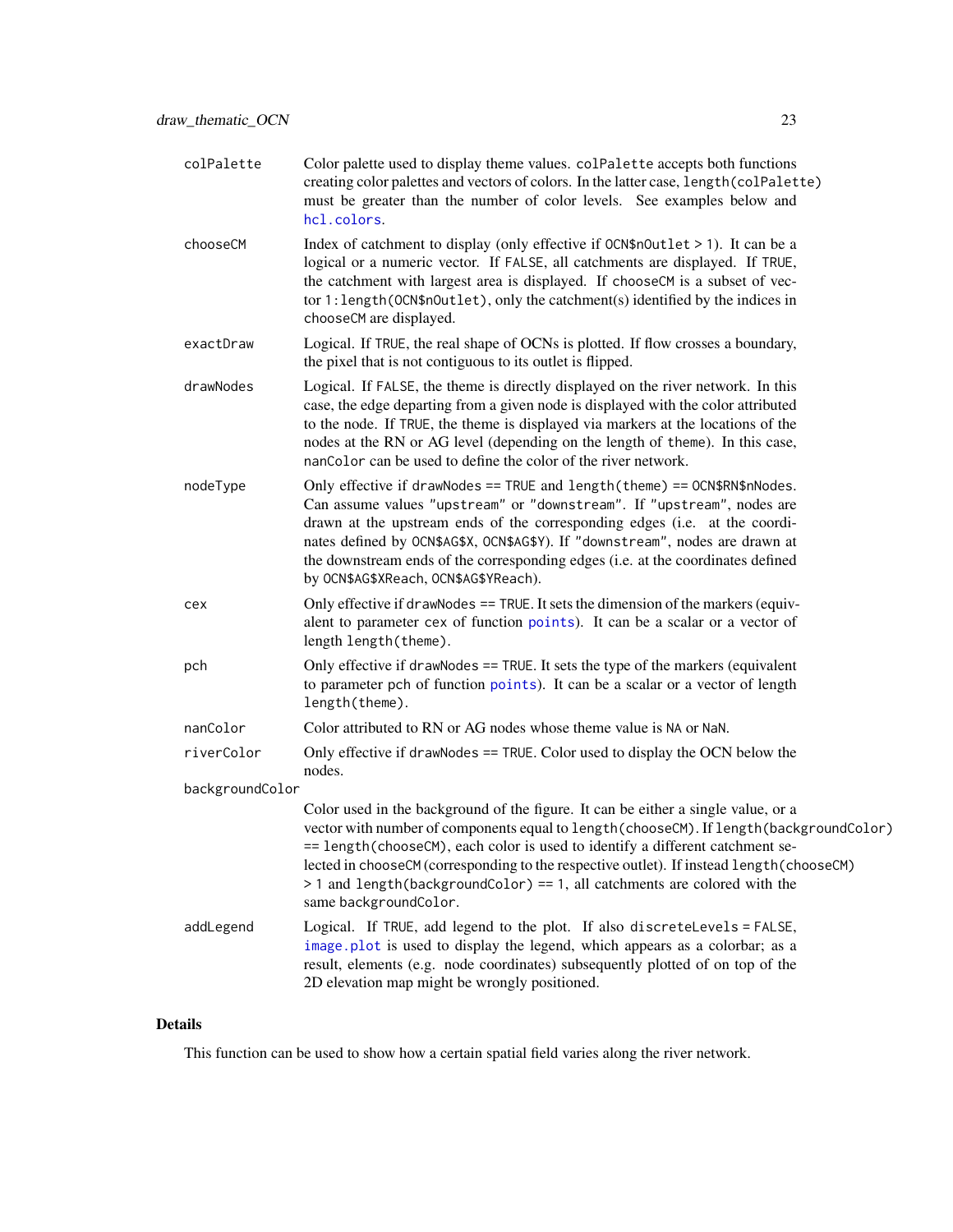#### Value

No output is returned.

#### Examples

```
# 1a) Six different ways to display contributing area at the AG level
OCN <- aggregate_OCN(landscape_OCN(OCN_20), thrA = 4)
old.par <- par(no.readonly = TRUE)
par(mfrow=c(2,3), \text{ oma} = c(0, 0, 3, 0))draw_thematic_OCN(OCN$AG$A, OCN, colPalette = hcl.colors)
title("Continuous levels \n Colors on edges")
draw_thematic_OCN(OCN$AG$A, OCN, discreteLevels = TRUE,
colPalette = hcl.colors)
title("Discrete, unique levels \n Colors on edges")
draw_thematic_OCN(OCN$AG$A, OCN, discreteLevels = TRUE,
collevels = c(1, 10, 50, 100, 500),colPalette = hcl.colors)
title("Discrete, user-defined levels \n Colors on edges")
draw_thematic_OCN(OCN$AG$A, OCN, drawNodes = TRUE,
colPalette = hcl.colors)
title("Continuous levels \n Colors on edges")
draw_thematic_OCN(OCN$AG$A, OCN, discreteLevels = TRUE,
drawNodes = TRUE, colPalette = hcl.colors)
title("Discrete, unique levels \n Colors on nodes")
draw_thematic_OCN(OCN$AG$A, OCN, discreteLevels = TRUE,
drawNodes = TRUE, colLevels = c(1, 10, 50, 100, 500),
colPalette = hcl.colors)
title("Discrete, user-defined levels \n Colors on nodes")
mtext("Six different ways to display contributing area [no. pixels]", outer = TRUE, cex = 1.5)
par(old.par)
# 1b) Same as above, but use different colLevels, cutoff combinations
# with DiscreteLevels = FALSE
old.par <- par(no.readonly = TRUE)
par(mfrow=c(1,2))
draw_thematic_OCN(OCN$AG$A, OCN, drawNodes = TRUE,
collevels = c(0, 200, 1000), collecte = hcl.colors)title("All nodes with A > 200 pixels \n are displayed in yellow")
draw_thematic_OCN(OCN$AG$A, OCN, drawNodes = TRUE,
nanColor = "#00000000", colLevels = c(0, 200, 1000),
cutoff = TRUE, colPalette = hcl.colors)
title("All nodes with A > 200 pixels \n are treated as NaN")
par(old.par)
## Not run:
# 2) Display distance to outlet (at the RN level) along the main stem
# of an OCN
OCN <- aggregate_OCN(landscape_OCN(OCN_250_T)) # this takes some seconds
OCN <- paths_OCN(OCN, pathsRN = TRUE) # this takes some seconds
distanceToOutlet <- OCN$RN$downstreamPathLength[,OCN$RN$outlet]
farthestNode <- which(distanceToOutlet == max(distanceToOutlet))
```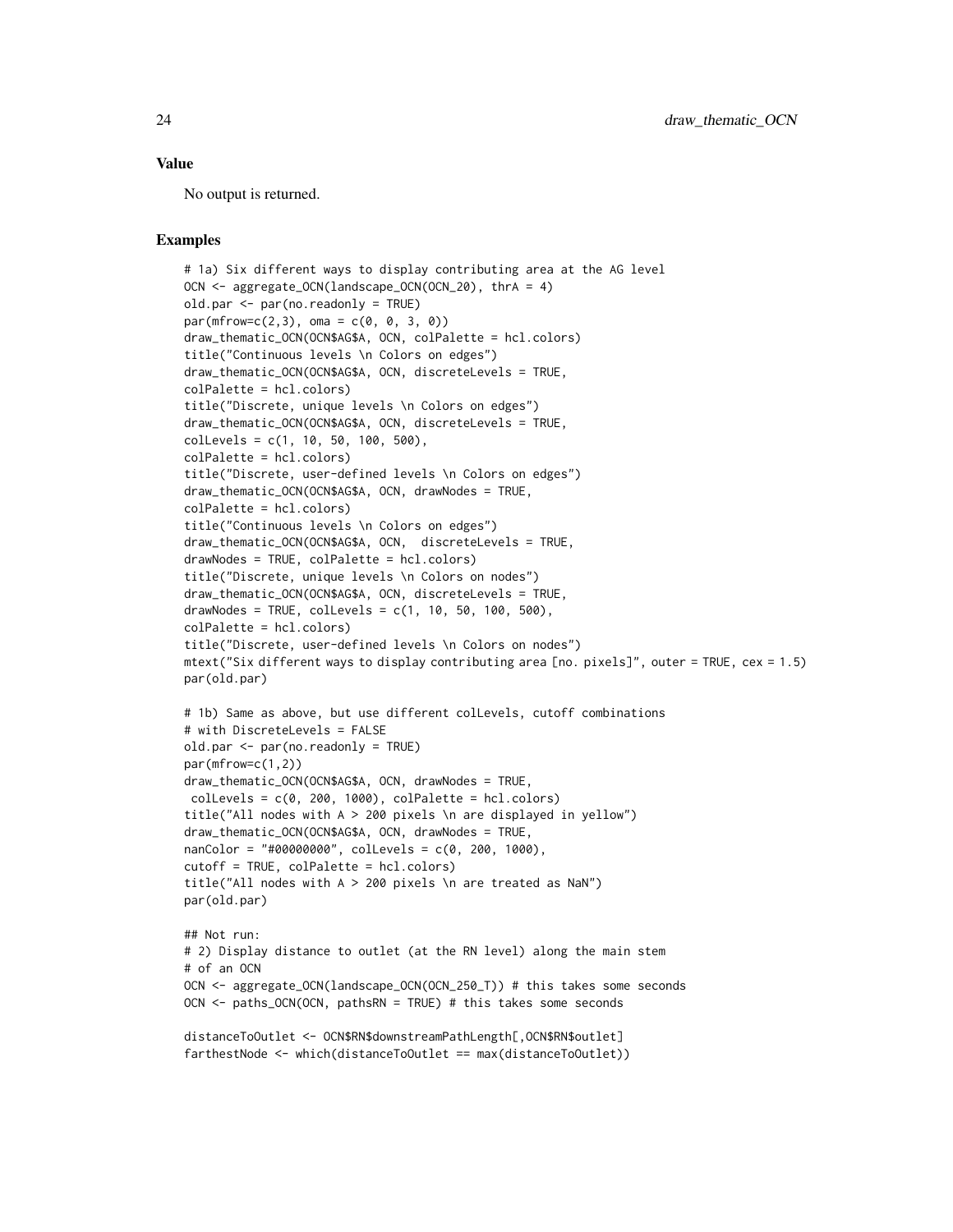```
mainStem <- OCN$RN$downstreamPath[[farthestNode]][[OCN$RN$outlet]]
theme <- rep(NaN, OCN$RN$nNodes)
theme[mainStem] <- distanceToOutlet[mainStem]
draw_thematic_OCN(theme, OCN)
title("Distance to outlet along the main stem [pixel units]")
## End(Not run)
```
find\_area\_threshold\_OCN

*Find relationship between number of nodes and threshold area in an OCN*

#### Description

Function that calculates relationship between threshold area and number of nodes at RN and AG level for a given OCN. It can be used prior to application of [aggregate\\_OCN](#page-2-1) in order to derive the drainage area threshold that corresponds to the desired number of nodes of the aggregated network. It is intended for use with single outlet OCNs, although its use with multiple outlet OCNs is allowed (provided that max(thrValues) <= min(OCN\$CM\$A)).

#### Usage

```
find_area_threshold_OCN(OCN, thrValues = seq(OCN$cellsize^2,
 min(OCN$CM$A), OCN$cellsize^2), maxReachLength = Inf,
  streamOrderType = "Strahler", displayUpdates = 0)
```
# Arguments

| <b>OCN</b>      | List as produced by landscape_OCN                                                                                                                                                                                                                                                                                                                                        |
|-----------------|--------------------------------------------------------------------------------------------------------------------------------------------------------------------------------------------------------------------------------------------------------------------------------------------------------------------------------------------------------------------------|
| thrValues       | Vector of values of threshold drainage area (in squared planar units) for which<br>the respective number of nodes at the RN and AG levels are computed. Note that<br>it must be max (thrValues) $\leq$ min(OCN\$CM\$A), otherwise the catchment(s) with<br>area lower than max (thrValues) degenerate to a network with zero nodes at the<br>RN/AG level.                |
|                 | maxReachLength Maximum reach length allowed (in planar units). If the path length between a<br>channel head and the downstream confluence is higher than maxReachLength,<br>the reach starting from the channel head will have a length up to maxReachLength,<br>while the next downstream pixel is considered as a new channel head, from<br>which a new reach departs. |
| streamOrderType |                                                                                                                                                                                                                                                                                                                                                                          |
|                 | If "Strahler", Strahler stream order is computed; if "Shreve", Shreve stream<br>order is computed.                                                                                                                                                                                                                                                                       |
|                 | displayUpdates If 1, progress updates are printed in the console while the function is running. If<br>0, no updates are printed.                                                                                                                                                                                                                                         |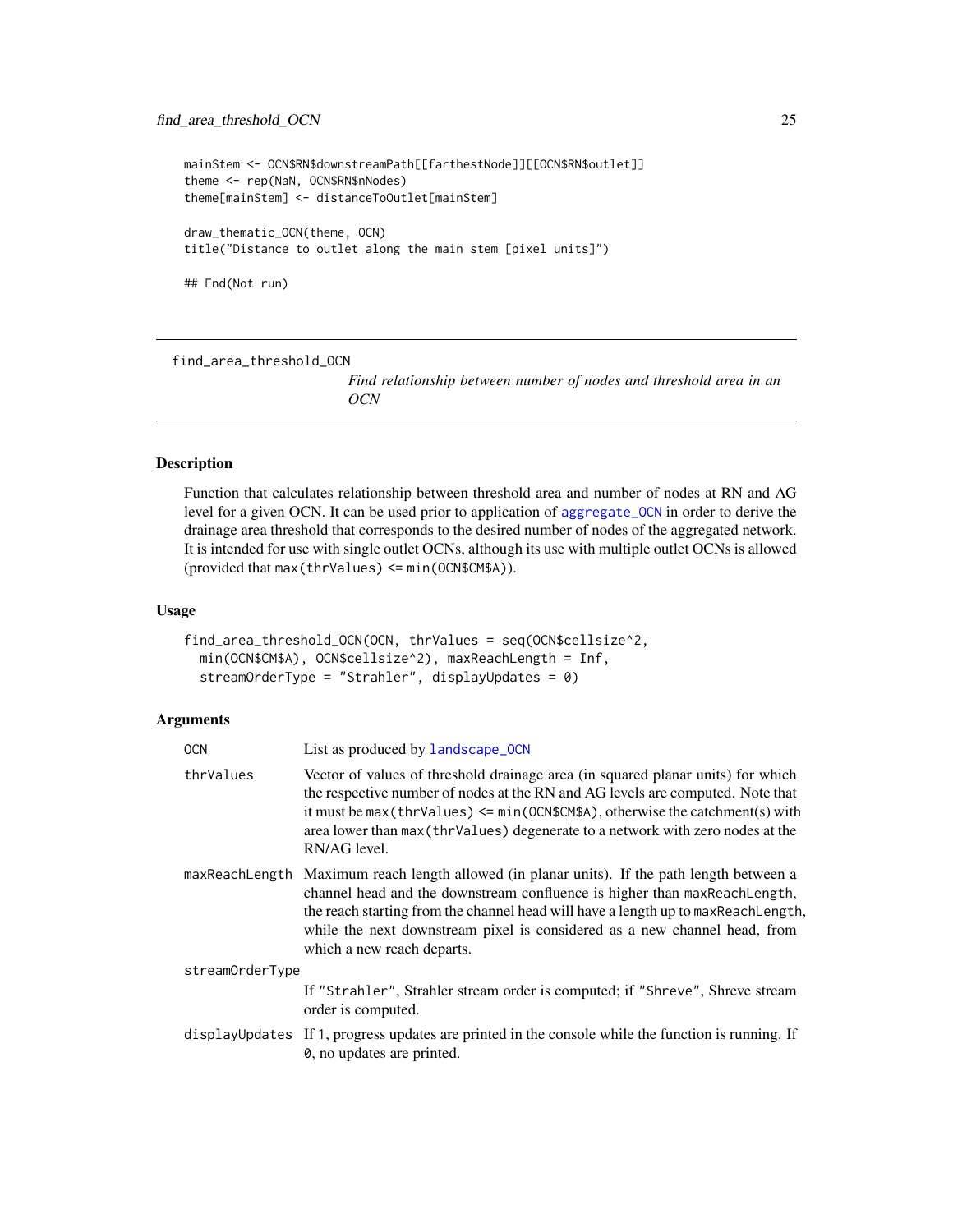<span id="page-25-0"></span>A list whose objects are listed below.

| thrValues       | Copy of the input vector with the same name.                                                                                                                                                                                                                                                                                                          |
|-----------------|-------------------------------------------------------------------------------------------------------------------------------------------------------------------------------------------------------------------------------------------------------------------------------------------------------------------------------------------------------|
| nNodesRN        | Vector (of the same length as thr Values) of number of nodes at the RN level<br>resulting from the aggregation process with a threshold area values specified by<br>thrValues.                                                                                                                                                                        |
| nNodesAG        | Vector (of the same length as thr Values) of number of nodes at the AG level<br>resulting from the aggregation process with a threshold area values specified by<br>thrValues.                                                                                                                                                                        |
| drainageDensity |                                                                                                                                                                                                                                                                                                                                                       |
|                 | Vector (of the same length as thr Values) of values of drainage density of the<br>river network resulting from the aggregation process with a threshold area values<br>specified by thr Values. Drainage density is calculated as total length of the<br>river network divided by area of the lattice. It is expressed in planar units $\wedge$ (-1). |
| streamOrder     | Vector (of the same length as thr Values) of values of maximum stream or-<br>der attained by the river network, resulting from the aggregation process with a<br>threshold area values specified by thr Values.                                                                                                                                       |

#### Examples

```
# 1) derive relationship between threshold area and number of nodes
OCN <- landscape_OCN(OCN_20)
thr <- find_area_threshold_OCN(OCN)
# log-log plot of number of nodes at the AG level versus
# relative threshold area (as fraction of total drainage area)
old.par <- par(no.readonly = TRUE)
par(max = c(1,1,1,1))plot(thr$thrValues[thr$nNodesAG > 0]/OCN$CM$A,
thr$nNodesAG[thr$nNodesAG > 0], log = "xy",
xlab = "Relative area threshold", ylab = "Number of AG nodes")
par(old.par)
```
<span id="page-25-1"></span>landscape\_OCN *Generate 3D landscape from an Optimal Channel Network*

# Description

Function that calculates the elevation field generated by the OCN and the partition of the domain into different catchments.

#### Usage

```
landscale_0CN(0CN, slope0 = 1, zMin = 0, optimizeDZ = FALSE,optimMethod = "BFGS", optimControl = list(maxit = 100 *length(OCN$FD$outlet), trace = 1), displayUpdates = 0)
```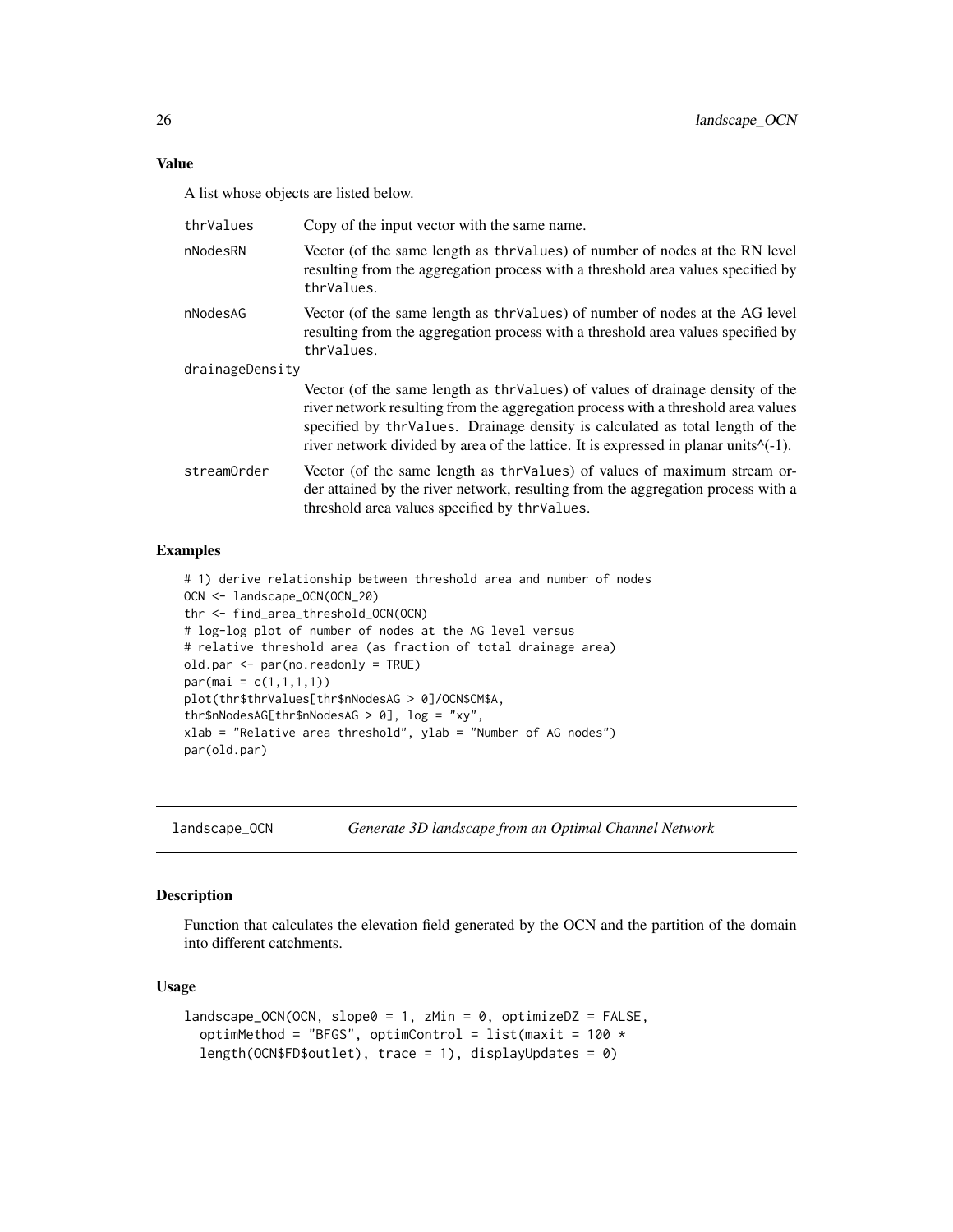## <span id="page-26-0"></span>Arguments

| <b>OCN</b>   | List as produced by create_OCN.                                                                                                                                                                                       |
|--------------|-----------------------------------------------------------------------------------------------------------------------------------------------------------------------------------------------------------------------|
| slope0       | slope of the outlet pixel (in elevation units/planar units).                                                                                                                                                          |
| zMin         | Elevation of the lowest pixel (in elevation units).                                                                                                                                                                   |
| optimizeDZ   | If TRUE, when there are multiple catchments, minimize differences in elevation<br>at the catchment borders by lifting catchments, while respecting zMin. If FALSE,<br>all outlet pixels have elevation equal to zMin. |
| optimMethod  | Optimization method used by function optim (only used if optimize $DZ = TRUE$ ).                                                                                                                                      |
| optimControl | List of control parameters used by function optim (only used if optimize $DZ =$<br>TRUE).                                                                                                                             |
|              | displayUpdates State if updates are printed on the console while landscape_OCN runs.                                                                                                                                  |
|              | 0 No update is given.                                                                                                                                                                                                 |
|              | 1 Concise updates are given.                                                                                                                                                                                          |
|              | 2 More extensive updates are given (this might slow down the total function<br>runtime).                                                                                                                              |
|              | Note that the display of updates during optimization of elevations (when optimizeDZ<br>= TRUE) is controlled by parameter optimControl\$trace.                                                                        |

#### Details

The function features an algorithm (which can be activated via the optional input optimizeDZ) that, given the network configuration and a slope0 value, finds the elevation of OCN\$nOutlet -1 outlets relative to the elevation of the first outlet in vectors outletSide, outletPos such that the sum of the absolute differences elevation of neighboring pixels belonging to different catchments is minimized. Such objective function is minimized by means of function [optim](#page-0-0). The absolute elevation of the outlet pixels (and, consequently, of the whole lattice) is finally attributed by imposing  $OCN$FD$Z \ge$ zMin. Note that, due to the high dimensionality of the problem, convergence of the optimization algorithm is not guaranteed for large OCN\$nOutlet (say, OCN\$nOutlet > 10).

# Value

A list that contains all objects contained in OCN, in addition to the objects listed below. A new sublist CM, containing variables at the catchment aggregation levels, is created.

| FD\$slope | Vector (of length OCN\$FD\$nNodes) of slope values (in elevation units/planar<br>units) for each FD pixel, as derived by the slope/area relationship.                                                                                                 |
|-----------|-------------------------------------------------------------------------------------------------------------------------------------------------------------------------------------------------------------------------------------------------------|
| FD\$leng  | Vector (of length OCN\$FD\$nNodes) of pixel lengths. OCN\$FD\$1eng[i] = OCN\$FD\$cellsize<br>if flow direction in i is horizontal or vertical; $0 \text{CN$FDSlength}$ $[1] = 0 \text{CN$FDScellsize*sqrt(2)}$<br>if flow direction in i is diagonal. |
| FD\$toCM  | Vector (of length OCN\$FD\$nNodes) with catchment index values for each FD<br>pixel. Example: $OCN$FD$toCM[i] = j$ if pixel i drains into the outlet whose<br>location is defined by outletSide[j], outletPos[j].                                     |
| FD\$XDraw | When periodicBoundaries = TRUE, it is a vector (of length OCN\$FD\$nNodes)<br>with real X coordinate of FD pixels. If periodicBoundaries = $FALSE$ , it is<br>equal to OCN\$FD\$X.                                                                    |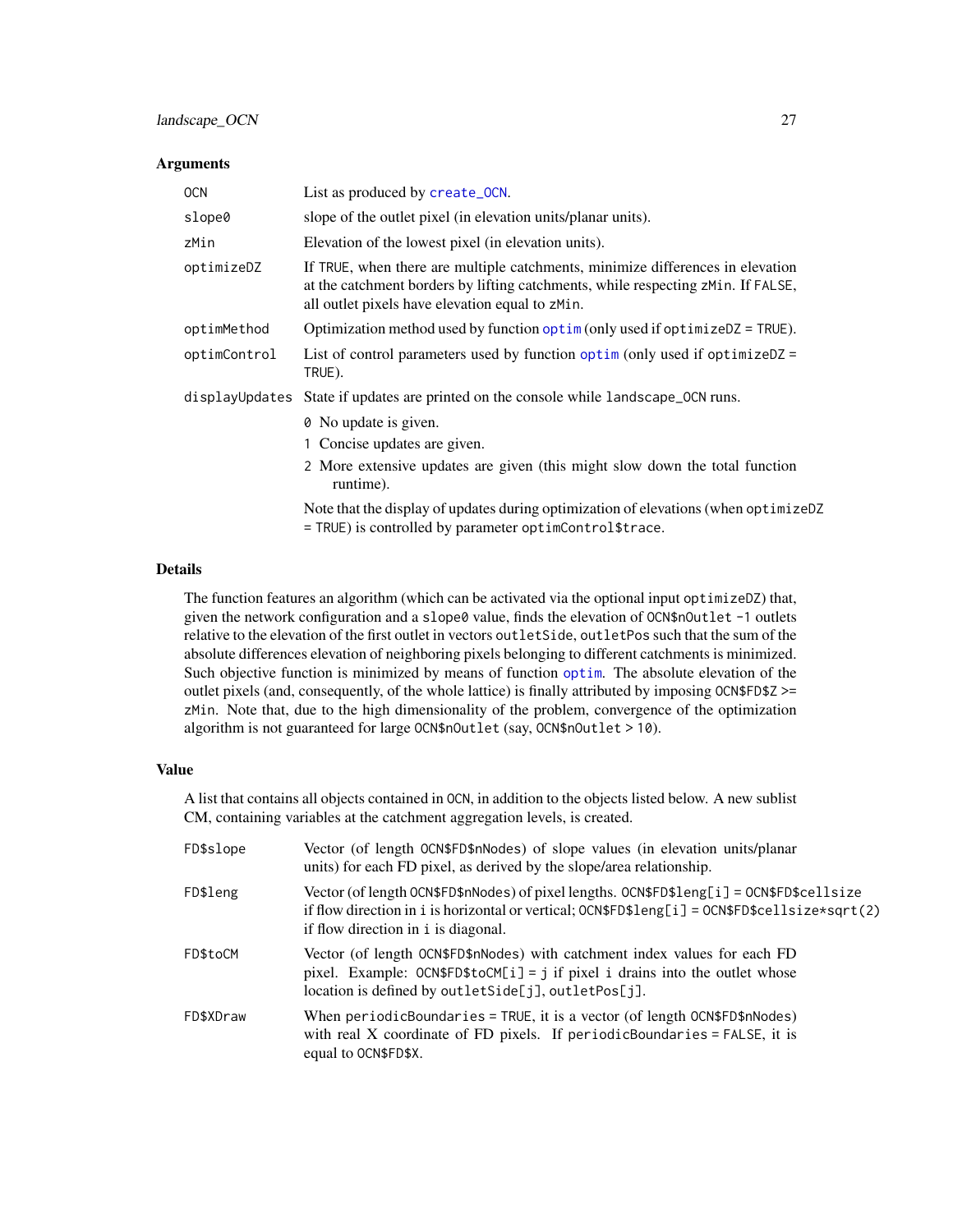<span id="page-27-0"></span>

| FD\$YDraw                    | When $periodicBoundaries = TRUE$ , it is a vector (of length $OCN$FD$nNodes)$ )<br>with real Y coordinate of FD pixels. If periodicBoundaries = FALSE, it is<br>equal to OCN\$FD\$Y.                                                                                                                                                                                                                                                                                                 |  |
|------------------------------|--------------------------------------------------------------------------------------------------------------------------------------------------------------------------------------------------------------------------------------------------------------------------------------------------------------------------------------------------------------------------------------------------------------------------------------------------------------------------------------|--|
| FD\$Z                        | Vector (of length OCN\$FD\$nNodes) of elevation values for each FD pixel. Val-<br>ues are calculated by consecutive implementation of the slope/area relationship<br>along upstream paths.                                                                                                                                                                                                                                                                                           |  |
| CM\$A                        | Vector (of length OCN\$nOutlet) with values of drainage area (in square planar<br>units) for each of the catchments identified by the corresponding OCN\$FD\$outlet.                                                                                                                                                                                                                                                                                                                 |  |
| CM\$W                        | Adjacency matrix (OCN\$nOutlet by OCN\$nOutlet) at the catchment level. Two<br>catchments are connected if they share a border. Note that this is not a flow<br>connection. Unlike the adjacency matrices at levels FD, RN, AG, this matrix is<br>symmetric. It is a spam object.                                                                                                                                                                                                    |  |
| CM\$XContour (CM\$Y_contour) |                                                                                                                                                                                                                                                                                                                                                                                                                                                                                      |  |
|                              | List with number of objects equal to OCN\$FD\$nOutlet. Each object i is a list<br>with $X(Y)$ coordinates of the contour of catchment i for use in plots with<br>exactDraw = FALSE (see functions draw_contour_OCN, draw_thematic_OCN).<br>If catchment i is constituted by regions that are only connected through a diago-<br>nal flow direction, CM\$XContour[[i]] (CM\$Y_contour[[i]]) contains as many<br>objects as the number of regions into which catchment i is split.     |  |
|                              | CM\$XContourDraw (CM\$YContourDraw)                                                                                                                                                                                                                                                                                                                                                                                                                                                  |  |
|                              | List with number of objects equal to OCN\$FD\$nOutlet. Each object i is a list<br>with $X(Y)$ coordinates of the contour of catchment i for use in plots with<br>exactDraw = TRUE (see functions draw_contour_OCN, draw_thematic_OCN). If<br>catchment i is constituted by regions that are only connected through a diagonal<br>flow direction, CM\$XContourDraw[[i]] (CM\$YContourDraw[[i]]) contains as<br>many objects as the number of regions into which catchment i is split. |  |
| OptList                      | List of output parameters produced by the optimization function optim (only<br>present if $optimize$ $DZ = TRUE$ ).                                                                                                                                                                                                                                                                                                                                                                  |  |
|                              |                                                                                                                                                                                                                                                                                                                                                                                                                                                                                      |  |

Finally, slope0 and zMin are passed to the list as they were included in the input.

# Examples

```
# 1) draw 2D elevation map of a 20x20 OCN with default options
OCN2 <- landscape_OCN(OCN_20)
## Not run:
# 2) generate a 100x50 OCN; assume that the pixel resolution is 200 m
# (the total catchment area is 20 km2)
set.seed(1)
OCN <- create_OCN(100, 50, cellsize = 200,
displayUpdates = 0) # this takes about 40 s
# use landscape_OCN to derive the 3D landscape subsumed by the OCN
# by assuming that the elevation and slope at the outlet are 200 m
# and 0.0075, respectively
OCN <- landscape_OCN(OCN, zMin = 200, slope0 = 0.0075)
# draw 2D and 3D representations of the landscape
draw_elev2D_OCN(OCN)
draw_elev3D_OCN(OCN)
```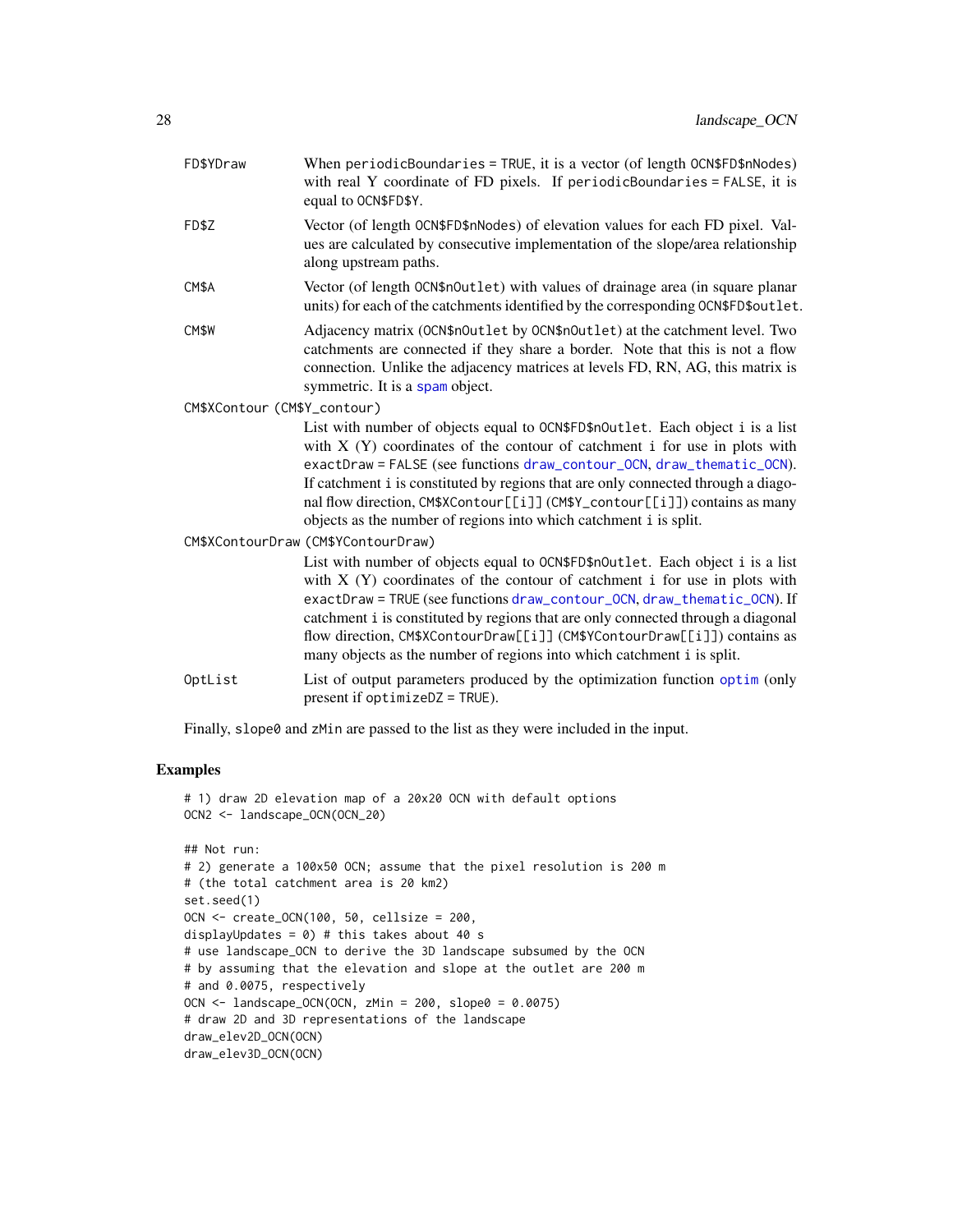#### <span id="page-28-0"></span> $OCN_2$  29

```
draw_elev3Drgl_OCN(OCN)
## End(Not run)
## Not run:
# 3) generate a 100x50 OCN with 4 outlets
set.seed(1)
OCN <- create_OCN(100, 50, cellsize = 200,
nOutlet = 4, displayUpdates = \theta) # this takes about 40 s
# use landscape_OCN and optimize elevation of outlets
OCN <- landscape_OCN(OCN, slope0 = 0.0075,
optimizeDZ = TRUE)
# display elevation of outlets and 2D elevation map
OCN$FD$Z[OCN$FD$outlet]
draw_elev2D_OCN(OCN)
```

```
## End(Not run)
```
OCN\_20 *Example of small OCN*

#### Description

A network built on a 20x20 lattice obtained by executing set.seed(1); create\_OCN(20,20).

#### Usage

data(OCN\_20)

# Format

A list. See [create\\_OCN](#page-7-1) documentation for details.

OCN\_250\_PB *Example of single-outlet OCN with periodic boundaries*

#### Description

A network built on a 250x250 lattice obtained by executing set.seed(2); create\_OCN(250,250, periodicBoundaries  $=$  TRUE).

#### Usage

data(OCN\_250\_PB)

# Format

A list. See [create\\_OCN](#page-7-1) documentation for details.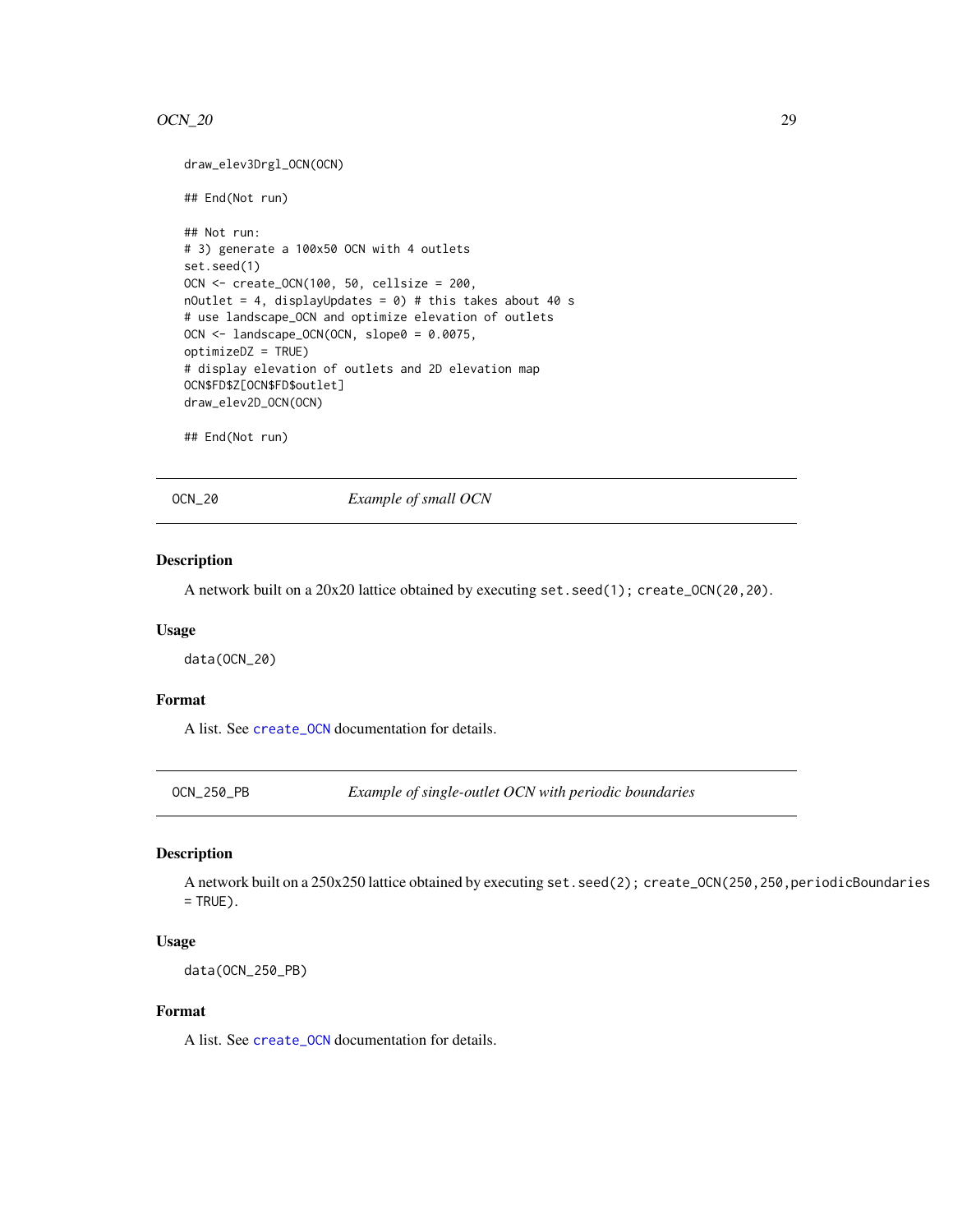<span id="page-29-0"></span>

# Description

A network built on a 250x250 lattice obtained by executing set.seed(2); create\_OCN(250,250, typeInitialState  $=$  "T").

# Usage

data(OCN\_250\_T)

# Format

A list. See [create\\_OCN](#page-7-1) documentation for details.

OCN\_300\_4out *Example of multiple-outlet OCN*

# Description

A network built on a 300x300 lattice obtained by executing set.seed(5); create\_OCN(300,300,nOutlet  $= 4$ , outletSide = c("S", "N", "W", "E"), outletPos = c(1,300,149,150), typeInitialState = "V",cellsize = 50).

# Usage

data(OCN\_300\_4out)

# Format

A list. See [create\\_OCN](#page-7-1) documentation for details.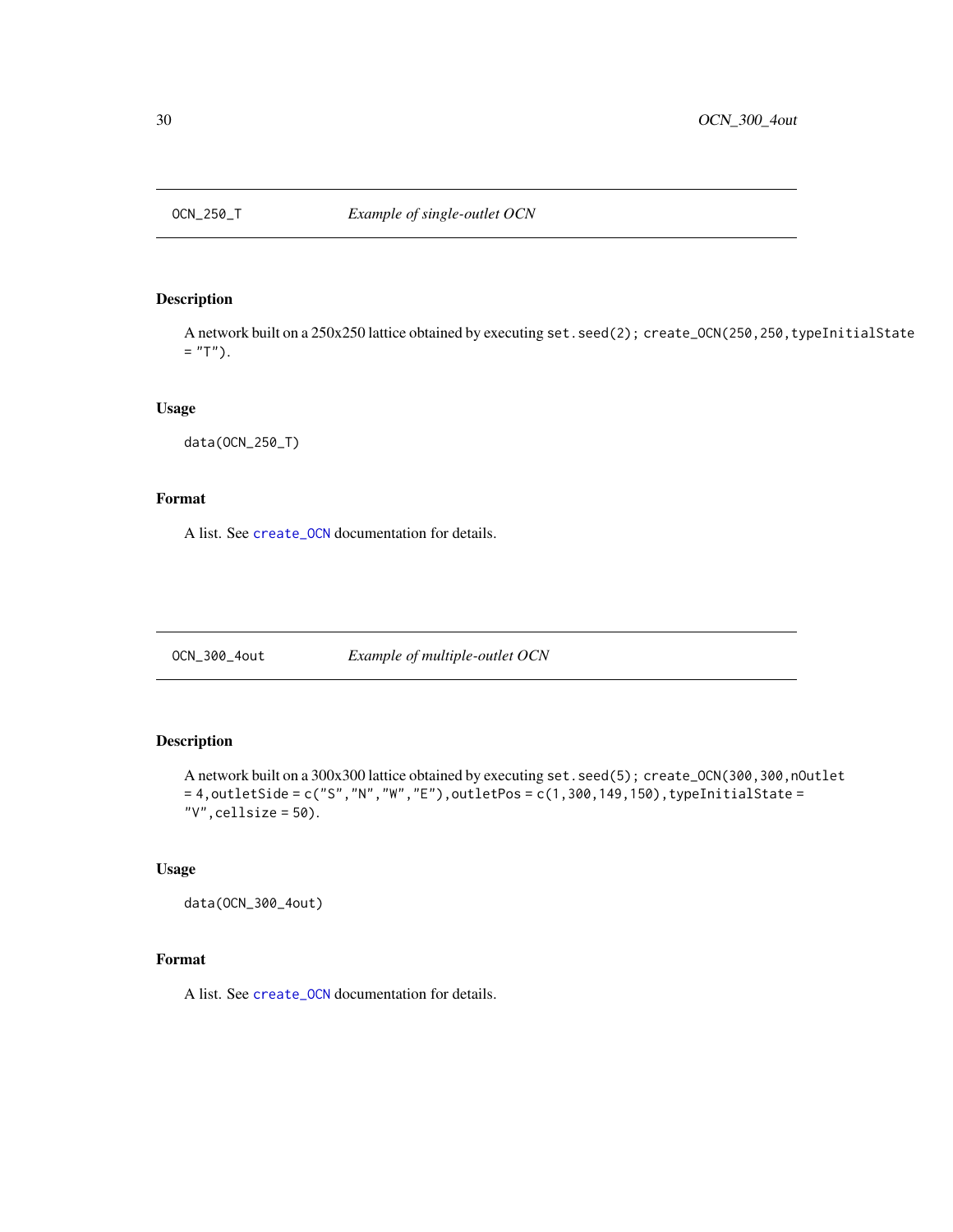<span id="page-30-1"></span><span id="page-30-0"></span>OCN\_300\_4out\_PB\_hot *Example of multiple-outlet OCN with periodic boundaries*

# Description

A network built on a 300x300 lattice obtained by executing set.seed(5); create\_OCN(300,300,nOutlet  $= 4$ , outletSide = c("S", "N", "W", "E"), outletPos = c(1,300,149,150), typeInitialState = "V",periodicBoundaries = TRUE,cellsize = 50,coolingRate = 0.5,initialNoCoolingPhase  $= 0.1$ ).

#### Usage

```
data(OCN_300_4out_PB_hot)
```
#### Format

A list. See [create\\_OCN](#page-7-1) documentation for details.

OCN\_4 *Example of small OCN*

#### Description

A network built on a 4x4 lattice for illustrative purposes.

# Usage

data(OCN\_4)

# Format

A list. See [create\\_OCN](#page-7-1) documentation for details.

# Details

Despite its name, this network is not an OCN: indeed, it has been generated manually and not via [create\\_OCN](#page-7-1).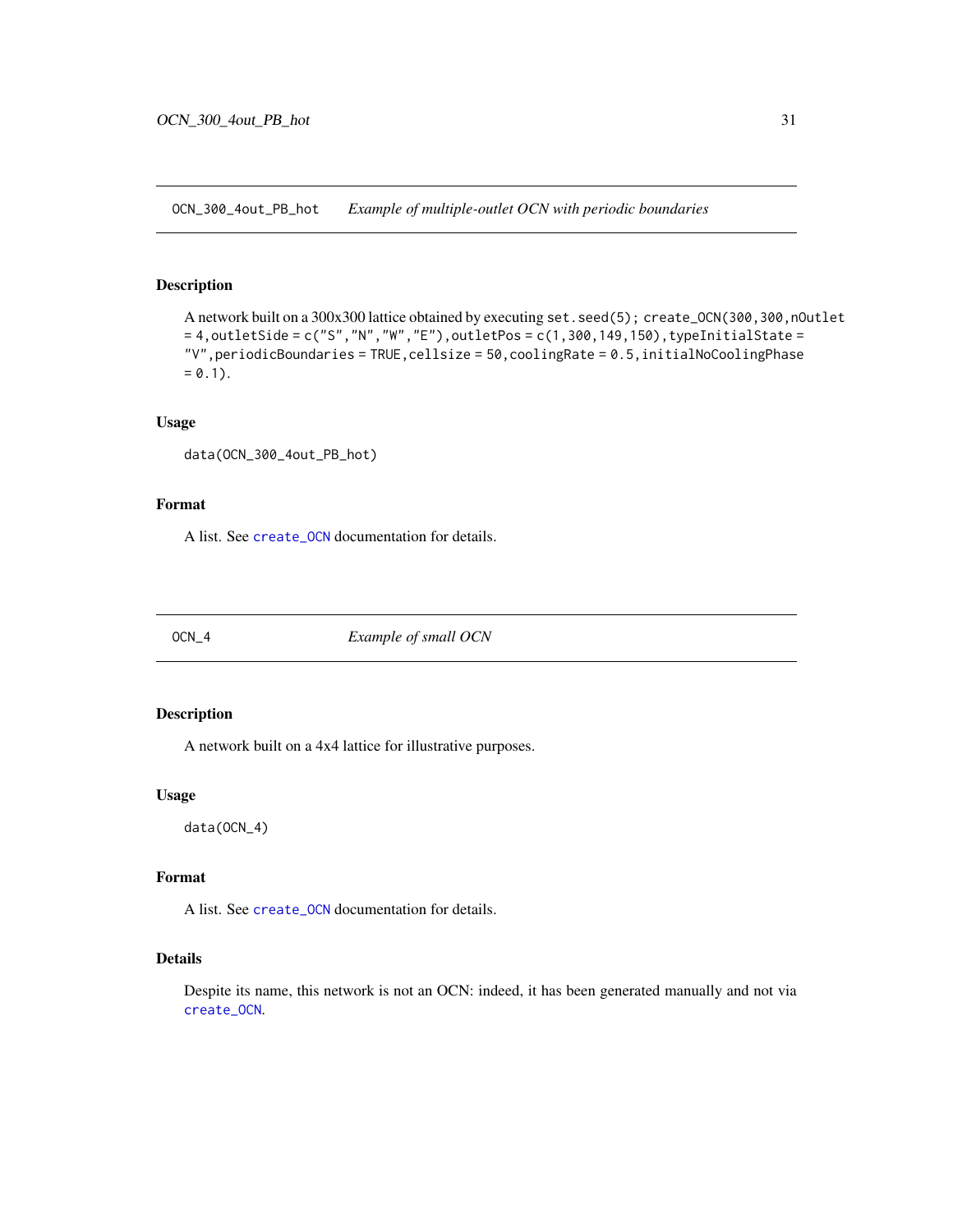<span id="page-31-0"></span>

#### Description

A network built on a 400x400 lattice obtained by executing set.seed(8); create\_OCN(400,400,nOutlet = "All",cellsize = 50).

#### Usage

```
data(OCN_400_Allout)
```
# Format

A list. See [create\\_OCN](#page-7-1) documentation for details.

| OCN_to_igraph | Transform OCN into igraph object |  |
|---------------|----------------------------------|--|
|               |                                  |  |

#### Description

Function that transforms an OCN into an igraph object.

#### Usage

OCN\_to\_igraph(OCN, level)

#### Arguments

| <b>OCN</b> | List as produced by aggregate_OCN.                                             |
|------------|--------------------------------------------------------------------------------|
| level      | Aggregation level at which the OCN is converted into an igraph object. It must |
|            | be equal to either "FD", "RN" or "AG".                                         |

# Value

An igraph object.

#### Examples

```
# 1) transform a 20x20 OCN, at the AG level, into a graph object
OCN <- aggregate_OCN(landscape_OCN(OCN_20), thrA = 4)
g <- OCN_to_igraph(OCN, level = "AG")
plot(g, layout = matrix(c(OCN$AG$X,OCN$AG$Y), ncol = 2, nrow = OCN$AG$nNodes))
```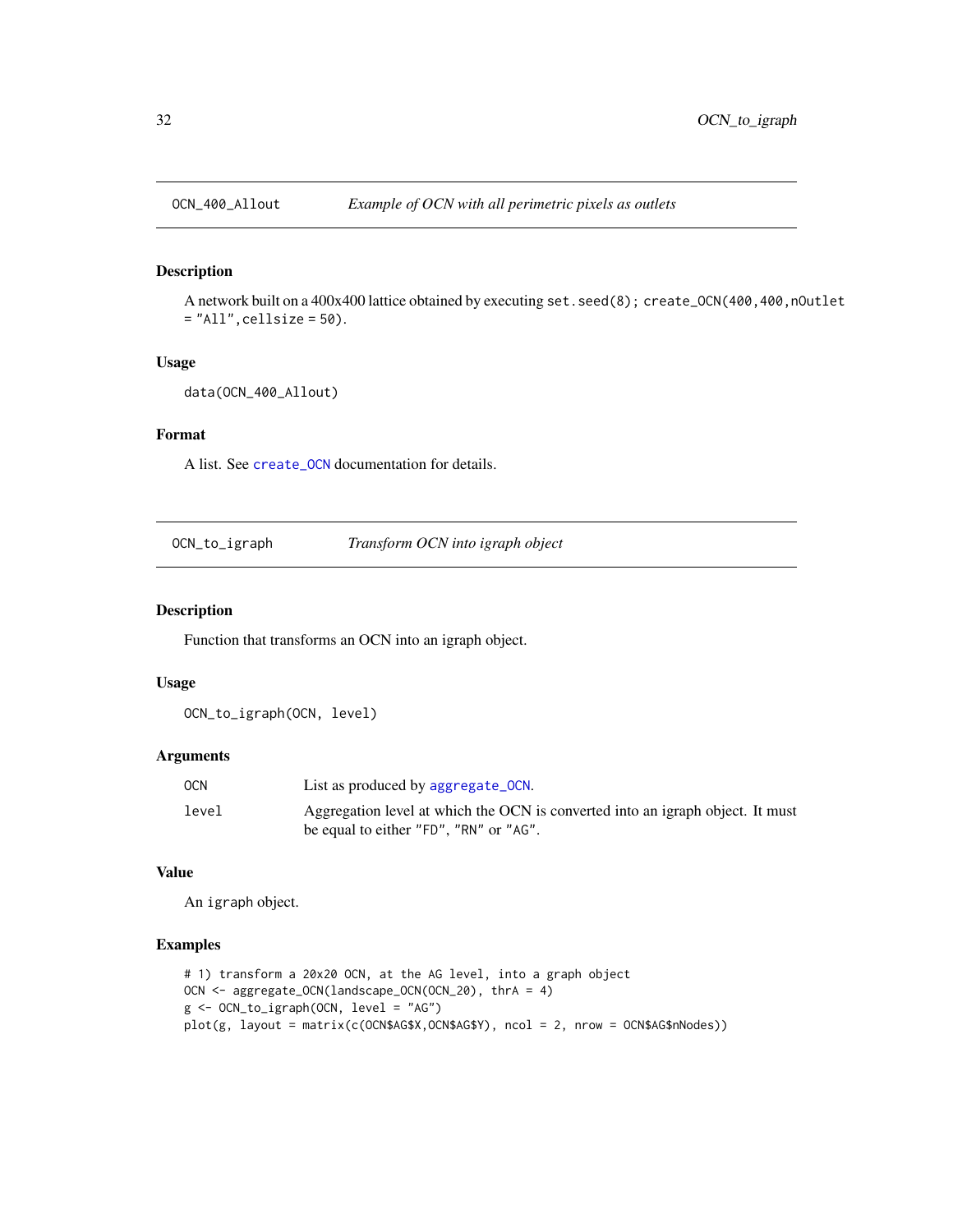<span id="page-32-0"></span>

### Description

Function that transforms an OCN into a SpatialStreamNetwork object. It is analogous to function [createSSN](#page-0-0) from package [SSN](#page-0-0).

#### Usage

```
OCN_to_SSN(OCN, level, obsDesign,
  predDesign = noPoints, path, importToR = FALSE)
```
# Arguments

| <b>OCN</b> | List as produced by aggregate_OCN.                                                                                                                                |
|------------|-------------------------------------------------------------------------------------------------------------------------------------------------------------------|
| level      | Aggregation level at which the OCN is converted into a Spatial Stream Network<br>object. It must be equal to either "FD", "RN" or "AG".                           |
| obsDesign  | Same as the argument of the same name in createSSN. Note that the length of<br>the argument of the design function must be equal to $OCN$N_outlet$ .              |
| predDesign | Same as the argument of the same name in createSSN. Note that, if a design<br>function is specified, the length of its argument must be equal to $OCN$N_outlet$ . |
| path       | Same as the argument of the same name in createSSN.                                                                                                               |
| importToR  | Same as the argument of the same name in createSSN.                                                                                                               |

#### Details

The generated SpatialStreamNetwork object consists of OCN\$N\_outlet networks. Note that an error is thrown if, at the selected aggregation level, at least one of these networks is degenerate (i.e. it has less than two nodes). This is typically the case for OCNs generated with option N\_outlet = "All".

If OCN\$PeriodicBoundaries == FALSE, nodes' locations in the SpatialStreamNetwork object are given by the lattice coordinates (i.e. OCN\$level\$X, OCN\$level\$Y); if OCN\$PeriodicBoundaries == TRUE, real coordinates are used (i.e. those defined by OCN\$FD\$X\_draw, OCN\$FD\$Y\_draw, see [landscape\\_OCN](#page-25-1)).

#### Value

A SpatialStreamNetwork object if importToR is TRUE, otherwise NULL.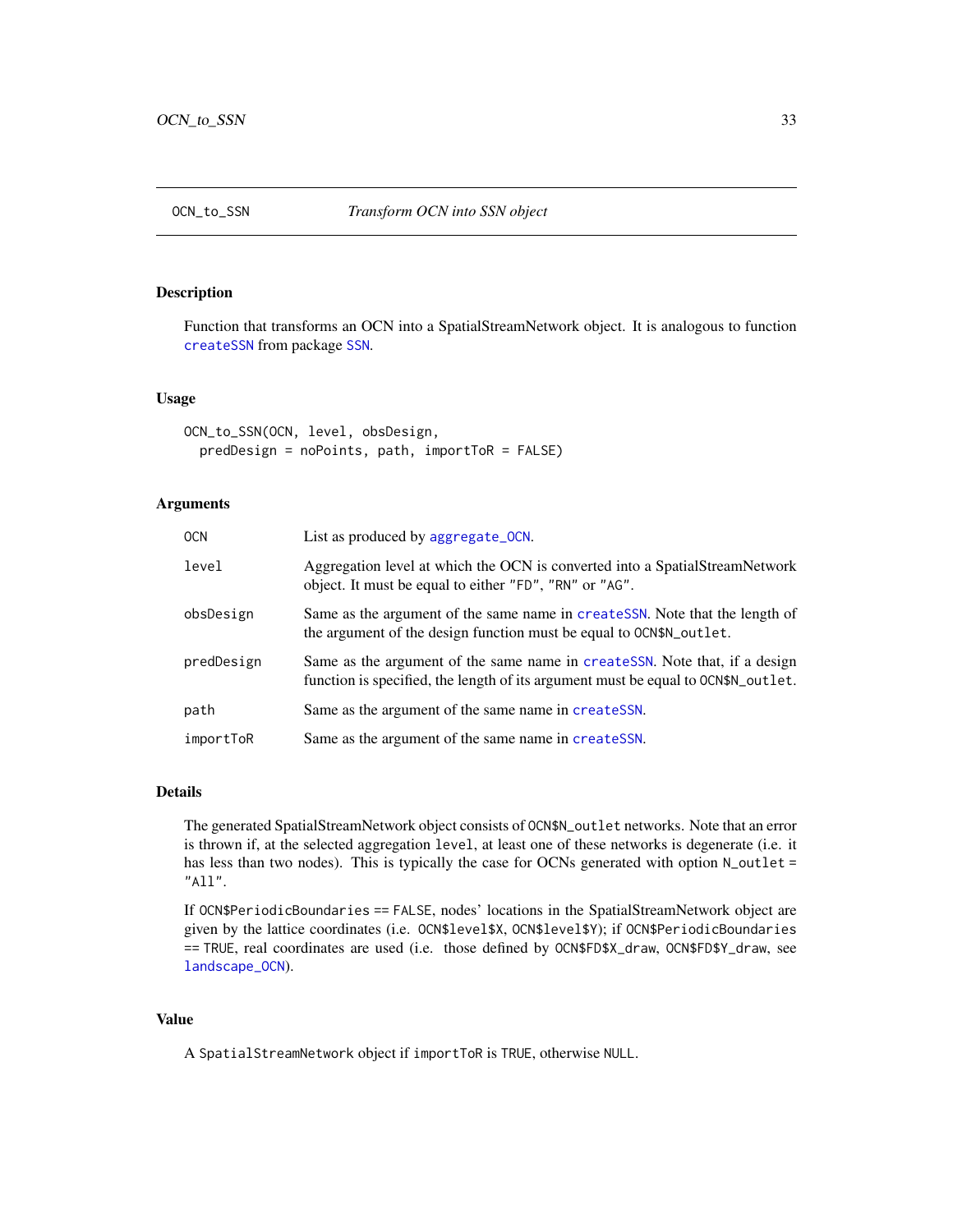#### Examples

```
# transform a 20x20 single-outlet OCN (aggregated at the AG level)
# into a SSN object and plot it
OCN <- aggregate_OCN(landscape_OCN(OCN_20), thrA = 4)
ssn1 <- OCN_to_SSN(OCN, "AG", obsDesign = SSN::poissonDesign(10),
path=paste(tempdir(),"/OCN.ssn", sep = ""), importToR = TRUE)
plot(ssn1)
# 1) create a 50x50 OCN with two outlets and periodic boundaries;
set.seed(1)
OCN \le create_OCN(50, 50, nOutlet = 2, outletSide = c("S", "N"),
outletPos = c(1, 50), periodicBoundaries = TRUE)
# aggregate the OCN;
OCN <- aggregate_OCN(landscape_OCN(OCN))
# transform it into a SSN object aggregated at the RN level;
ssn2 <- OCN_to_SSN(OCN, "RN", obsDesign = SSN::binomialDesign(c(10, 10)),
path = paste(tempdir(),"/OCN2.ssn", sep = ""), importToR = TRUE)
# and plot the SSN object; it is constituted by two networks,
# and nodes' coordinates are the "real" ones
old.par <- par(no.readonly = TRUE)
par(max = c(1, 1, 1, 1))plot(ssn2, xlab = "X", ylab = "Y")
par(old.par)
```
paths\_OCN *Calculate paths between nodes in an Optimal Channel Network*

#### Description

Function that determines upstream and downstream paths and path lengths between any nodes of the network at the aggregated level.

#### Usage

```
paths_OCN(OCN, includePaths = FALSE,
includeDownstreamNode = FALSE, includeUnconnectedPaths = FALSE)
```
#### Arguments

| 0CN                   | List as produced by aggregate OCN.                                                                                                                                                                                  |
|-----------------------|---------------------------------------------------------------------------------------------------------------------------------------------------------------------------------------------------------------------|
| includePaths          | Logical. If TRUE, RN\$downstreamPath and AG\$downstreamPath are included<br>to the output list. Note that this might slow down the function execution consid-<br>erably, and create RAM issues for very large OCNs. |
| includeDownstreamNode |                                                                                                                                                                                                                     |
|                       | Logical. If TRUE, path lengths include the length of the edge departing from the                                                                                                                                    |
|                       | last downstream node of the path.                                                                                                                                                                                   |

<span id="page-33-0"></span>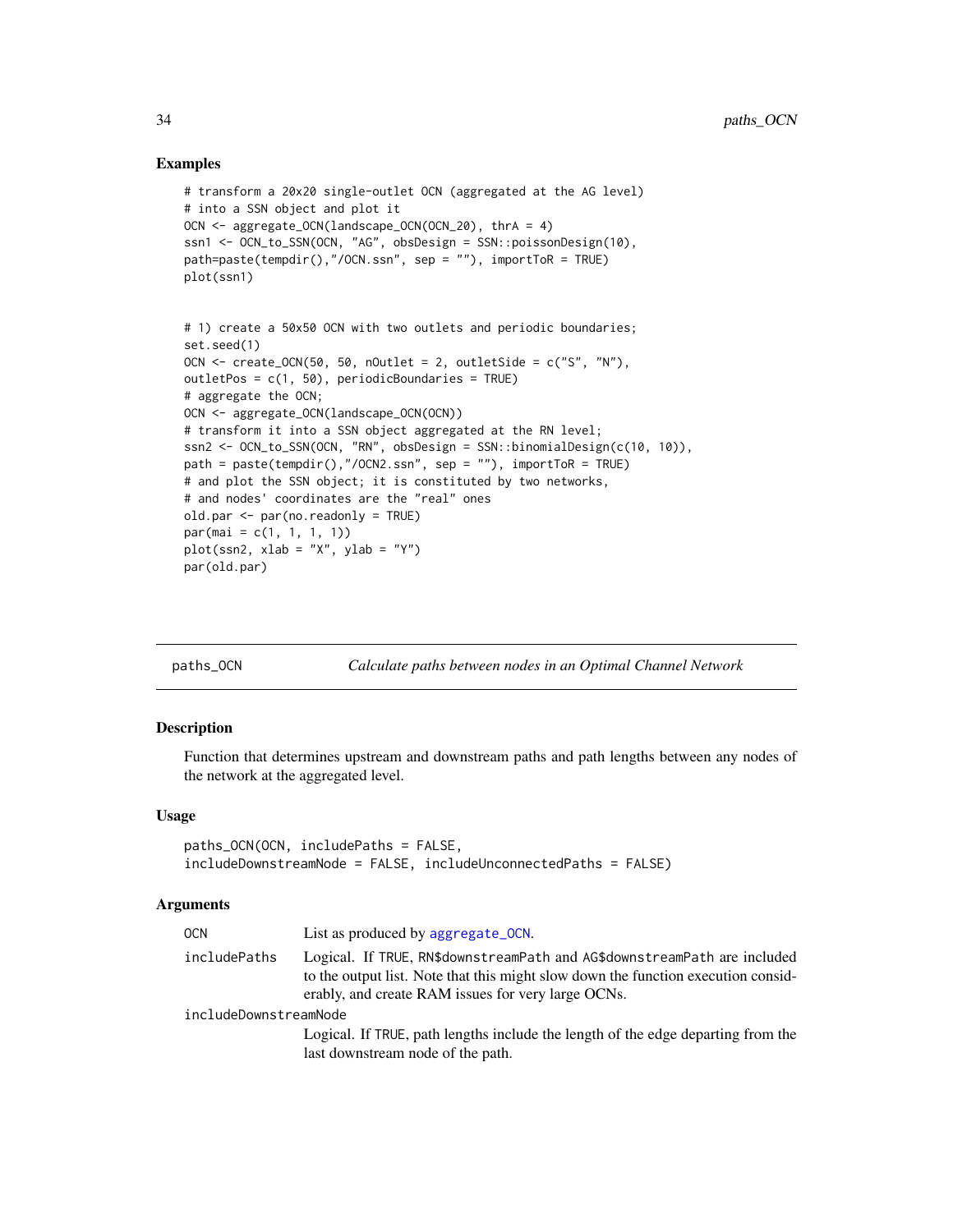<span id="page-34-0"></span>includeUnconnectedPaths

Logical. If TRUE, calculate path lengths between unconnected nodes (RN\$downstreamLengthUnconnected and AG\$downstreamLengthUnconnected). Note that this might slow down the function execution considerably, and create RAM issues for very large OCNs.

#### Value

A list that contains all objects contained in OCN, in addition to the objects listed below.

#### RN\$downstreamPath

List (of length OCN\$RN\$nNodes) whose object i is a list (of length OCN\$RN\$nNodes). If nodes i and j are connected by a downstream path, then RN\$downstreamPath[[i]][[j]] is a vector containing the indices of the nodes constituting such path (i and j are included). If i and j are not connected by a downstream path, then RN\$downstreamPath[[i]][[j]] = 0. Only present if includePaths = TRUE.

#### RN\$downstreamPathLength

Sparse matrix (OCN\$RN\$nNodes by OCN\$RN\$nNodes) containing length of paths between nodes that are connected by a downstream path; if i and j are not connected by a downstream path, then RN\$downstreamPathLength[i,j] =  $0$ . Note that RN\$downstreamPathLength[ $i$ , $i$ ] = 0 if includeDownstreamNode = FALSE; alternatively, it is RN\$downstreamPathLength[i, i] = OCN\$RN\$leng[i]. It is a [spam](#page-0-0) object.

#### RN\$downstreamLengthUnconnected

Sparse matrix (OCN\$RN\$nNodes by OCN\$RN\$nNodes). RN\$downstreamLengthUnconnected[i,j] is the length of the downstream portion of a path joining node i to j if i and j are not connected by a downstream path. Specifically, RN\$downstreamLengthUnconnected[i,j]  $=$  RN\$downstreamPathLength[i,k], where k is a node such that there exist a downstream path from i to k and from j to k, and these paths are the shortest possible. Note that the length of the upstream portion of the path joining i to j is given by RN\$downstreamLengthUnconnected[j,i]. If instead i and j are joined by a downstream path, then RN\$downstreamLengthUnconnected[i,j] = 0. It is a [spam](#page-0-0) object. Only present if includeUnconnectedPaths = TRUE.

AG\$downstreamPath

List (of length OCN\$AG\$nNodes) whose object i is a list (of length OCN\$AG\$nNodes). If nodes i and j are connected by a downstream path, then AG\$downstreamPath[[i]][[j]] is a vector containing the indices of the nodes constituting such path (i and j are included). If i and j are not connected by a downstream path, then AG\$downstreamPath[[i]][[j]] = 0. Only present if includePaths = TRUE.

#### AG\$downstreamPathLength

Sparse matrix (OCN\$AG\$nNodes by OCN\$AG\$nNodes) containing length of paths between nodes that are connected by a downstream path; if i and j are not connected by a downstream path, then AG\$downstreamPathLength[i,j] =  $0$ . Note that AG\$downstreamPathLength[ $i$ , $i$ ] = 0 if includeDownstreamNode = FALSE; alternatively, it is AG\$downstreamPathLength[i, i] = OCN\$AG\$leng[i]. It is a [spam](#page-0-0) object.

#### AG\$downstreamLengthUnconnected

Sparse matrix (OCN\$AG\$nNodes by OCN\$AG\$nNodes). AG\$downstreamLengthUnconnected[i,j] is the length of the downstream portion of a path joining node i to j if i and j are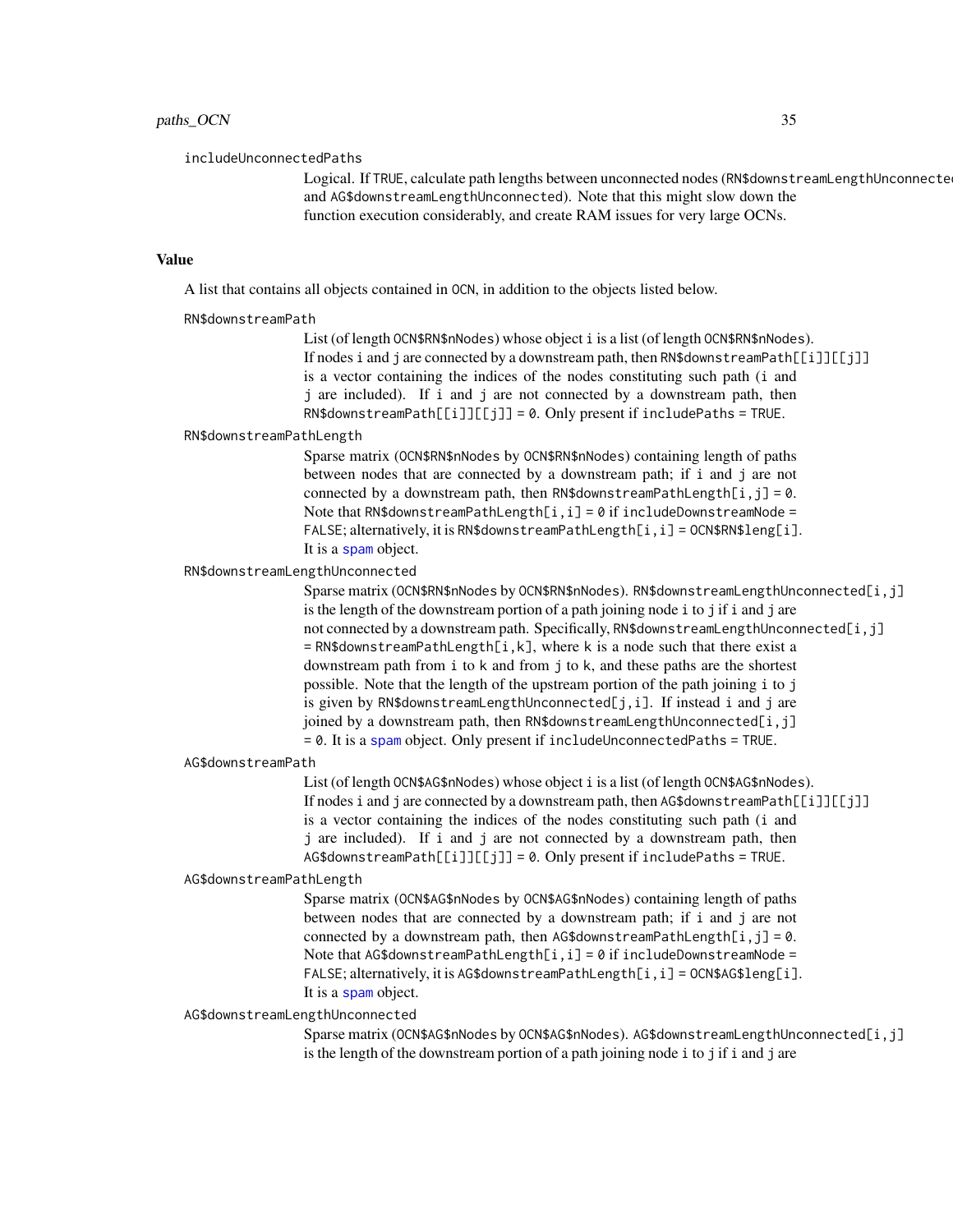<span id="page-35-0"></span>not connected by a downstream path. Specifically, AG\$downstreamLengthUnconnected[i,j]  $=$  AG\$downstreamPathLength[i,k], where k is a node such that there exist a downstream path from i to k and from j to k, and these paths are the shortest possible. Note that the length of the upstream portion of the path joining i to j is given by AG\$downstreamLengthUnconnected[j,i]. If instead i and j are joined by a downstream path, then AG\$downstreamLengthUnconnected[i,j]  $= 0$ . It is a [spam](#page-0-0) object. Only present if includeUnconnectedPaths = TRUE.

# Examples

```
# 1) Calculate paths between nodes of an OCN
OCN <- paths_OCN(aggregate_OCN(landscape_OCN(OCN_20), thrA = 4))
## Not run:
# 2) Display distance to outlet (at the RN level) along the main stem
# of an OCN
OCN <- aggregate_OCN(landscape_OCN(OCN_250_T)) # this takes some seconds
OCN <- paths_OCN(OCN, includePaths = TRUE) # this takes some seconds
distanceToOutlet <- OCN$RN$downstreamPathLength[,OCN$RN$outlet]
farthestNode <- which(distanceToOutlet == max(distanceToOutlet))
mainStem <- OCN$RN$downstreamPath[[farthestNode]][[OCN$RN$outlet]]
theme <- rep(NaN, OCN$RN$nNodes)
theme[mainStem] <- distanceToOutlet[mainStem]
draw_thematic_OCN(theme, OCN)
title("Distance to outlet along the main stem [pixel units]")
## End(Not run)
```
rivergeometry\_OCN *River geometry of an Optimal Channel Network*

#### Description

Function that calculates river width, depth and water velocity by applying Leopold's scaling relationships to nodes at the RN and AG levels.

#### Usage

```
rivergeometry_OCN(OCN, widthMax = 1, depthMax = 1,
  velocityMax = 1, expWidth = NaN, expDepth = NaN,
  expVelocity = NaN)
```
#### Arguments

| <b>OCN</b> | List as produced by aggregate_OCN.                                                                 |
|------------|----------------------------------------------------------------------------------------------------|
| widthMax   | Maximum river width allowed. If $nOutput = 1$ , it corresponds to the width at<br>the outlet node. |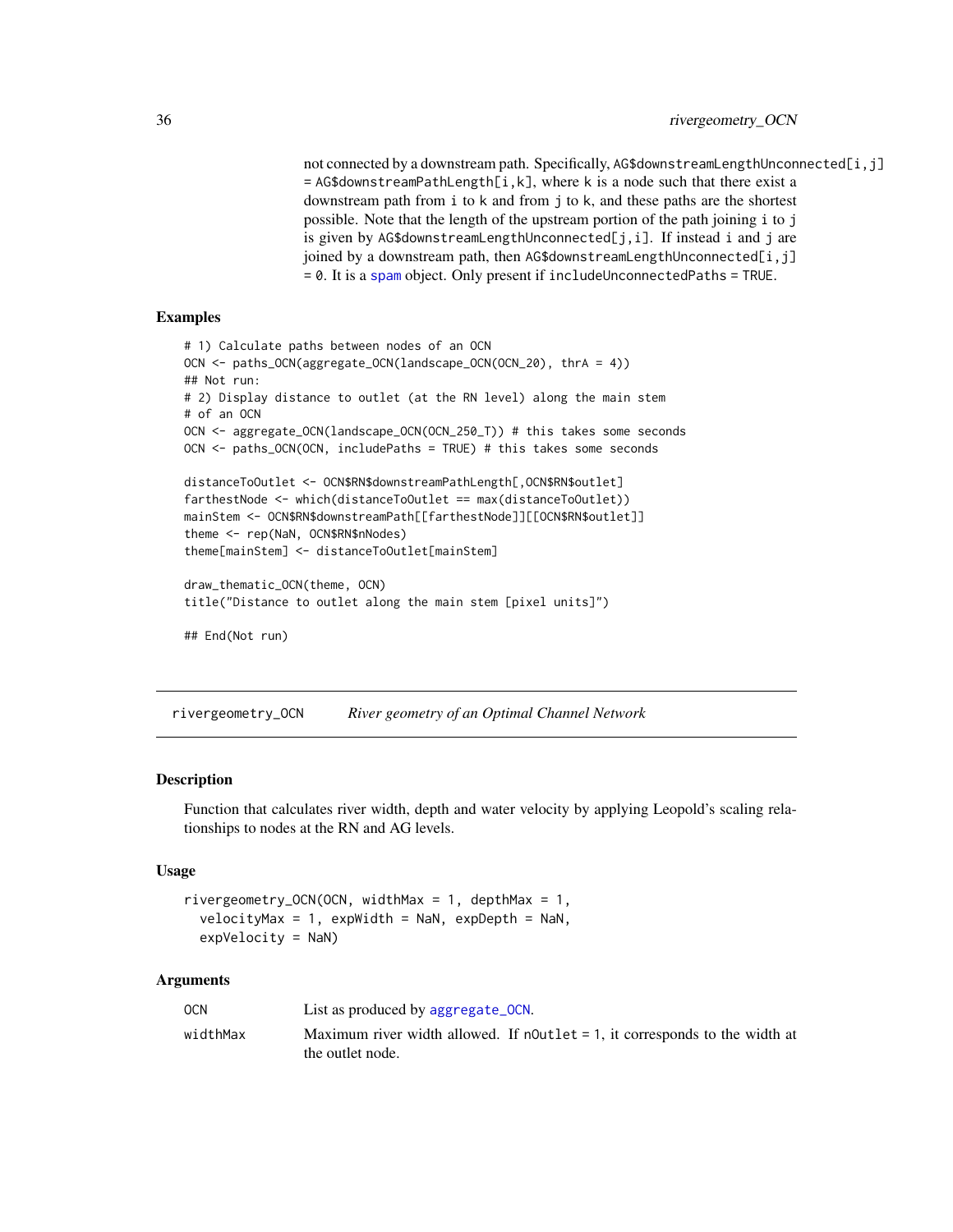- <span id="page-36-0"></span>depthMax Maximum river depth allowed. If nOutlet = 1, it corresponds to the depth at the outlet node.
- velocityMax Maximum water velocity allowed. If nOutlet = 1, it corresponds to the water velocity at the outlet node.

expWidth, expDepth, expVelocity

Exponents for the power law relationship between river width, depth, water velocity and contributing area. If none of expWidth, expDepth, expVelocity is specified by the user, the values expWidth =  $0.5$ , expDepth =  $0.4$ , expDepth = 0.1 proposed by Leopold and Maddock [1953] are used. It is possible to specify two out of these three exponents, provided that each of them lies in the range (0; 1) and their sum is lower than one. In this case, the missing exponent is calculated as the complement to one of the sum of the two values provided. If all three exponents are specified by the user, their sum must be equal to one.

#### Details

The values of contributing area used to evaluate river geometry at the AG level are equal to 0.5\*(OCN\$AG\$A + OCN\$AG\$AReach). See also [aggregate\\_OCN](#page-2-1).

See also Leopold, L. B., & Maddock, T. (1953). *The hydraulic geometry of stream channels and some physiographic implications* (Vol. 252). US Government Printing Office.

#### Value

A list that contains all objects contained in OCN, in addition to the objects listed below.

| RN\$width    | Vector (of length OCN\$RN\$nNodes) of river width values for every RN node.    |
|--------------|--------------------------------------------------------------------------------|
| RN\$depth    | Vector (of length OCN\$RN\$nNodes) of river depth values for every RN node.    |
| RN\$velocity | Vector (of length OCN\$RN\$nNodes) of water velocity values for every RN node. |
| AG\$width    | Vector (of length OCN\$AG\$nNodes) of river width values for every AG node.    |
| AG\$depth    | Vector (of length OCN\$AG\$nNodes) of river depth values for every AG node.    |
| AG\$velocity | Vector (of length OCN\$AG\$nNodes) of water velocity values for every AG node. |
|              |                                                                                |

Finally, widthMax, depthMax, velocityMax, expWidth, expDepth, expVelocity are added to the list.

#### Examples

# 1) Compute river geometry of a 20x20 OCN with default options # and display river width at the RN level OCN <- rivergeometry\_OCN(aggregate\_OCN(landscape\_OCN(OCN\_20))) draw\_thematic\_OCN(OCN\$RN\$width,OCN)